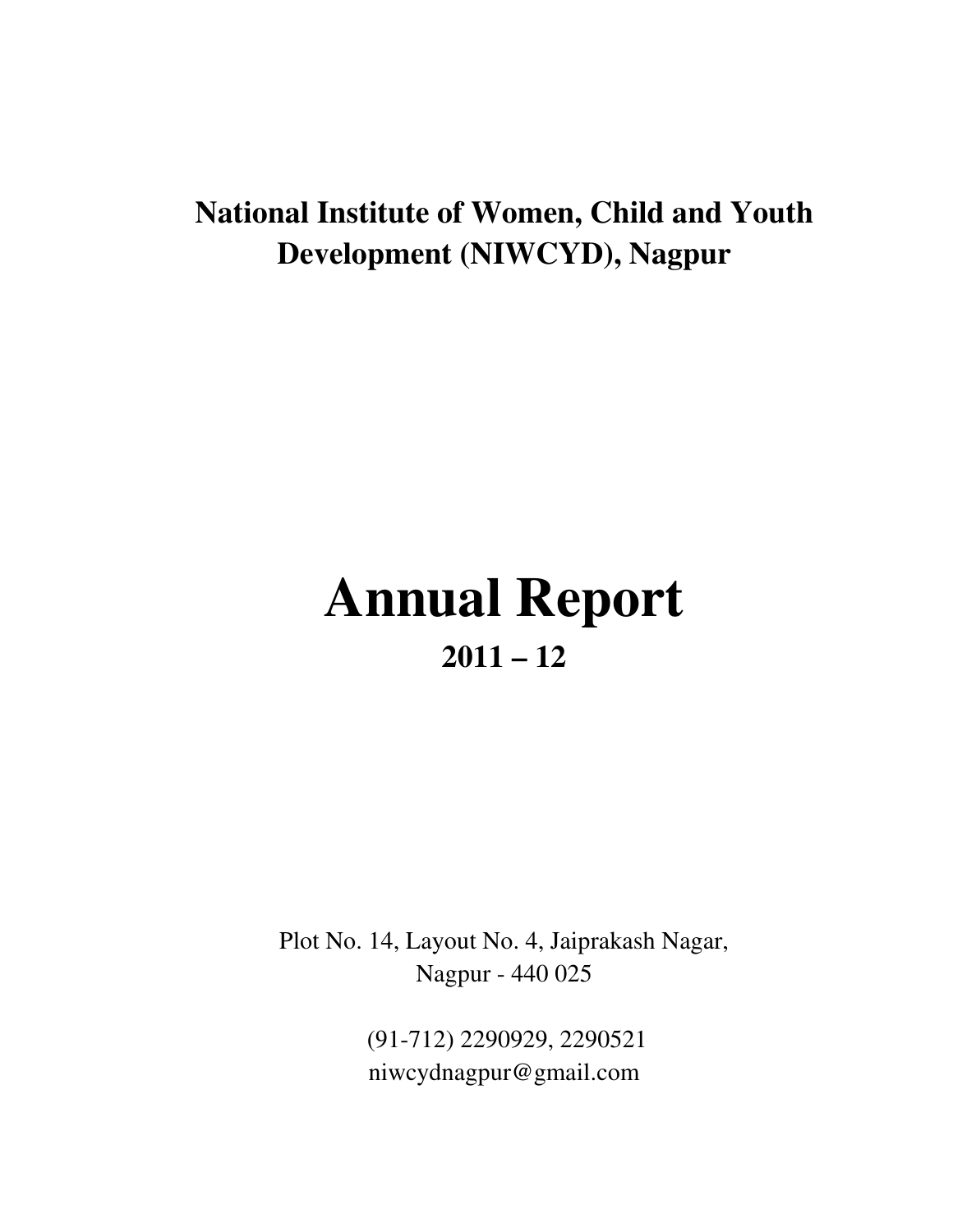# **1. PREFACE**

National Institute of Women Child and Youth Development has completed twenty six years from its registration in 1985. The organisation is strengthening their programme in areas of –

- (i) tribal empowerment for their rights
- (ii) agriculture promotion for food security
- (iii) child rights, specially platform children, child labour and girl child
- (iv) promotion of village volunteers (Gramdoots) for rural development
- (v) women empowerment through self help promotion and skill training
- (vi) networking with like minded organisations and their capacity building
- (vii) strengthening of self governance
- (viii) establish linkages with government agencies for convergence of different schemes on welfare and livelihood

Activities carried out on above areas during the year 2011–12 are presented in this report.

R.K. Malviya Chief Functionary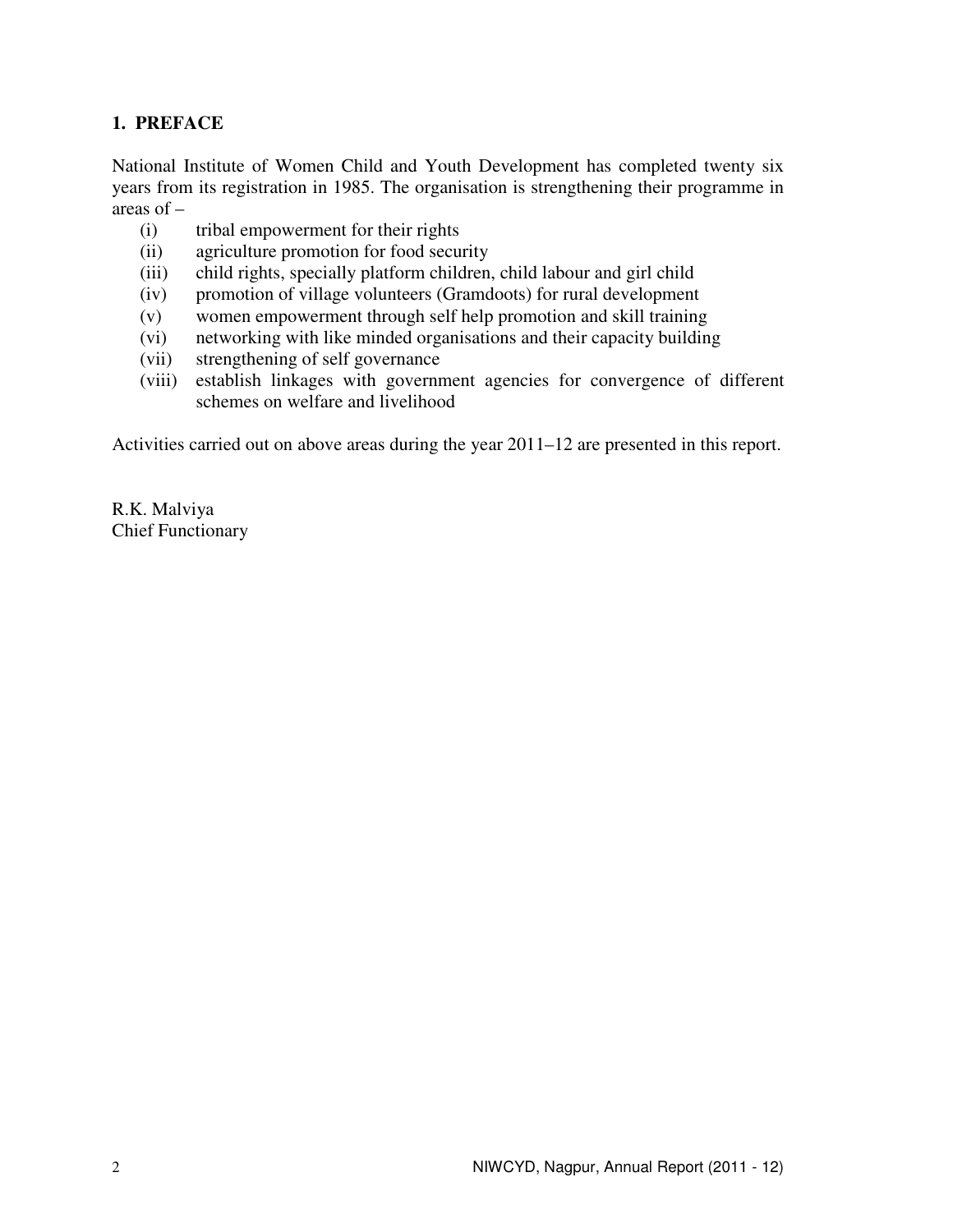#### **CONTENTS**

#### **A) LIVELIHOOD**

A1) Livelihood Promotion of Primitive Tribal Groups and Marginalized Communities in Central India

A2) Augmenting Income and Ensuring Participatory Development through MNREGA in the Poorest District of India (Mandla, MP)

A3) Madhya Pradesh Rural Livelihood Project (MPRLP) – Mandla, MP

A4) Sustainable Development of Tribal Communities in MP& CG

A5) National Rural Employment Guarantee Campaign with Baiga and Gond Community in Dindori and Mandla districts

A6) Addressing Tribal Rights and Self Governance through Gramdoot in Tribal Areas of Madhya Pradesh

A7) Agriculture Technology Management Program – ATMA, MP

A8) Agriculture Innovations in Dindori District of Mahakaushal

A9) Bargi Displaced People's Development Program, MP, Phase VI

A10) Satlapur Community Development Project, MP

A11) VESURE (Generation & Use of Renewable Energy)

A12) Formation of Farmers cluster and Farmers Producer Organizations for Promotion of Pulses (Small Farmers Agri-Business Consortium - SFAC)

A13) District Prospective Planning (BRGF), Bhandara, Gondia & Gadchiroli, Maharashtra

#### **B. CHILD RIGHTS AND EDUCATION**

B1) Bachpan, Bhopal – Bringing back childhood

- B2) UDAAN (Uplifting Deprived through Action & service Access at Neighborhood)
- B3) Girls Education and Community Health Project Hoshangabad
- B4) Girl Child Protection Project, MP
- B5) Child Rights for Change Project
- B6) Rajiv Gandhi National Creche Programme MP, CG and Maharashtra
- B7) Girls Education Program, MP
- B8) Childline, Wardha, Maharashtra

# **C) HEALTH**

C1) Axshya India Global Round - 9 T.B. Project

C2) Front Line Workers Training Program, MP

C3) Mobile Medical Unit, Madhya Pradesh

C4) Home Based Neonatal Care (HBNC)

#### **D) Women Development**

D1) Tejaswini Rural Women Empowerment Programme, MP

D2) Tejaswini Rural Women Empowerment Programme, Maharashtra

D3) Economic Empowerment of Women in Kasturba Nagar, Nagpur

D4) Silai School project

D5) Krishisamrudhi Programme (CAIM), Maharashtra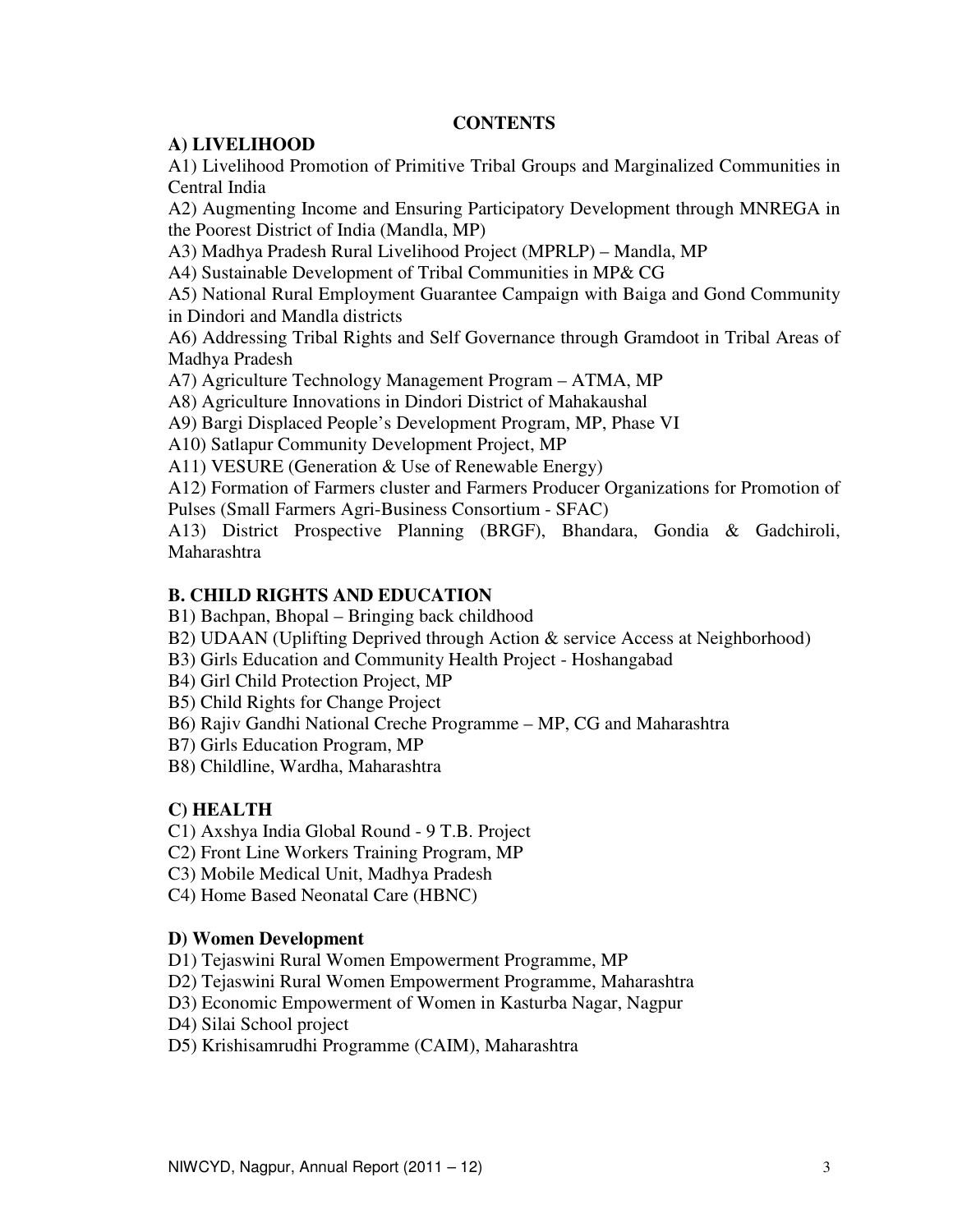# **2. Programme Progress Card**

# **A. LIVELIHOOD**

In 2009 - 10, the programme was supported by eight resource partner's viz. AWO, OXFAM, TdH, SwissAid, AFPRO, MPRLP, UNICEF, ATMA – MP. Geographically the area under operation with the eight partners was distinct and no overlapping occurred. Below is the project wise progress report.

# **A1) Livelihood Promotion of Primitive Tribal Groups and Marginalized Communities in Central India**

**Location** : 29 villages in the Samnapur block of Dindori district, Madhya Pradesh, and 5 villages in Kondhagaon block of North Bastar district of Chhattisgarh.

**Project Objectives:** Improving the living conditions of the primitive tribal groups

**Coverage :** 3050 families with the population of 16,155

#### **Specific Objective**

- 1. Promotion of self-sufficiency of the tribal through capacity building and self-help mechanisms.
- 2. Self-steering capacity of the target group built.

#### **About Project Area**

Fifty-two villages constitute the Baiga Chak area, spread across three blocks of Dindori District in M.P. These are the Karanjiya block which has 26 Baiga villages, Bajag block with 9 Baiga villages, and Samnapur block with 17 such villages. Five villages included from Chhattisgarh state are inhabited by Madia primitive tribal population.

All these villages are Forest Villages (not revenue villages) and their administration is in the hands of the forest department, which manages the reserved forests surrounding these villages. High illiteracy and food insecurity are major problems faced by the tribals in the area. Insurgency in the project area in Chhattisgarh posses challenge in implementation of project activities.

Major Achievements :

- During the year the focus has been more on developing linkages with the government schemes and programmes, especially with the Agriculture Department and the Agriculture Research Institute. In Dindori district, the Krishi Vigyan Kendra (KVK) has started a project on conservation of traditional sedes and improving their quality in collaboration with NIWCYD in three of the Project villages. This has helped the people in linking with the various schemes of KVK
- With the support of Agriculture Department, the seeds have been distributed in the project area. These seeds were provided by the agriculture department at the subsidised rates of 40% of the original costs to the beneficiary families.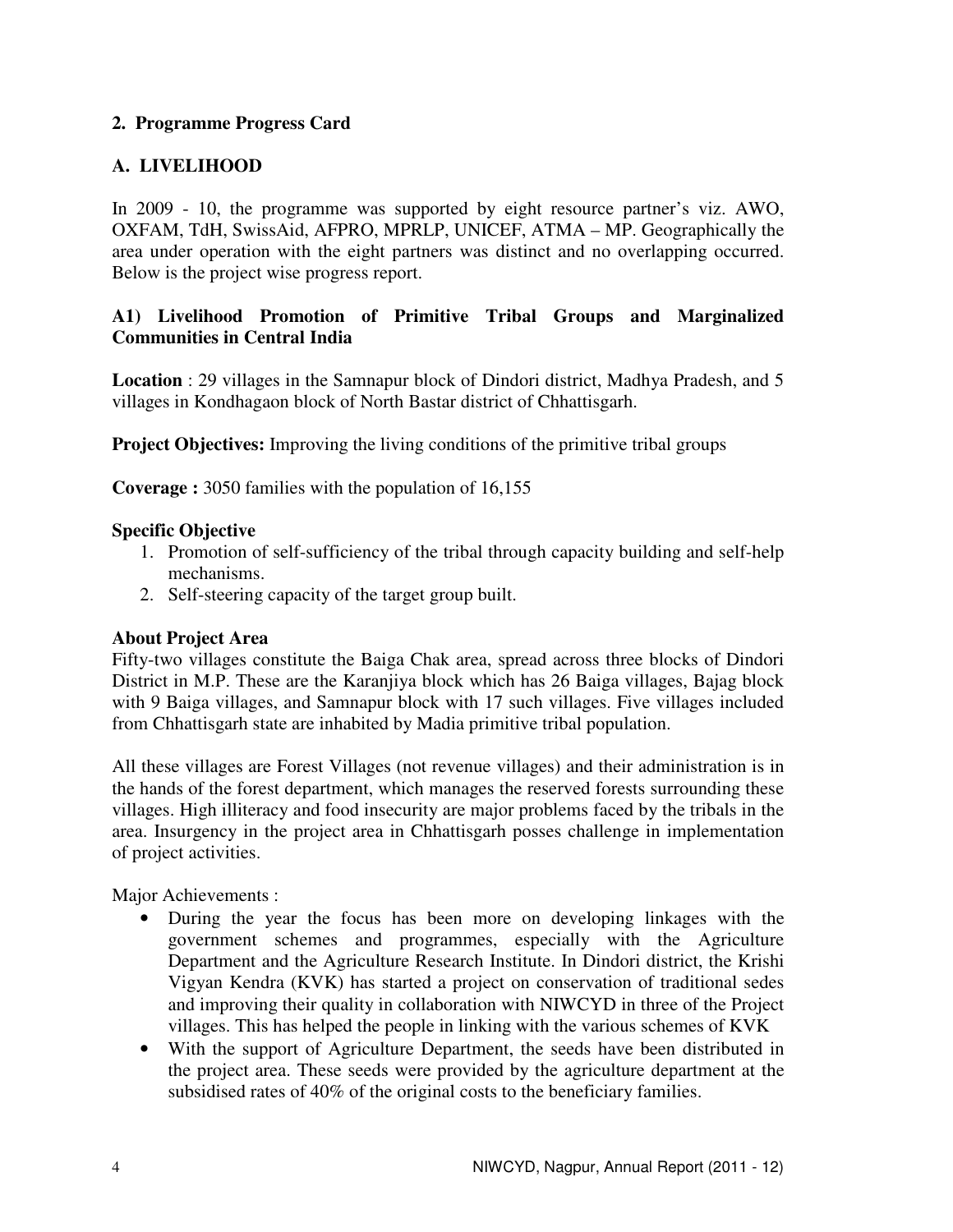- Agriculture Science Centre Dindori has taken up the project on the conservation and multiplication of the traditional varieties of the seed of hill millets (kodo and Kutki) and maize in three project villages in Dindori district. In these villages, the centre is providing technical support to the farmers for the conservation of the seeds. A poly house is also under preparation in village Gaura under the project. KVK has also provided 1580 saplings of different varieties of fruit plants in the villages viz. Gaura, Dhaba and Rajanisarai for the plantation to the individual families.
- The District Panchayat Dindori has initiate different activities such as water resources development, land development activities and social security programmes for the poor families in the project area.
- Forest department is the another agency which has done various developmental work such as road construction, construction of new school buildings and the repairing of the old school buildings etc in the project area. The total value of the work done by these departments in the project area is amounting to Rs. 4.15 crores.
- Soil testing of the 220 families from the project area was done from the cooperation of KVK.

Impact :

- 2357 families from the project area have been linked with the different government schemes.
- The Agriculture Science Centre in Dindori has stated the seed conservation programme in three project villages in collaboration with the Bio-diversity Board.
- Special programme under the Backward Region Grant Fund has been started in the project area.
- The health and education status in the project area has improved due to the demands raised by the people and the Gramdoot forums.
- People have got the land rights under the Forest Rights Act and this has given them new energy to fight for their rights. 11 villages from the project area have got the community ownership of the forest resources.
- Linkages have been developed within the Gramdoot and Gramdoot forums from village to district level. Due to the interventions on the issues related to health, the overall health situation in the project area has improved.
- The families doing maize cultivation by improved techniques has increased from182 to 413 families. This has resulted in improvement in the food security of the people in the project area. The production of Maize has increased by 2 to 3 quintals per family.
- The production of the paddy in the project area has increased by 12 to 14 quintals per acre.
- The number of families using improved agriculture practices in paddy cultivation has increased from 140 to 578 families.
- Due to the increased participation of the people in the village level institutions, the functioning of these institutions has improved to a great extent the rate of recovery in the grain and seed banks, cash fund has been nearly 80%.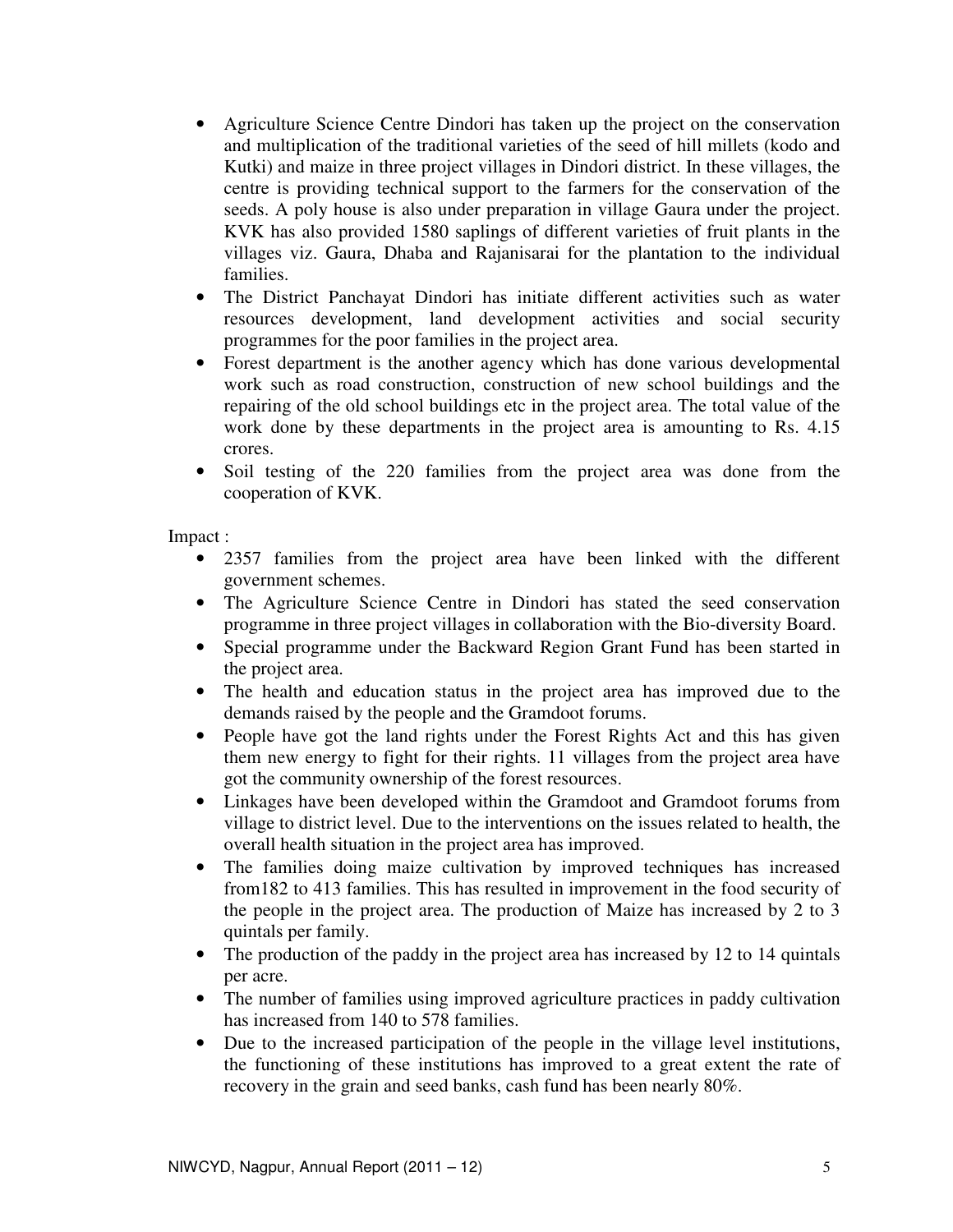- The activation of the school management committees and the subsequent awareness among the people in general, about the education, the functioning of the schools has improved.
- The health system in the project area, especially in Madhya Pradesh has improved with greater awareness among the women about the immunization and other services provided by the government.

# **A2) Augmenting Income and Ensuring Participatory Development through MNREGA in the Poorest District of India (Mandla, MP)**

Scope of the project : NIWCYD is implementing the project in Bijadandi, Mohgaon and Nainpur Development Blocks of Mandla district in Madhya Pradesh. In Mohagaon block the project is implemented in 23 villages of ten Gram Panchayat, while in Nainpur block the programme is implemented in 10 villages of five Gram Panchayats. In Bijadandi block the programme covers 29 villages of 10 Gram Panchayats.

Objectives :

- 1. To strengthen the local self governance for the effective implementation of the programme at the village level.
- 2. People oriented participatory planning process is developed and strengthened at the village and Panchayat level.
- 3. To develop a cadre of Gramdoots at the village, panchayat and block level for demonstration and to work as a Social Action Group/monitoring group.
- 4. Linkages are established between line departments and village level institutions for the proper benefits to the people in the area.

Output produced:

- i. In all the 62 villages of the project area Gramdoots have been selected and they have been trained on the project components.
- ii. In the first year of implementation, 2580 families made written demands for the work under MGNREGS. 1802 of these families have obtained the receipts oftheir demands from the Panchayats. 1363 families got the work under MGNREGS during the year 2011-12.
- iii. In the project area, 1778 families have been linked with the social security schemes of the government.
- iv. 122 mates from the 62 project villages have been trained on the various aspects of MGNREGS. The output of these trainings has been that in 8 of the 25 panchayats, the muster rolls have been made available at the workplace which was not the case earlier.
- v. In 60 project villages the job cards are being filled with the proper entries of the work.
- vi. Training on micro planning was organized for the project staff and the selectd representatives of the project villages including the Gramdoots. After the training, micro-plans have been prepared in the 31 project villages. Four micro plans have been approved by the Gramsabhas and the work has been started according to the plans.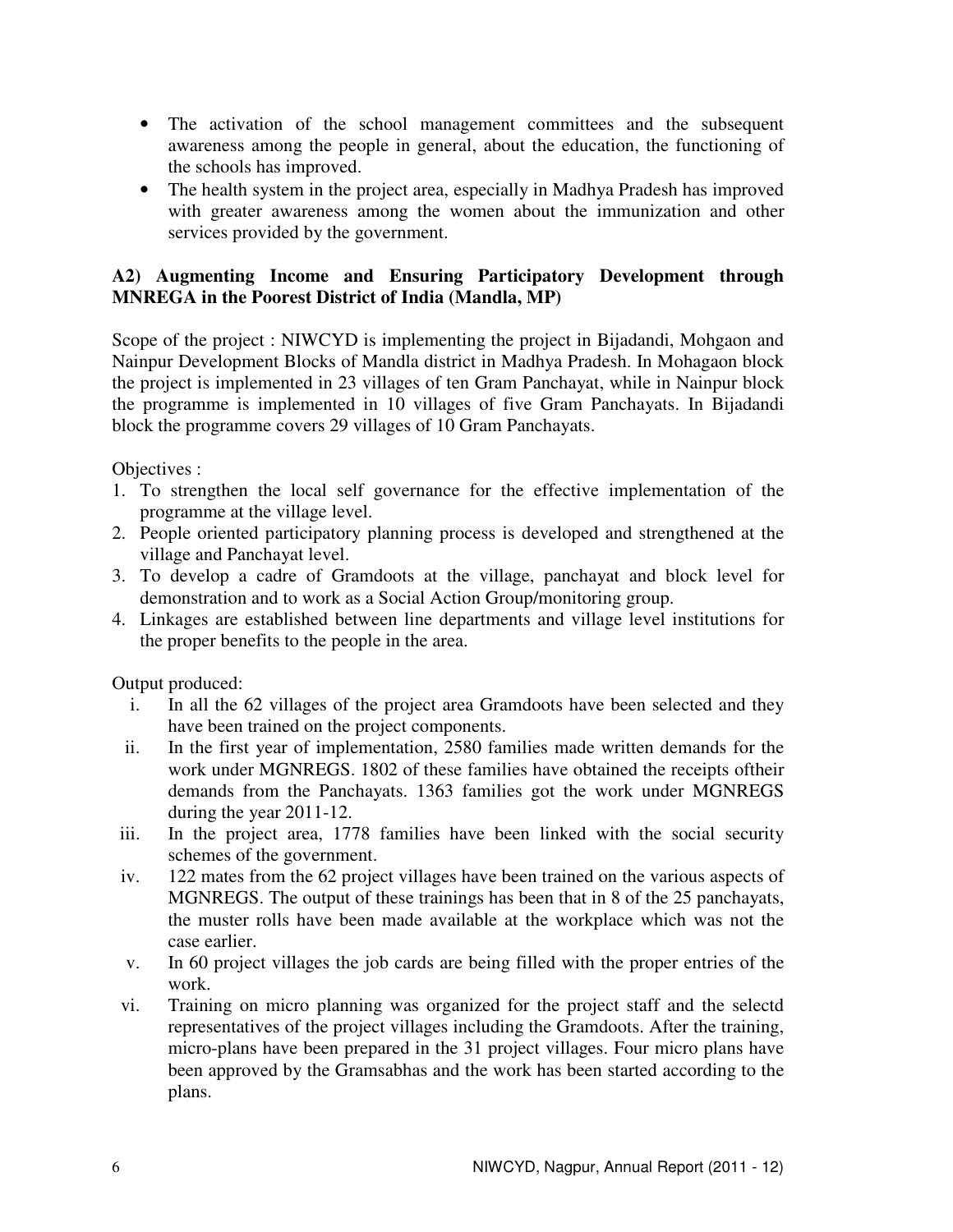- vii. Training of vigilance/monitoring committees have been organized. The members of the committee in 43 villages have become active and they have started the monitoring of the work and the facilities being provided to the beneficiaries at the work place.
- viii. In 13 villages of Mohgaon and Nainpur blocks the wages of the work done by the people were pending since last 6 months to one year. People of these villages raised the issue at the various forums and were succeeded in getting the wages for 631 people who had worked.
- ix. People of the project area have succeeded in incorporating their issues on the agenda of the Gramsabha meeting.

Outcomes :

- 1. Of the targeted 5750 families, 2580 (45%) families have made written applications to demand work under NREGS in the first year of the implementation of the programme. Of these 1802 families have got the receipts from the Panchayat.
- 2. The average days of employment per card have increased from 21 days to 40 days at the end of the first year of implementation.
- 3. In 85% cases the job cards are in possession of the legal card holders.
- 4. The period of payment of wages in the project area has reduced from 6months-1year to 2-3 months. 661 families from 13 project villages of Nainpur and Mohgaon have succeeded in getting the pending wages of more than one year.
- 5. The Panchayat representatives have started raising the issues related to work under NREGS in the meetings of the panchayats.
- 6. 31 villages have developed their micro plans for the work to be undertaken under NREGS. In 4 villages, the Gramsabhas have approved the micro plans for the work to be done. The remaining villages, the process is underway.
- 7. In all the 64 project villages Gramdoots (village volunteers) have been trained to raise the issues of the people. Two block level forums of the Gramdoots have been formed in Mohagaon and Bijadandi blocks

#### **A3) Madhya Pradesh Rural Livelihood Project (MPRLP) – Mandla, MP**

Date of Starting: 2005 Supporting Agency: Panchyat and Rural Development Dep. M.P. Govt. Location of Project : Block Mawai District Mandla, State Madhya Pradesh Coverage: No. of Villages - 46 Population Coverage: No. of families - 2388

Objectives of the Programme :

1. To strengthen the local institutions, significantly Gramsabhas as the village level constitutional body which focus on decentralized process right from the planning, decision making, implementation and monitoring of each development activity in the village. In this perspective, MPRLP is utilizing all its strength, resources and expertise to strengthen Gramsabha and ensure the participation of community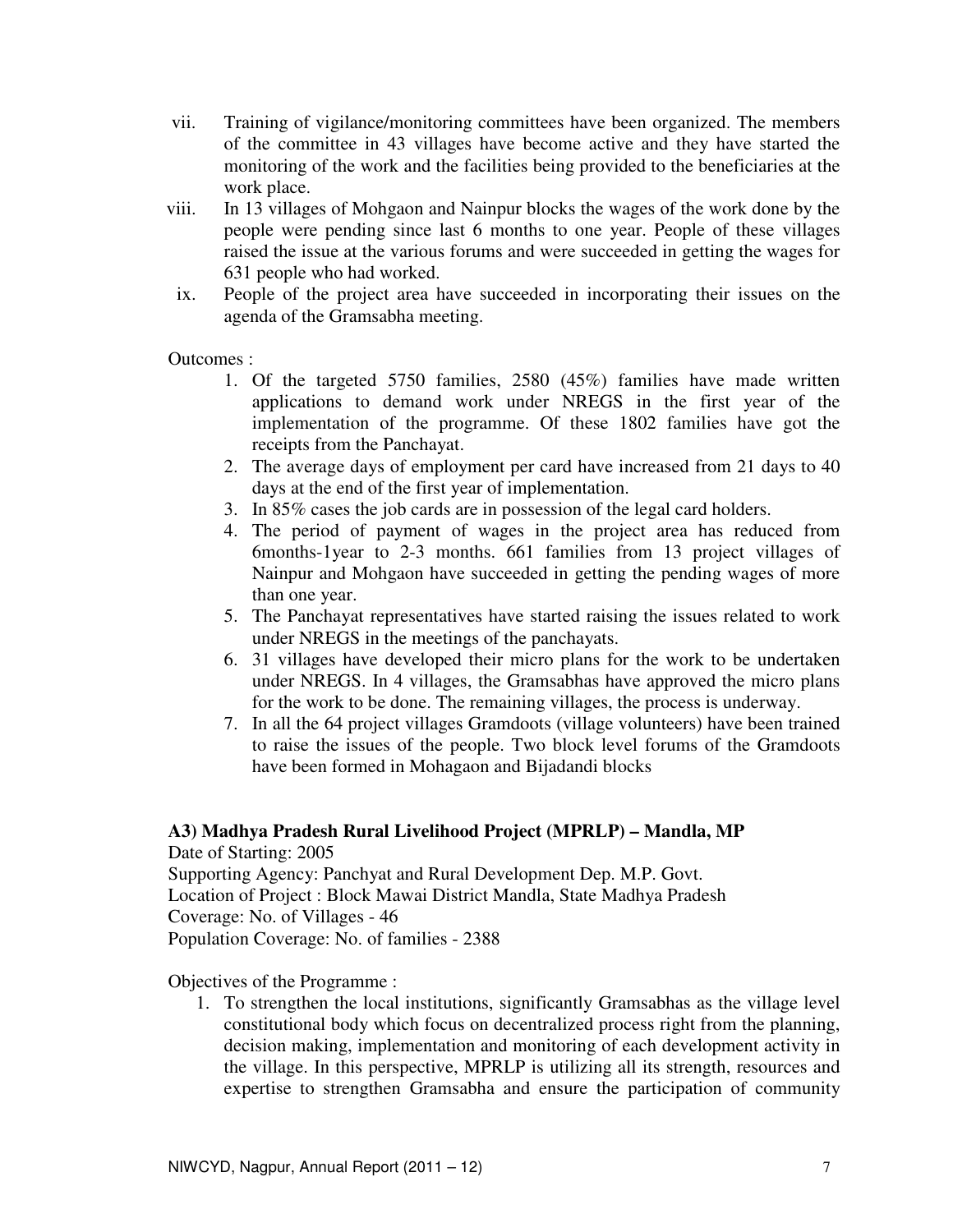members in the whole process so as to reach the benefits of all government schemes and programmes to the genuinely deserved target groups.

- 2. To create a community with the capacity to take steps to make their own decision and freedom to entitle to their livelihood through collective bargaining by using institutions like Panchayat Raj, community based organizations like self help group, youth group etc.
- 3. To reduce the level of poverty by enhancing the capacity of community members especially, vulnerable sections like women, destitute, tribal groups, and elderly, landless to ensure the access of their basic livelihood needs.
- 4. To Improve the capacity of various sections of the societies like traditional entrepreneurs, farmers, agricultural labors and resulted increase in the total production of food grains.
- 5. To reduce gender inequality and the poverty and discrimination as the direct consequence of such inequality.

The project was completed in Sept. 2011. The assets and infrastructure created during the project was formally handed over to village community institutions and Panchayat.

# **A4) Sustainable Development of Tribal Communities in MP& CG**

Project duration: April 2011 – March 2014 Project Area – Dindori, Mandla, Satna and Jabalpur in MP & Kondhagaon in CG No. of villages – 100

#### Project Goal

Building and strengthening people's institutions and access to education in 100 tribal villages in Mandla, Dindori, Satna and Jabalpur districts of Madhya Pradesh and Bastar district of Chhattisgarh; thereby enabling efficient convergence of government schemes for the livelihood of the tribal, proper functioning of school system.

#### **Objectives**

Objective 1: Child Right and Education - Children in the school going age in all the 100 villages have access to education ensured

Objective 2: Livelihood and strengthening of people's institutions - The people's institutions in 100 villages for accessing government schemes to strengthen the livelihood of the tribal and marginalized community strengthened.

Objective 3: Women Empowerment - Women become integral part of the decision making process in the village development process

Project Area : The project is being implemented in the Central India region in Mandla, Dindori, Jabalpur, Satna in Madhya Pradesh and Bastar district in Chhattisgarh State. Along with that one Advocacy Unit in Bhopal is also supported by the project for advocacy at the state level on the issues of the people.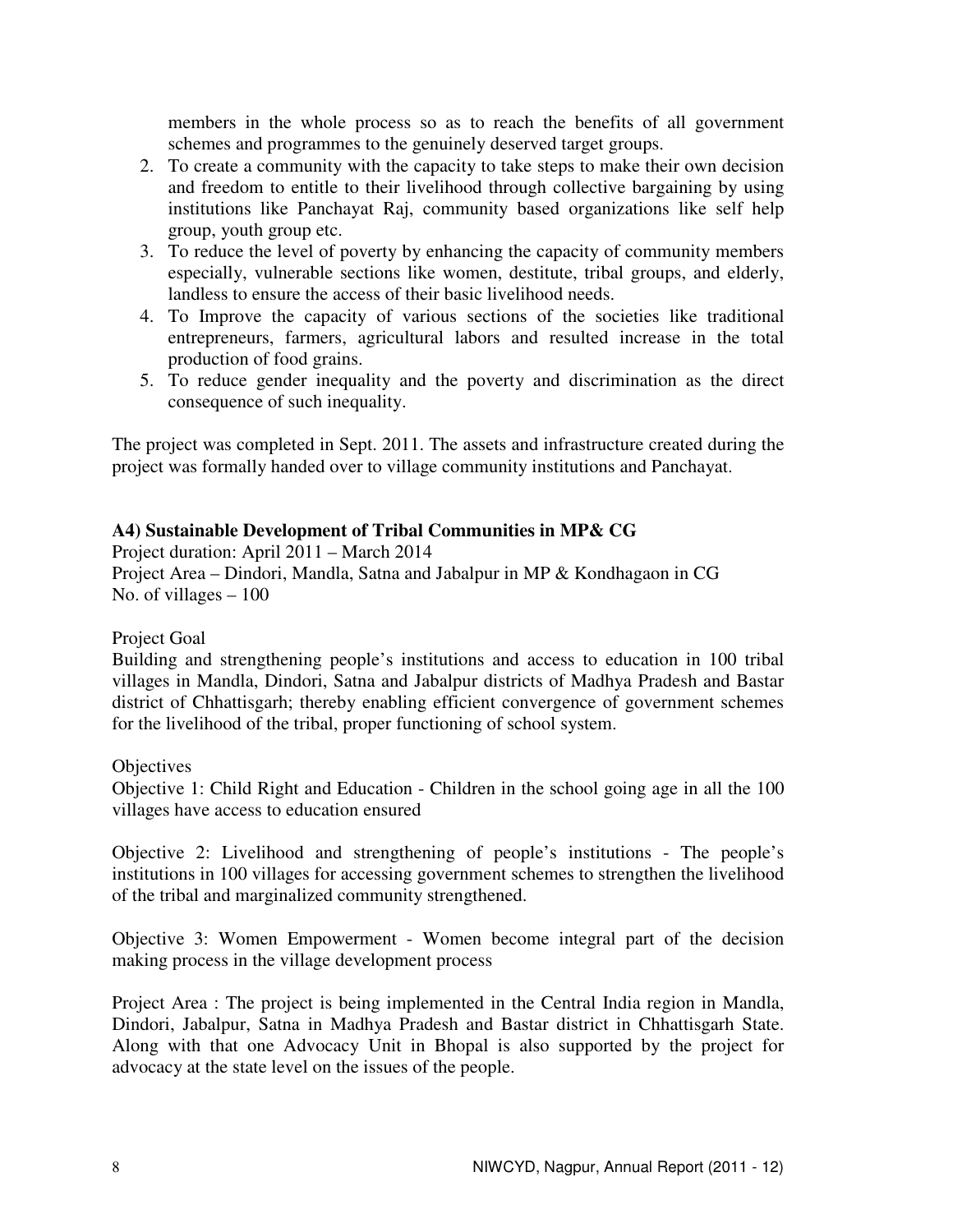| S.N.            | District          | <b>Blocks</b>        | No. of villages |  |
|-----------------|-------------------|----------------------|-----------------|--|
|                 | A) Madhya Pradesh |                      |                 |  |
|                 | Dindori           | Baiga Chak           | 20              |  |
| 2.              | Mandla            | Mawai                | 20              |  |
| 3.              | Jabalpur          | Bargi                | 20              |  |
| 4.              | Satna             | Majhagava            | 20              |  |
| 5.              | Bhopal            | State level advocacy |                 |  |
| B) Chhattisgarh |                   |                      |                 |  |
| 6               | <b>Bastar</b>     | Kondhagaon           | 20              |  |

District wise blocks and number of villages being covered are as follows:

The selected pockets are tribal dominated and most of the villages except ones in Jabalpur come under Fifth Schedule area [a specially designated tribal dominated area]. Of the total coverage of the villages, 50% villages are forest villages.

Major Achievements :

- School retention status of 5485 children have increased during this reporting period, among them 2640 were girls those who have earlier found less interested to attend school or learn. In 4 clusters of MP (Satna, Mawai, Jabalpur & Karanjiya) area 55 - 65 % of children retains in school during the entire class session, in Chhattisgarh area the percentage of school retention is 40 - 45 %.
- In Satna project area alone nearly 400 villagers those who are the active members of various people's institutions (Forest Right Commitee, School Management Commitee, Members of SHGs) were mobilised to 10 different workshops organised at various areas. 6260 person days of work was carried out under MGNREGS.
- In Kanker district project area of Chattisgarh state, 224 family members had demanded for Job card out of which 124 were received, out of 159 written demand for various job (asset creation as per the community need) 9 proposal were sanctioned.
- 765 families had directly benefited through the collective action of the members of People's Institutions (Forest Right Commitee, SHGs, Forest protection commitee, Village fund management commitee, Farmers field school) to establish their right on the MGNREGA related work. 27425 person days of work was done in Kanker.
- In Mawai area of Mandla district, 60 families of marginal farmers had the benefit of land reclamation activities undertaken through MGNREGS through organised action of village level committees during Gramsabha and PRI meetings. 2940 man days of work was done.
- In Dindori district project area, SMC were more active as the Committees of 7 project villages had their successful effort to put pressure on the village panchayat to renovate the school and community centre buildings of their villlages.
- 36743 person days of work was carried out under NREGS in Jabalpur cluster.
- One of the milestone achievement of this activity period is the land tile given to women members in the project villages of Dindori district under Forest Right Act 2006. In 8 villages women members have got the land right document in their own name.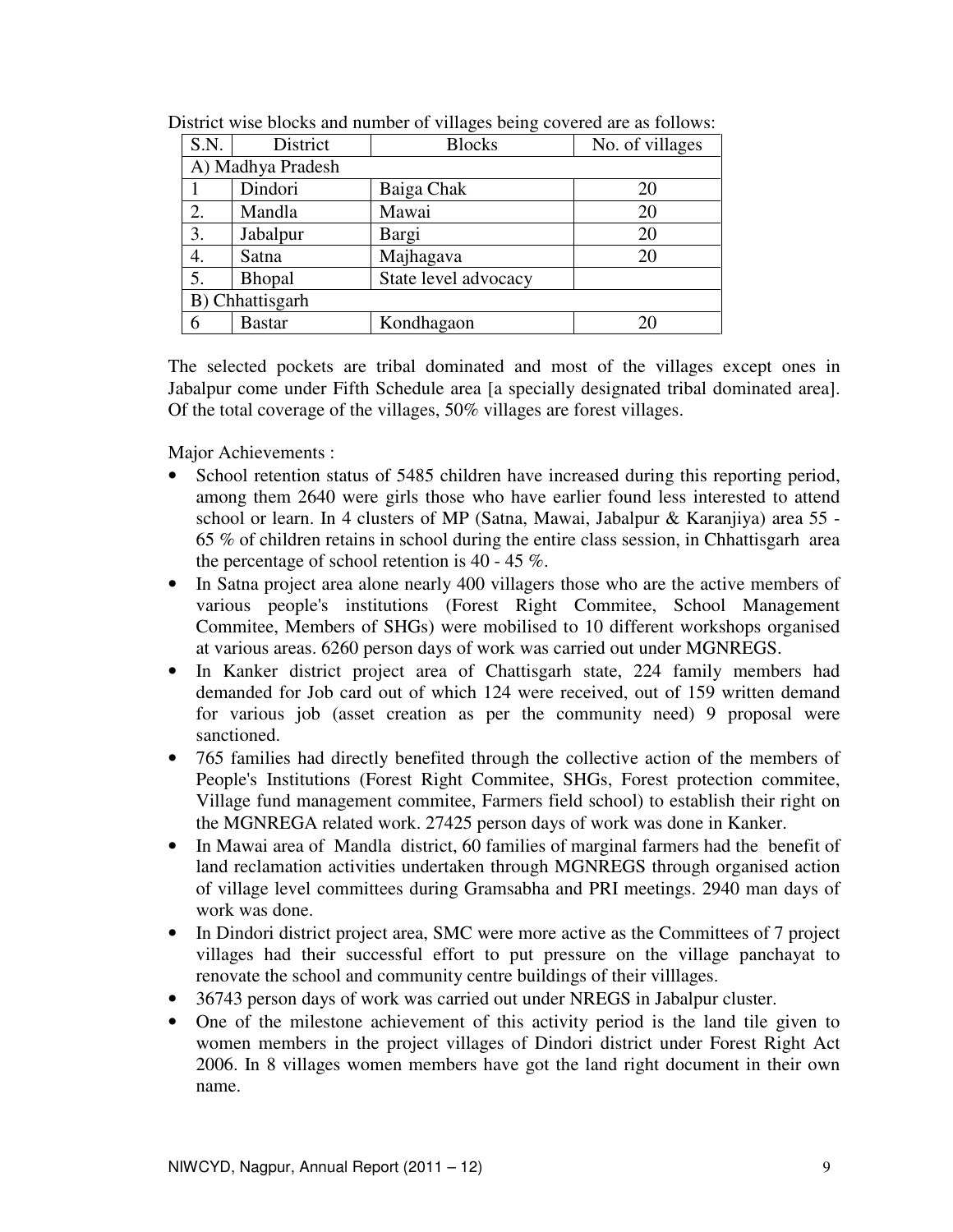- Number of children start to attend the school in regular basis is 5681 and in Anganwadies 1635.
- A total 1750 job card holders in among the project villages had access to an average 55 - 60 job days under MNREGS through adopting proper process (raising demands, presenting at Village meetings/Gramsabha, pursuing the responsible authority to release the wages in appropriate time), and realised that MNREGS is a demand driven right based programme.
- New FRA claims filed under individual forest rights during this period is 2750 and the rejected and pending claims refiled after proper attachments to establish that they are genuine forest dwellers were 1501. The total realisation status under individual claim is 2507, and under community forest rights, out of submitted 100 claims 4 claims were honoured. Total 34 community forest right claims are pending. 10 such claims have been settled.
- Exposure visit of 20 persons was arranged to Lekha Mendha village in Gadchiroli district, Maharashtra.
- 176 women SHGs were formed and functioning properly. An approximate number of women mobilized towards SHG meetings in the villages is 1873 in 340 meetings. 78 SHGs are involved in various income generating activities like NTFP collection, fishery, broom making, preparation of MDM, grains trading, etc.
- In Kanker area 116 children were immunized. 100 families have health cards.
- 1118 children from 20 villages are enrolled in Aanganwadi in Kanker area
- Base line survey of children in the age group of 0 14 is been completed in all project villages.
- School Management Commitees (SMC) has formed in all project villages, the process of strengthening is in progress.
- The number of meeting conducted among the project villages is 450 for creating awareness on the relevance of SMC. And organised meetings conducted for giving information on various provisions under Right to Education Act were 100. The total participation strength of the meetings at village is approximatly 540 and in the village level meetings it was approximately 4000. In Satna, Karanjiya, Mawai and Jabalpur area SMC has put forward demands, requirment and memorandums indicating the provisions under RTE and resulted improvement in the school infrastructural development, tranfer of teachers after the intervention of PRIs
- All project team members had their participation in the training conduted at Nagpur by (Pradham) and at Bhopal by (Eklavya) with an objective to strengthen the functioning of Children's Clubs in the project villages.
- Throughout the project villages 40% job card holder families were well aware about the Right based and demand driven component involved in the MNREGA(S) and 25% jobcard holders forwarded their demand for jobs as per the provisions under the Act, number of jobcard holders entitled with 100 days jobs were 62 families (Satna), among 6 project villages. In 15 % of villages proposals were submitted through collective way by CBOs.
- In the project villages, total claim forms submitted under FRA -2006 were (under individual land right claim 2750 and community claim it was 100 sanctioned/ honored among individual claim submitted is 2229 numbers & under community claim the number is 4.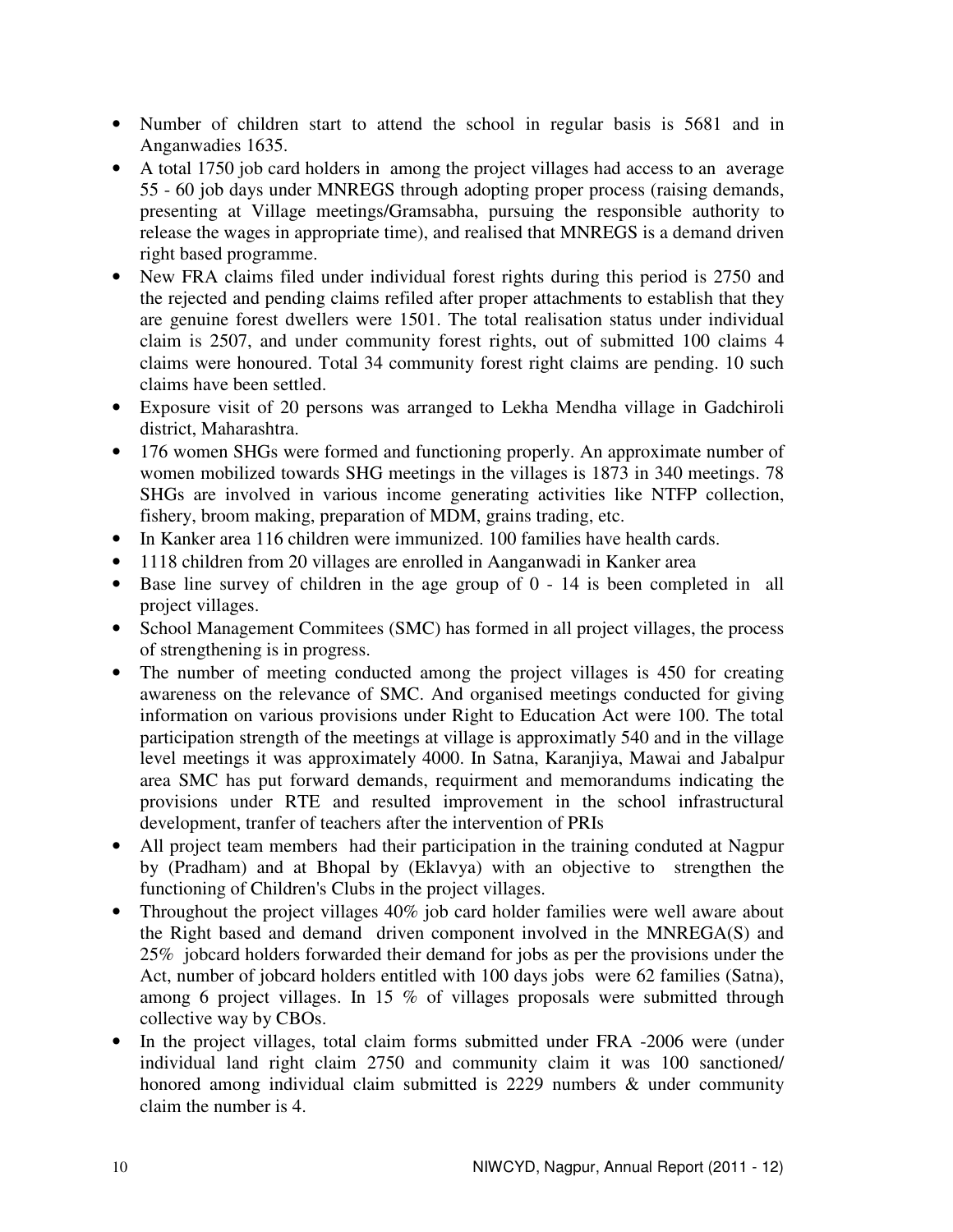- Among the project villages  $(100)$  the total written intent (demand) is 15% and gained in between 55 - 60 days, 35% entitled for 40 days, the number of jobcard holders entitled for compensation for non availability of jobs under MNREGS were 5%, the Gramdoot and village level CBOs (women SHGs) start to facilitate the community members to claim for compensation as per the guidelines and provisions under **MNREGS**
- During this activity period total numbers of community claims filed throughout the project area is 100.
- In this reporting period the total forms rejected under individual forest right claim is 1501 throughout the project area and community forest right claim is 60. Out of this the total claim honoured under individual forest right is 460 and community forest right is 4.
- The media group at Bhopal based visited field villages (Dindori / Karanjiya, Mawai , Satna and Jabalpur) during the project activity period, and had field level meeting with community groups, Gramdoot social action group members, block/ district level forum members on on the issues that needs to be highlighted in media and demands sharing at larger platform
- The information book let broughout by the Bhopal based advocacy group "Haq ki bat" - in Hindi , is widely using by the project team throughout the project villages, this is mainly concerning to the NREGS, various process to have access to job under the scheme, various provisions for different sections (women, underprevileged groups, differntly abled sections etc....)
- In Satna the advocacy group of Bhopal has paid more than two visit during the activity period, the issue taken up for discussion in these visits were malnutrition related death of children, public hearing organised connection with this deaths and seeking immeadiate actions from the side of responsible government authorities
- During the field visit of advocacy team (Bhopal) various levels of information were collected related to the PDS/ FPS, MNREGA(S), FRA 2006 and implementation of various government welfare schemes in the project villages, the team had meeting and discussion with government departments at block and district level also with Gramdoot groups

# **A5) National Rural Employment Guarantee Campaign with Baiga and Gond Community in Dindori and Mandla districts**

Project duration: 1st March 2009 to 28th February 2011 No. of villages  $-150$ No. of Village Volunteers (Gramdoot) – 150 Population Covered – 22,000

# **Objectives:**

To strengthen the livelihood resources of 120 tribal villages by linking with different government schemes for livelihood promotion through the development of 120 village level male and female leaders

Activities held during the year -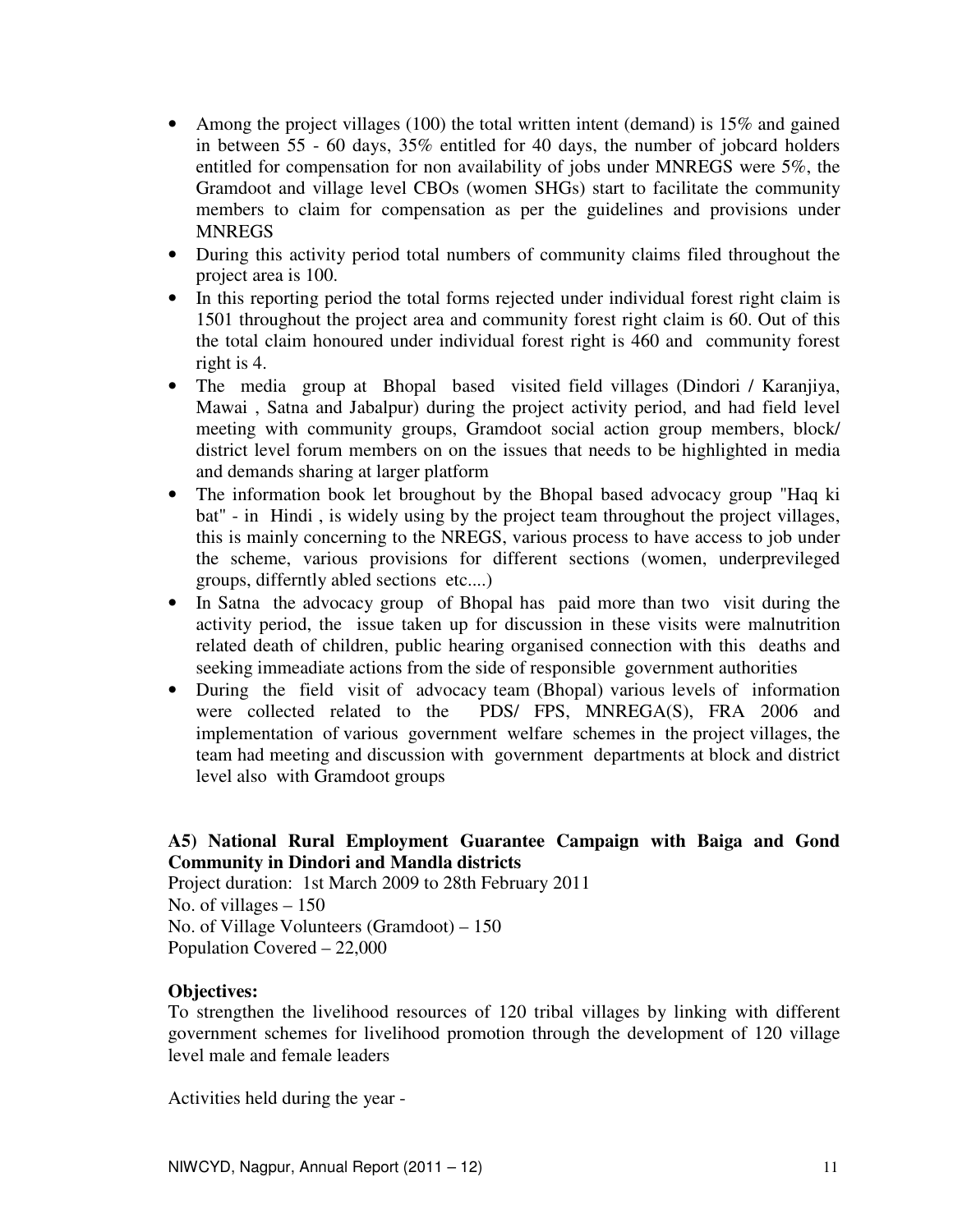| <b>Planned Activities</b><br>Orientation of | Output (Accomplishment)                                                 | Outcome (results)                                                 |
|---------------------------------------------|-------------------------------------------------------------------------|-------------------------------------------------------------------|
| <b>Gramdoots on NREGS</b>                   | Gramdoot                                                                | groups at village Average employment days per job                 |
|                                             | clusters, development block and card has increased from $30 - 35$ to    |                                                                   |
| & new schemes and                           | level were<br>district                                                  | undergone $ 40 - 50$ days per year across the                     |
| Acts                                        | training programmes on MNREGA project area.                             |                                                                   |
|                                             | $(S)$ & FRA -2006.                                                      | A total 5538 individual and 78                                    |
|                                             | As the part of the routine monthly community                            | claims<br>are<br>put                                              |
|                                             | meeting programme inputs on forwarded                                   | through collective                                                |
|                                             | various<br>aspects                                                      | and issues action, against which<br>1549                          |
|                                             | emerging<br>of<br>out                                                   | and<br>the individual<br>21<br>community                          |
|                                             | implementation of MNREGA $(S)$ claims are honored during the            |                                                                   |
|                                             | and FRA -2006 has discussed.                                            | project phase.                                                    |
| Exposure visit of                           | From all project villages; groups of Gramdoot got ideas about various   |                                                                   |
| Gramdoots                                   |                                                                         | $10 - 15$ Gramdoots, have given activities carried out to promote |
|                                             | exposure visits to nearby villages agriculture                          | production,                                                       |
|                                             | where<br>innovative<br>and<br>areas                                     | convergence of<br>government                                      |
|                                             | activities under MNREGS<br>and                                          | schemes and programmes for link                                   |
|                                             | FRA -2006 are carried out.                                              | more vulnerable sections and poor                                 |
|                                             |                                                                         | with food security.                                               |
| Training for SHGs on                        |                                                                         | Training for SHGs on book   Among the SHG groups formed           |
| linkages                                    | keeping, record maintenance and among 120 villages, 40% were            |                                                                   |
|                                             | bank linkages has conducted at involved in Income generation            |                                                                   |
|                                             | field level.                                                            | activities and Mid $-$ day $-$ Meal                               |
|                                             | Special focus has given to orient Scheme.                               |                                                                   |
|                                             |                                                                         | the women members of the SHG SHG members were realized the        |
|                                             |                                                                         | on the importance of savings and importance of Gramsabha and PRI  |
|                                             | starting small income generation as the result of continuous field      |                                                                   |
|                                             | activities.                                                             | level<br>awareness<br>and training                                |
|                                             |                                                                         | programme with an objective to                                    |
|                                             |                                                                         | elevate the position of women in                                  |
|                                             |                                                                         |                                                                   |
|                                             |                                                                         | institutions of decision making at                                |
|                                             |                                                                         | village level.                                                    |
|                                             |                                                                         | Gramdoot forums are formed in all                                 |
| <b>Bimonthly/ Quarterly</b>                 | Orientation programmes organized<br>at village, block district level on | development block levels, with the                                |
| <b>Gramdoot Meeting at</b>                  |                                                                         |                                                                   |
| Block level (4 blocks)                      | the formation of Gramdoot forums,                                       | coverage of 90% of the project                                    |
|                                             | the need of organized effort to                                         | villages.                                                         |
|                                             | improve the access of poor and                                          | Out of 120 villages 85 social                                     |
|                                             | tribal families to govt. schemes.                                       | action groups were formed.                                        |
|                                             |                                                                         | In villages more individuals are                                  |
|                                             |                                                                         | forward<br>came<br>to<br>support                                  |
|                                             |                                                                         | Gramdoot activities and expressed                                 |
|                                             |                                                                         | to became Gramdoot.                                               |
| District level Gramdoot                     | Gramdoots of all project villages                                       | State & National level Gramdoot                                   |
| Meeting half monthly                        | attended the district level meetings.                                   | meeting/<br>convention<br>held<br>at                              |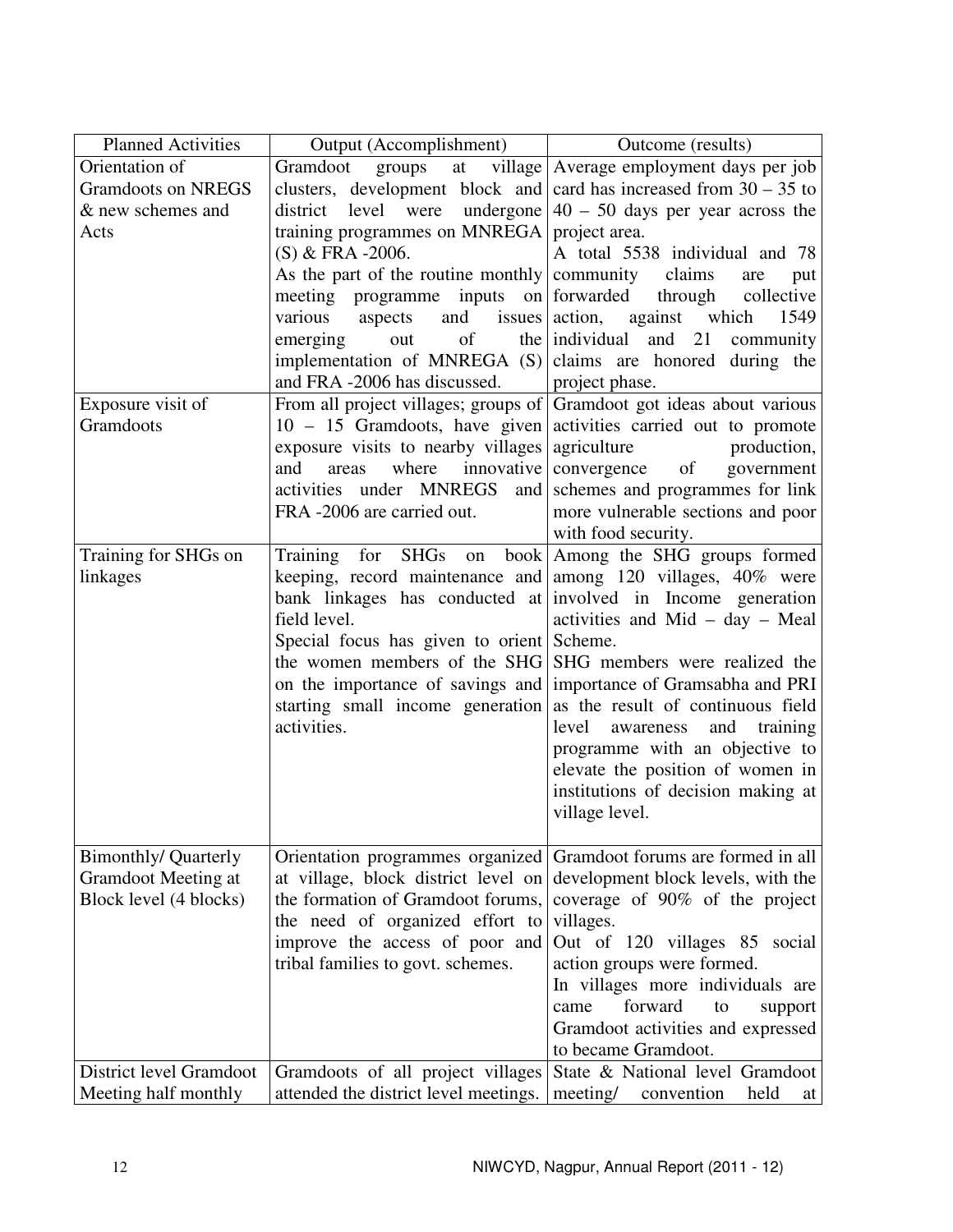| <b>Planned Activities</b>   | Output (Accomplishment)                                             | Outcome (results)                                                   |
|-----------------------------|---------------------------------------------------------------------|---------------------------------------------------------------------|
|                             | The<br>meeting                                                      | agenda include (Bhopal & New Delhi during the                       |
|                             | organizing State, National level                                    | year), In both the events, various                                  |
|                             | convention of Gramdoots.                                            | distinguished guests (Loksabha                                      |
|                             | Agenda discussed during these                                       | Speaker at National level &                                         |
|                             | meetings were the relevance of a                                    | representative of various levels of                                 |
|                             | Stat & National level organization                                  | civil society organizations<br>and                                  |
|                             | and banner for Gramdoots.                                           | administrative heads<br>at<br><b>State</b>                          |
|                             |                                                                     | level).                                                             |
| <b>State level Gramdoot</b> | State level Gramdoot Workshop                                       | Gramdoots got new insight on                                        |
| Workshop                    | held at Bhopal, the participation of                                | various aspects of implementation                                   |
|                             | Gramdoot in that workshop was                                       | of MNREGS & FRA -2006,                                              |
|                             | approximately 25 Gramdoot.                                          | Gramdoots got opportunities for                                     |
|                             |                                                                     | put in place their doubts, barriers                                 |
|                             |                                                                     | came across during their effort to                                  |
|                             |                                                                     | link the community members with                                     |
|                             |                                                                     | various government schemes.                                         |
| <b>National Gramdoot</b>    | National<br>Gramdoot<br>Convention                                  | Gramdoot were able to share their                                   |
| Convention                  | at New Delhi<br>with<br>held<br>the                                 | experience with the rest of the                                     |
|                             | of<br>300<br>participation<br>nearly                                | participants wh                                                     |
|                             | participants from the project area                                  | o reached there from other part of                                  |
|                             |                                                                     | like<br>Maharashtra,<br>the<br>area                                 |
|                             |                                                                     | Chhattisgarh and various districts                                  |
|                             |                                                                     | of Madhya Pradesh. Participants                                     |
|                             |                                                                     | could attend the meeting addressed                                  |
|                             |                                                                     | by Lok Sabha Speaker, who was                                       |
|                             |                                                                     | the chief guest and other eminent                                   |
|                             |                                                                     | personalities.                                                      |
| Training on gender and      | 45 Gramdoots from the project                                       | Participant Gramdoot had oriented<br>basic                          |
| masculinity                 | village had participated in the<br>workshop on gender & masculinity | towards<br>factors<br>of                                            |
|                             | organized during the month of May                                   | discrimination based on gender<br>that lessen the opportunities for |
|                             | at Dindori                                                          | women to participate                                                |
|                             |                                                                     | 1n<br>the<br>development process.                                   |
|                             |                                                                     | Gramdoot had taken decision to                                      |
|                             |                                                                     | apply the inputs from the training                                  |
|                             |                                                                     | in their own family and social life.                                |
| Quarterly review            | Quarterly<br>review<br>meeting                                      | Gramdoot<br>could<br>share<br>their                                 |
| meeting                     | organized in all 4 blocks with the                                  | experiences<br>with<br>their                                        |
|                             | presence and inputs of NIWCYD                                       | counterparts, had insight and ideas                                 |
|                             | central team members in which                                       | on the future action plan like,                                     |
|                             | Gramdoots<br>from<br>the<br>project                                 | selection and orientation of new                                    |
|                             | villages attended and reviewed the                                  | Gramdoots, collective planning for                                  |
|                             | activities and its results during that                              | sorting out hurdles solve those                                     |
|                             | activity period.                                                    | issues which usually emerging                                       |
|                             |                                                                     | from the field concerning to the                                    |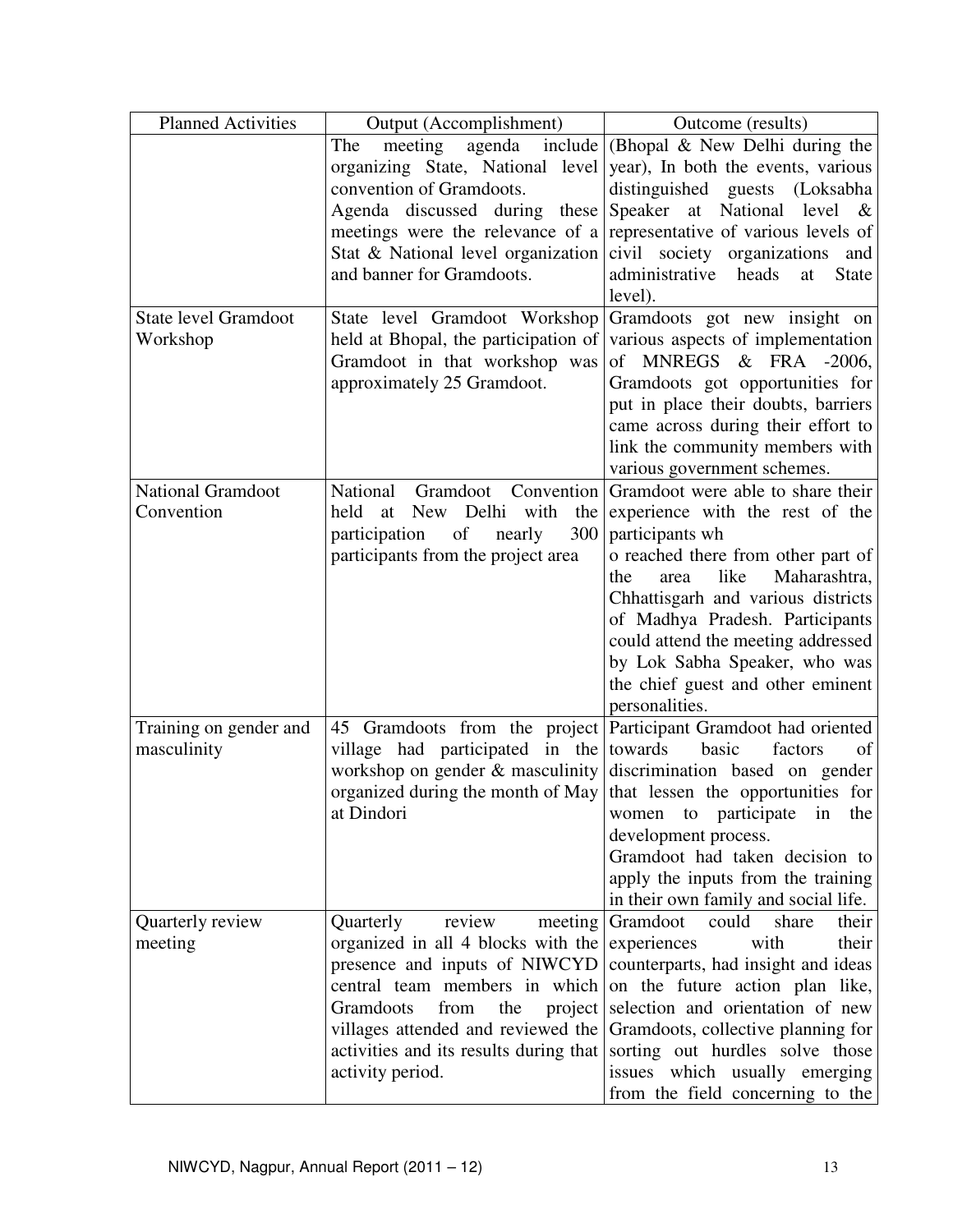| <b>Planned Activities</b> | Output (Accomplishment)                                           | Outcome (results)                                               |
|---------------------------|-------------------------------------------------------------------|-----------------------------------------------------------------|
|                           |                                                                   | livelihood of poor and tribal                                   |
|                           |                                                                   | family members.                                                 |
| Jansunwai (public         |                                                                   | Public hearing held at Dindori Pending payment of Job card      |
| hearing) programme        | during the month of October in holders under MNREGS has           |                                                                 |
|                           |                                                                   | which media activist, eminent solved, as the removal of hurdles |
|                           | social workers, elected in front of wage payment, the             |                                                                 |
|                           | representative                                                    | of village administration has initiated Mobile                  |
|                           | communities, administrative heads   banking system throughout the |                                                                 |
|                           | Gramdoots also project villages.<br>with $120$                    |                                                                 |
|                           | participated.                                                     |                                                                 |

#### **A6) Addressing Tribal Rights and Self Governance through Gramdoot in Tribal Areas of Madhya Pradesh**

Year of Starting :  $1<sup>st</sup>$  April 2010 Districts covered: Dindori, Mandla, Betul, Chhindwara in MP Number of blocks covered: 11 Blocks Number of Villages: 500 Project Area & Local Partners :

| # | District     | <b>Local Implementing Partner</b>           |
|---|--------------|---------------------------------------------|
|   | Dindori      | <b>NIWCYD</b>                               |
|   | Mandla       | KYSS, NIWCYD                                |
|   | <b>Betul</b> | Pradeepan, ISSRD, Adivasi Sanrachana Samiti |
|   | Chhindwara   | GKSS, AAVS, GASVS, JAMAS, Green Planet      |
|   |              | Society for Social Work                     |

# **Objectives of the Programme:**

- Strengthening the village volunteers to better liaise with community, negotiate with administrative structure and local political forces, through consolidated strength gained by collective process with volunteer groups of adjoining areas.
- Facilitating seamless integration of village volunteers with communith life spurring different community based organisationson a cohesive, responsive social activism to ameliorate issues plugging them.
- Expanding the initiative horizontally from village to village with a vision of reaching atleast 60% villages in the block having concentration of tribal population, create a social tranformation force of village youths in predominantly tribal areas backed by their communities and graduadually strengthening it into a force to reckon with.
- Vertical integration of the village volunteers structures to help village volunteers work collectively function as advocacy forum reaching out from the remotest village to the district level. Function as a community based advocacy forum on the issues of livelihood, human rights, ensuring reach and responsiveness of government programmes/services to the poor while preventing diversion/misutilization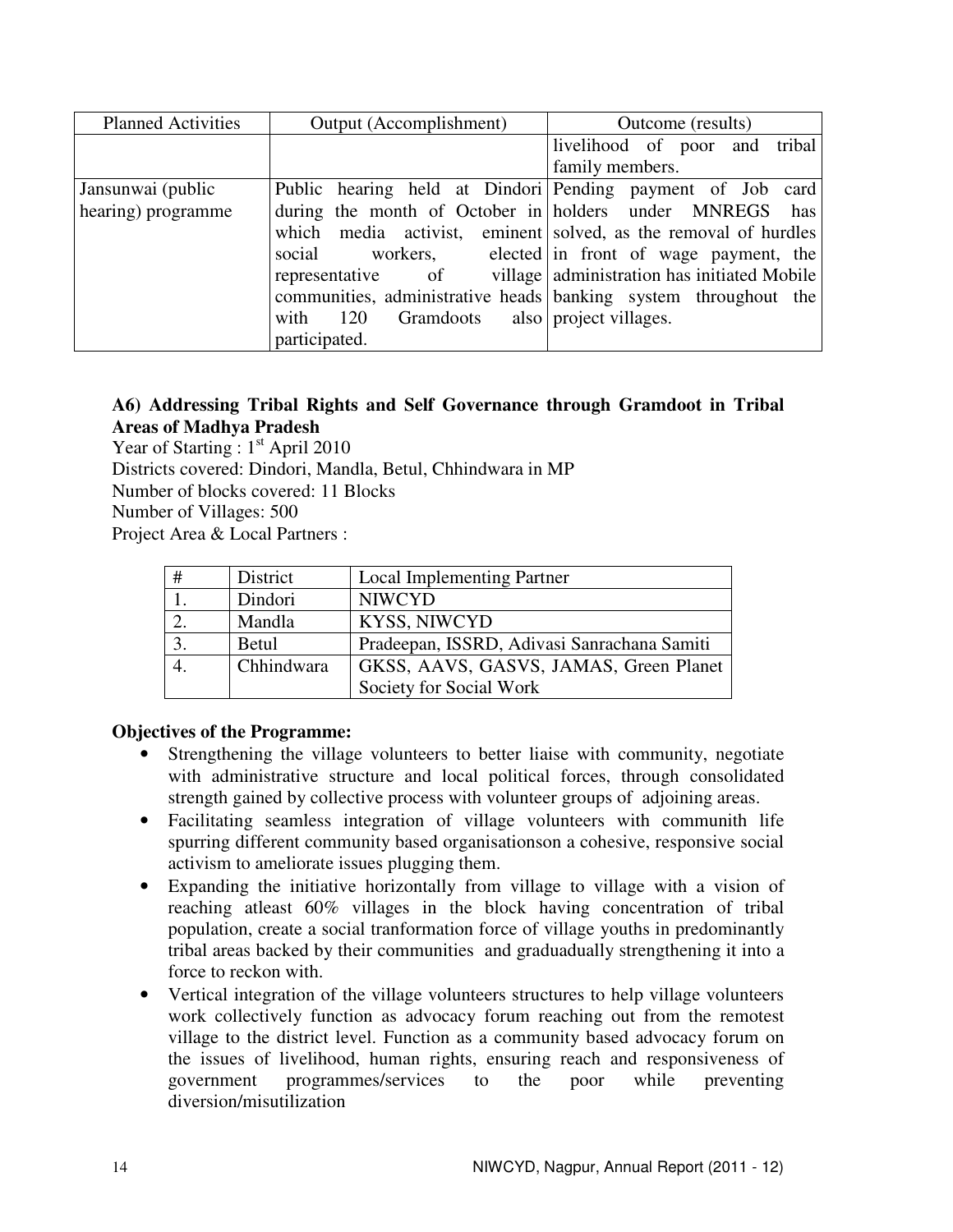• Involving like minded Civil Society Organisations (CSO) working in the tribal areas for expanding implementation of the above concept across a greater area and also mainstreaming the concept in development sector.

| #              | Name & brief description                         | Period        | <b>Beneficiaries</b>                             | Remarks                                                                                                                                                                                                                    |
|----------------|--------------------------------------------------|---------------|--------------------------------------------------|----------------------------------------------------------------------------------------------------------------------------------------------------------------------------------------------------------------------------|
|                | of the activity                                  |               | covered                                          |                                                                                                                                                                                                                            |
| $\mathbf{1}$   | Community mobilization<br>and awareness creation | $2011 - 2012$ | 25000                                            | For registering their claim<br>over forest right as<br>traditional forest dwellers,<br>the project activities were<br>concentrated on house<br>hold visit and discussion.                                                  |
| $\overline{2}$ | Convergence with various<br>govt. departments    | $2011 - 2012$ | 2000                                             | Under MGNREGA the<br>provision under the<br>scheme were converged<br>in the land development<br>activities of the marginal<br>farmers and for the<br>landless poor sections<br>jobs has been provided<br>under the scheme. |
| 3              | Gramdoot village Action<br>Group facilitation    | $2011 - 2012$ | 327 villages<br>(one<br>gramdoot<br>per village) | In order to take up the<br>issues raised by poor and<br>underprivileged groups to<br>Gramsbha, Gramdoots<br>were given inputs on<br>various provisions and<br>process under the<br><b>MGNREGA</b> and FRA<br>2006          |
| $\overline{4}$ | Capacity building of<br>Gramdoots                | 2011          | 500                                              | 500 village volunteers<br>started action for rights of<br>the people and working as<br>a bridge in between the<br>poor sections of the<br>community and various<br>government departments.                                 |

Major Activities carried out during the year:

Key Achievements during the year:

- 1. 1229 individual land right claim and 49 community land right claims were honored.
- 2. 50 80 days average job entitlement for 18000 families.
- 3. 4 district level forum & 10 cluster level forums were formed at district and cluster level.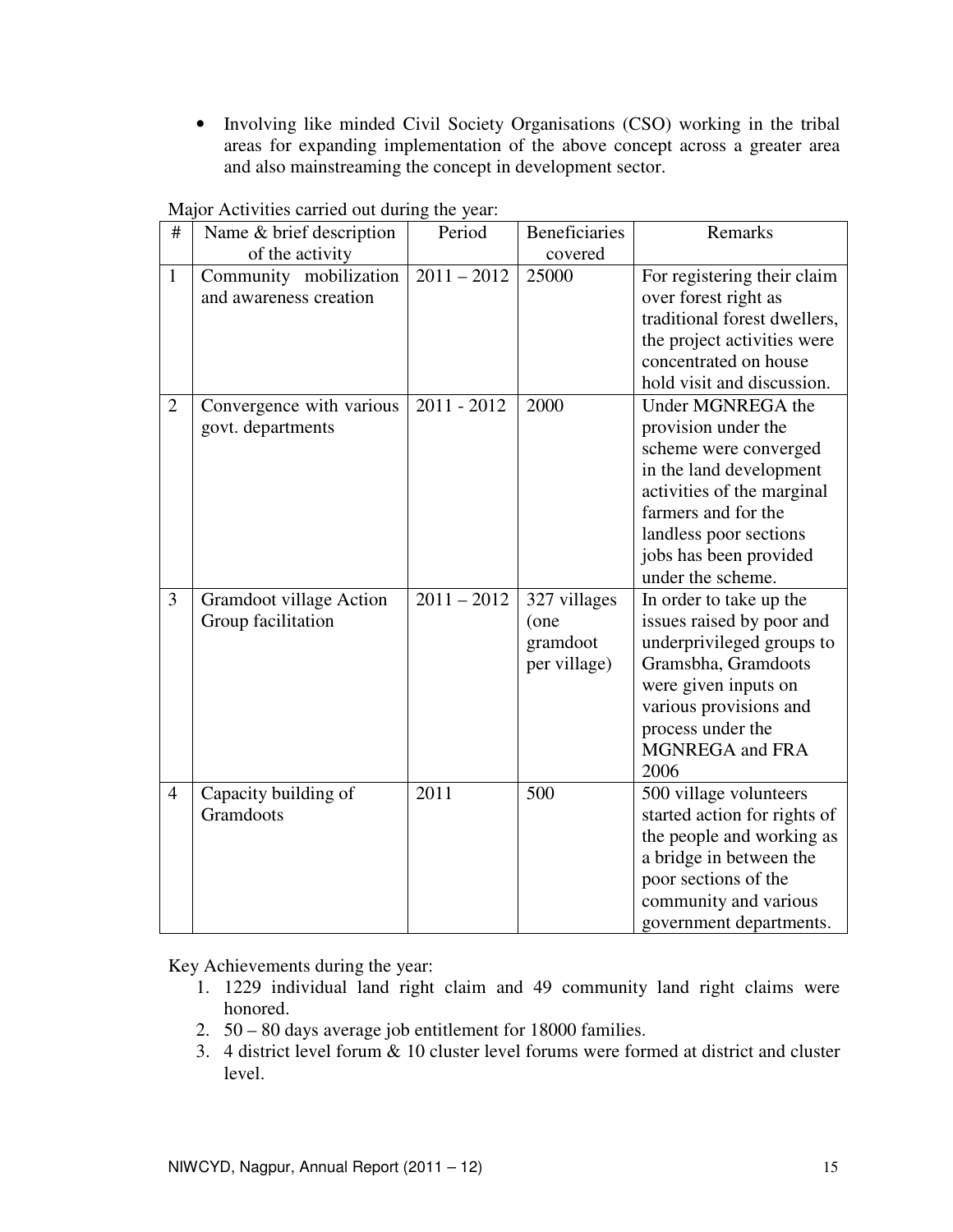- 4. 56 women Gramdoot also joined with the Gramdoot forum to take separate interventions with village women groups.
- 5. Significant improvement in the level of access of poor and needy community members/ families to various government schemes.

#### **A7) Agriculture Technology Management Program - ATMA**

Date of Starting: July 2009 Supporting Agency : Dep. Of Agriculture, Govt of M.P. Location of Project : 18 Blocks, 6 Districts, MP Coverage: 360 Villages Population Coverage: 18000 families Objectives of the project :

- To identify specific needs of farming community for farming systems based agriculture development
- To setup priorities for sustainable agriculture development with farming systems approach
- To draw plans for production based systems activities to be undertaken by farmer / ultimate users
- To facilities the empowerment of framer /producers though assistance for mobilization, organization in to association, cooperatives etc. for their increased participation in planning, marketing, technology dissemination and agro processing etc.

| #              | Activity                                           | Coverage                  | Key achievement                                                                                                                                                                                            |
|----------------|----------------------------------------------------|---------------------------|------------------------------------------------------------------------------------------------------------------------------------------------------------------------------------------------------------|
| 1              | Farm School                                        | 1600 famers               | Villagers are using this platform for<br>learning and sharing.<br>• These schools are supporting the<br>villagers in availing government<br>schemes.                                                       |
| $\overline{2}$ | > Demonstration<br>Agriculture<br>> Allied Demos   | 240 famers<br>96 families | • Helped the farmers in learning new<br>crop management techniques.<br>Awareness on low cost techniques.                                                                                                   |
| 3              | Farmer Group<br>formation and<br>Capacity Building | 1920 farmers              | The activity has helped farmers learn<br>bank linkages.<br>• Awareness received on new<br>agriculture schemes of government.<br>The farmers have shared their<br>$\bullet$<br>knowhow with fellow farmers. |
| $\overline{4}$ | <b>State Level</b><br>Training                     | 56 farmers                | Developed good rapport with the<br>trainers which helped them to<br>enquire about their problems in<br>future.                                                                                             |

 Activities : To develop capacities of the community following activities were carried out during the year -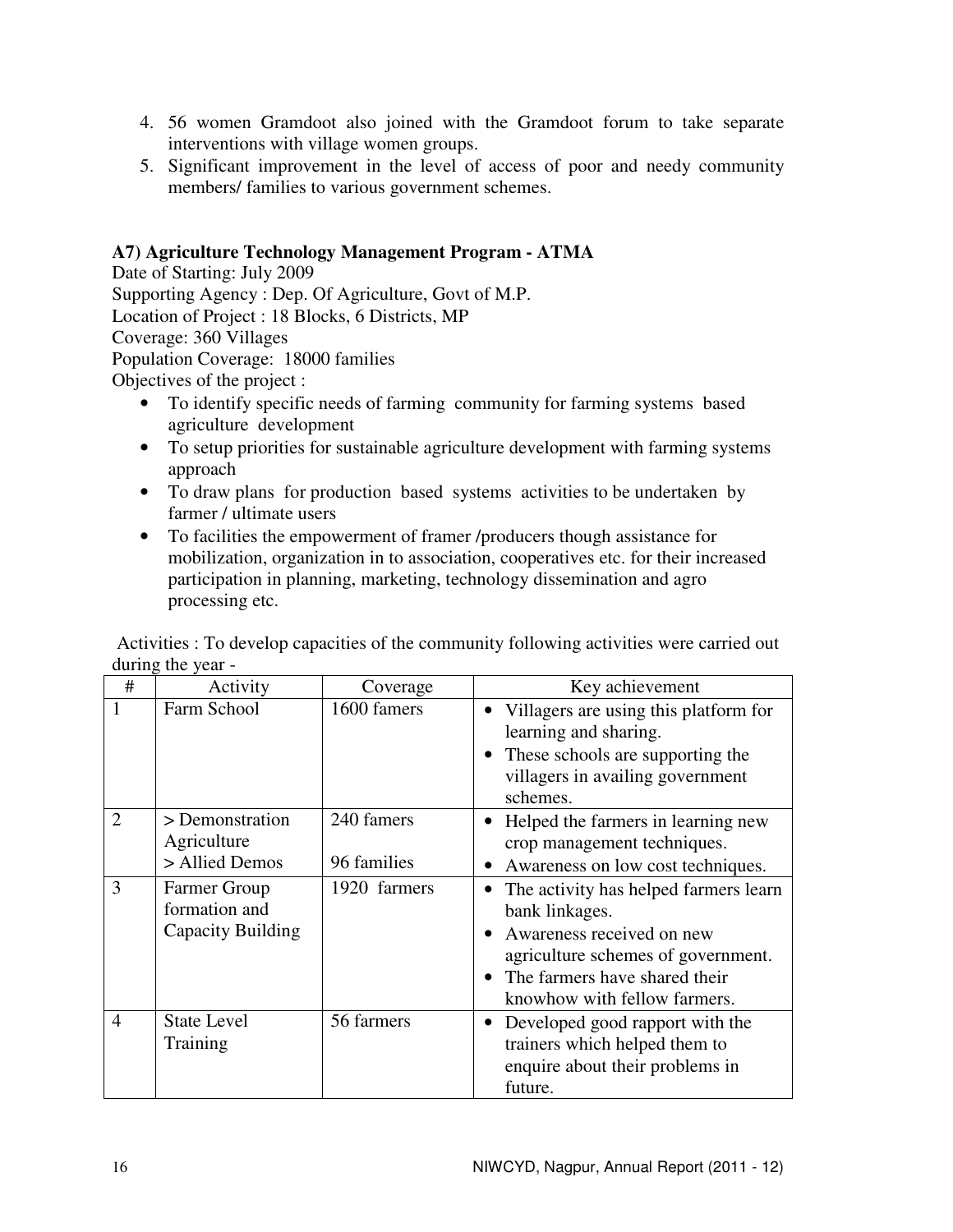| #              | Activity                       | Coverage    | Key achievement                                                                                                      |
|----------------|--------------------------------|-------------|----------------------------------------------------------------------------------------------------------------------|
|                |                                |             | • Learnt many new low cost and<br>simple techniques.<br>• Gathered new information by seeing                         |
|                |                                |             | it on field.                                                                                                         |
| 5              | District Level<br>Training     | 80 farmers  | Helped them to develop an<br>understanding of different projects<br>running within the district.                     |
| 6              | <b>State Level</b><br>Exposure | 45 farmers  | • Received exposure on new and<br>improved agriculture equipments.<br>• Learnt new techniques on weed<br>management. |
| $\overline{7}$ | District Level<br>Exposure     | 160 farmers | • Gathered knowledge on<br>intercropping.<br>Introduced to Integrated Pest<br>Management system.                     |

Output :

- 64 Farm schools established benefitting 1750 farmers;
- 272 demonstration plots developed. Each demonstration plot providing inputs for practices to 20 to 30 farmers;
- 341 farmers trained in innovative cropping practices at JNKVV, Jabalpur. Exposures helped the farmers to initiate the practices in their farms;
- 112 Farmers' Interest Groups (FIG) formed at the block level (consisting of 5400 farmers).

Impact of interventions :

- Increase in agriculture productivity of various crops in the region;
- FFS has helped in filling the gaps and addressing the problems of farmers; advanced farming techniques imparted to farmers;
- Under SRI a net saving is between Rs. 1200-1600/- per acre for farmers;
- Yield increased from 10-12 quintals per acre to 24 quintals per acre-increase with net return of Rs. 10000-12000/- per acre;
- Majority of the farmers learnt the new techniques by "learning by doing and learning by seeing";
- About 150 farmers shifted from mere farmers to enterprise farmers.
- Farmer started Vegetable Cultivation for Income Generation

# **A8) Agriculture Innovations in Mandla & Dindori Districts of Mahakaushal, MP**

Date of Starting: 2010

Supporting Agency: SDTT Mumbai

Location of Project : Blocks - Amarpur, Bajag and Karanjiya, District – Dindori, Madhya Pradesh

Coverage: No. of Villages – 25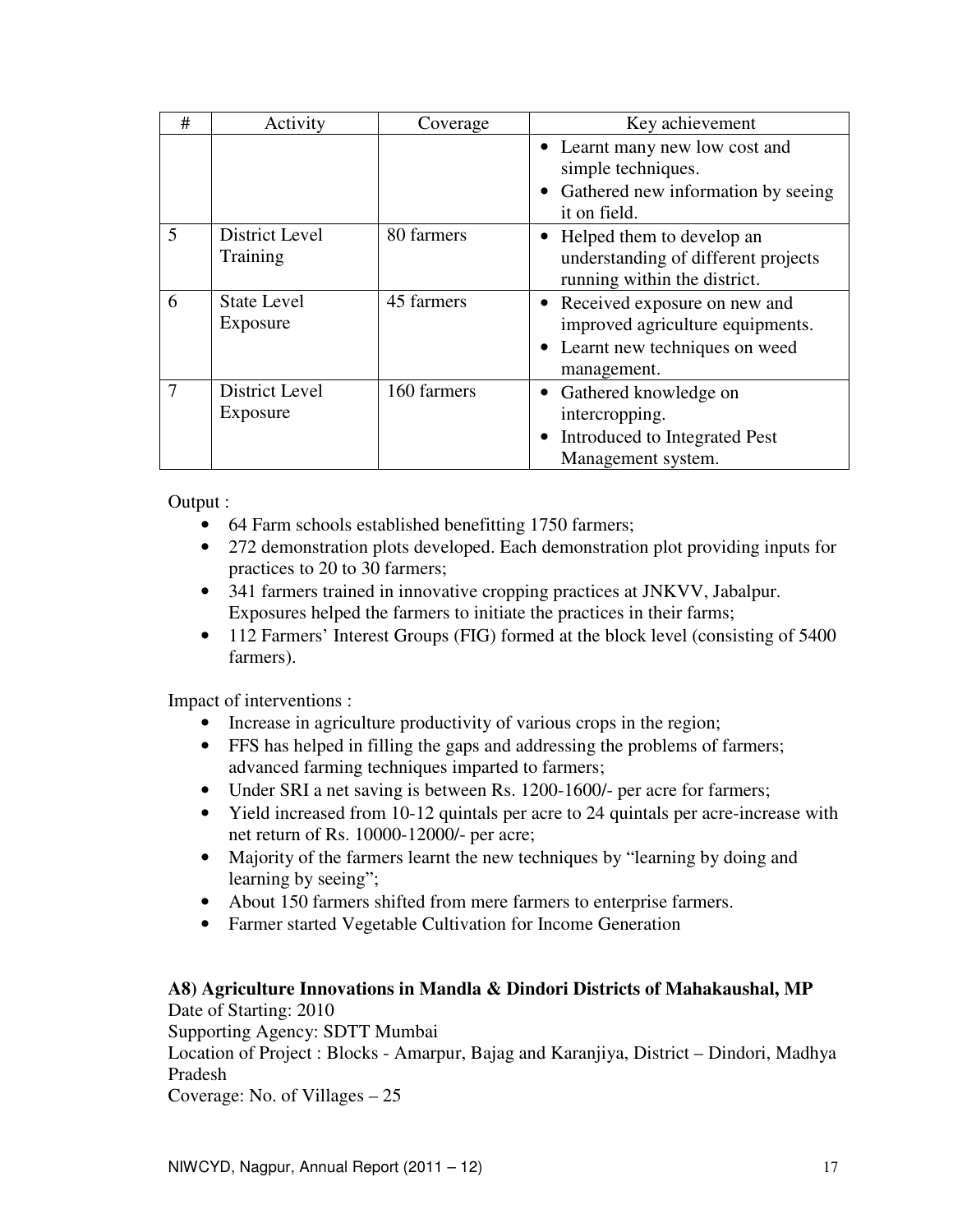Population Coverage: No. of families – 4003

Objectives of the Programme:-

- The objective of the proposed program is to increase the agriculture productivity of the various crops in the region.
- The direct impact of improved agriculture productivity would be the increased food security for the households who currently report household food availability between 3-9 months in the year.

Activities initiated in the 25 villages of district Dindori for implementation of Kharif 2011 are as follows:

**Farm Schools :** The initiation of Farm Schools in the program area is an important component of the ongoing program .Objective of the Farm Schools is to provide technical knowledge and support to the farmers. Farmers are given technical guidance from the very initial stage of crop cultivation till the culmination stage. Objective is to sublimation advanced agriculture technology into the lives of the farmers so as to increase productivity of crop.

There are at present 30 farm schools in the Kharif season which have been initiated in the program area. In these farm schools the farmers are given timely technical inputs and frequently trainings also conducted for these farmers. The discussions are held on methods of farming which are presently being used by them and how much is the production of crop. These farmers are trained for advanced agriculture technologies according to the crops. The farmers from these farm schools are identified those who have adopted advanced technologies and have been benefited by it. They are trained for SRI, line sowing and inter cropping. The discussion is held on the difference between the primitive methods and improved methods of agriculture. Inputs are provided on planning the crop cultivation. Farmers are provided information and knowledge of the govt schemes for benefitted of farmers and to support agriculture.

Farmers of farm school are also given visual trainings and related material and pamphlets on crop cultivation and agriculture related issues. As a result the 30 farmers from school have been also developed to further support and motivate the other farmers in the related context. These farmers have further been identified for demonstration plots and control plots in the program area. The farmers have started adopting methods of seed treatment and cultivation by SRI method and advanced. Farmers of farm schools were a great support for initiating SRI method in the program area.

**Demonstration Plots :** The main objective of these demonstration plots is to train the farmers so that they are able show the difference by adopting both the old and the new methods of crop cultivation. Farmers are motivated to adopt new technologies and innovation in crop production. These demonstration plots are medium of dissemination of advanced technologies in agriculture, technical knowledge for increasing crop production and to means to minimize the loss.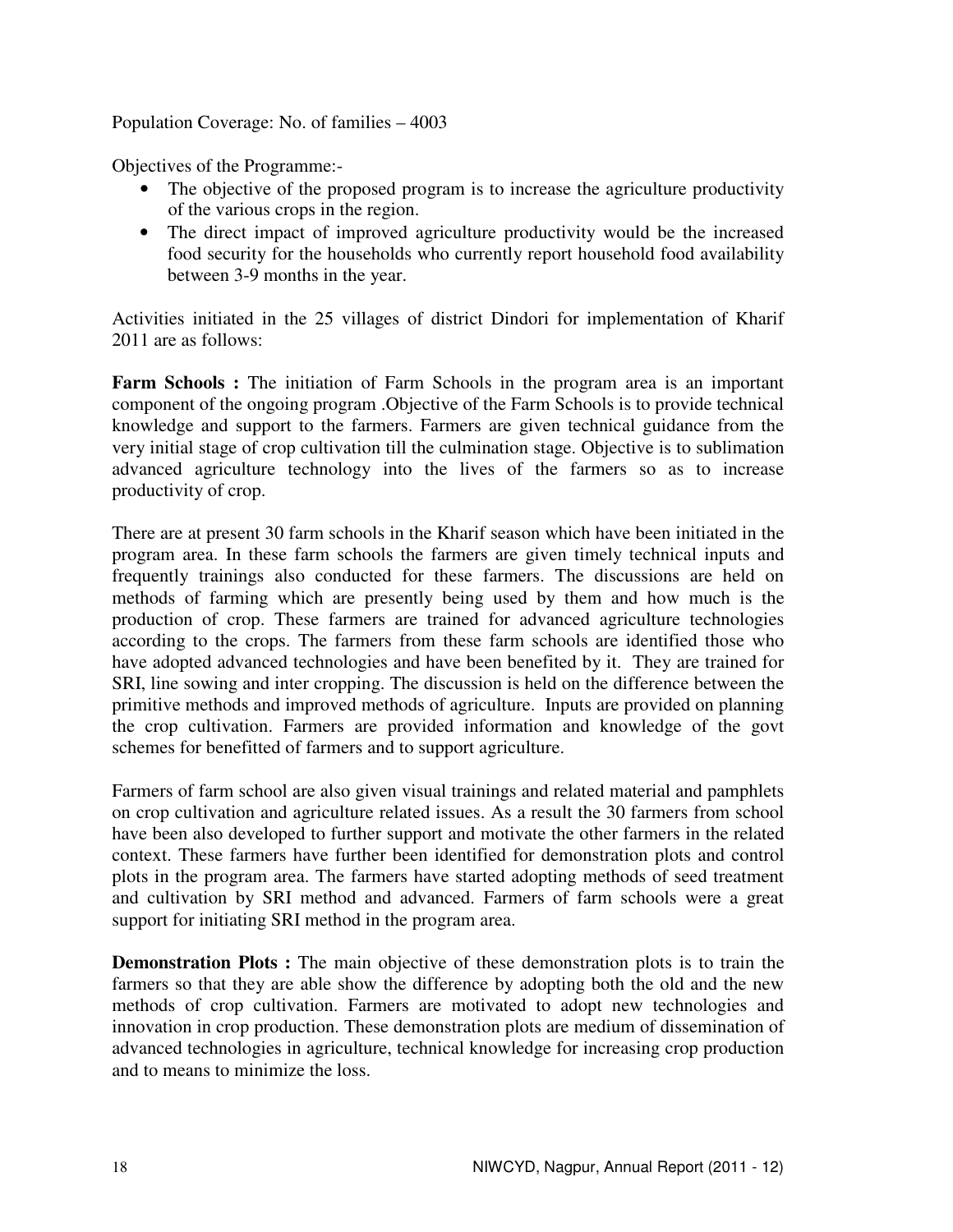The farmers for the demonstration plots were selected through the Gram Sabha of the villages. Selected Farmers were given training at KVK Dindori. Farmers were given trainings on Seed treatment, SRI, Line Sowing and intercropping. Farmers of demonstration plots were taken on an exposure visit to Bhopal and received training on the use of advance technical agriculture equipments. Technical experts visited the villages to enhance the skills and knowledge of the farmers for utility and maintenance in of advanced agricultural equipments. The farmers from these demonstration plots are also acting as motivators for the other farmers of the village.

The result achieved in the Kharif season is that at present there are 1686 demonstration plots. Information and benefits of agricultural schemes from KVK – Dindori and Agriculture dept for the farmers has immensely increased. Benefits of seed treatment scheme reached almost too all the farmers. Improved variety of seeds was selected for cultivation. Increase in the knowledge of farmers of use of advanced technical agricultural appliances s through trainings. The demonstration plots for Kodo Kutki have been initiated. 600 families are linked through the demonstration of kodo kutki. In the Kharif season demonstration plots are of Paddy, Maize, Tuwar, & Soyabeen. This is first time that plots for Soybean is initiated in the program area.

**Trainings and Exposure visit** : The objective of the trainings and exposure visits for the farmers of farm schools and demonstration plots is to enhance their skills and knowledge and prepare them as so they can support other farmers and act as catalyst for the program activities.

The farmers were taken for training and exposure visit to JNKVV Jabalpur. For sublimation of advance technology in agriculture training was imparted on seed culture and micronutrient for crops. Exposure was undertaken for farmers of demonstration plots they were taken to Bhopal where they received trainings on use of agriculture equipments.

Experts of KVK Dindori provided trainings to the farmers for maintenance and use of advance agriculture equipments. The achievement of these was that for the first time demonstration for Soybean in the program area.735 farmers were linked through mobile messages. Cooperation was received from Horticulture dept at Dindor for 80 potato demonstration. Baiga Vikas Pradhikaran has supported 48 families by providing vegetable production kit. Horticulture department has also supported 40 families for growing Anwala and lemon in their fields.

**Mobilization** : Motivating the farmers and organizing them is an important part which needed to be addressed. In this context a 'Kisan Sammelan' was organized at Dindori. Main objective of it was to provide the farmers a platform where they were able to share their experiences and learning's. Around 500 farmers of Dindori attended the program. Here the farmers shared the learning of Kharif and Rabi season. Farmers were given opportunity to narrate their experiences and share their achievements in the field of agriculture. It was motivation for other farmers. The achievement of the program was the joint planning with these farmers for Kharif season. Distinguished guest of the program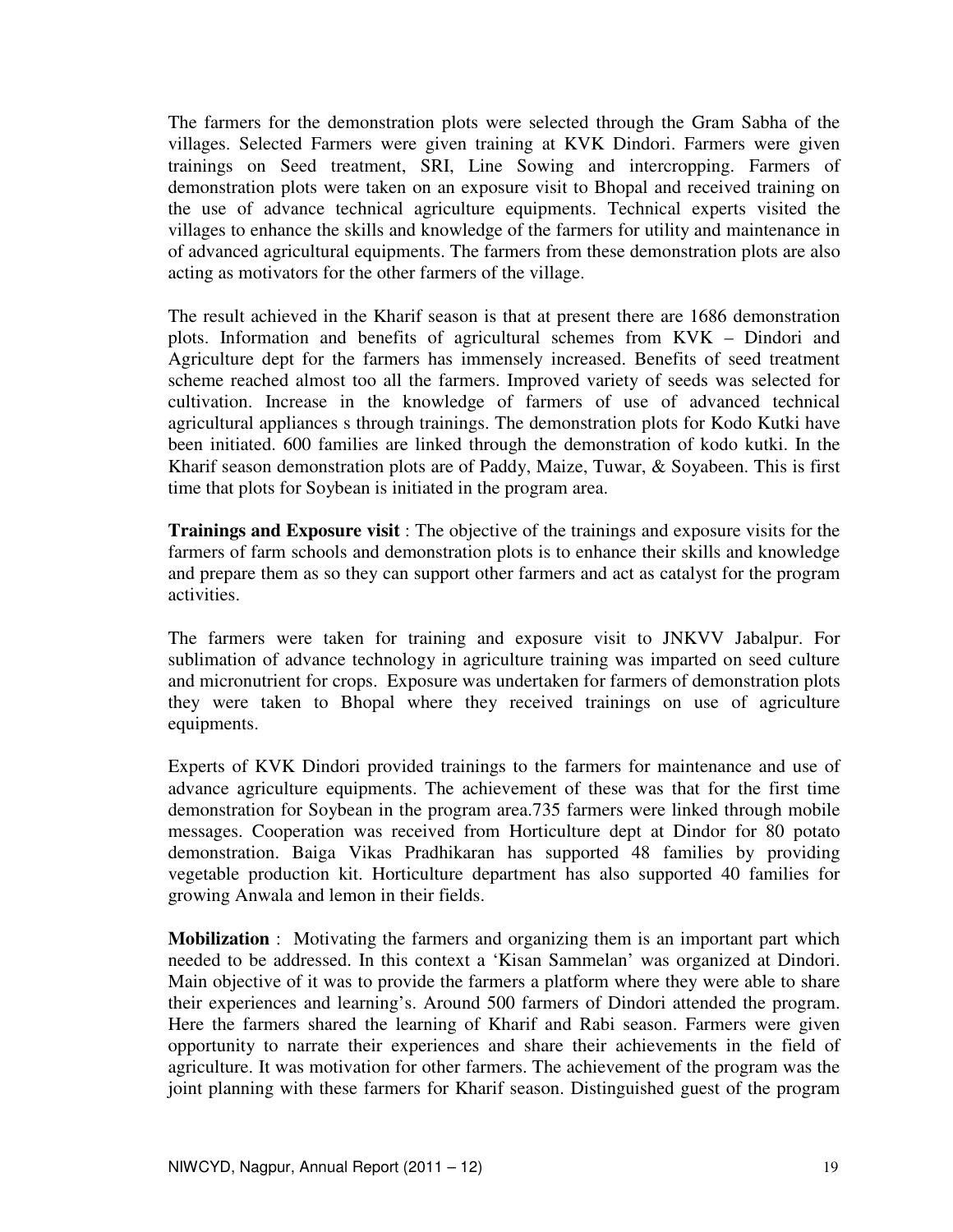were Hon. Collector Dindoiri, Joint Director, Deputy Director and Agriculture experts from KVK Dindori.

# **A9) Bargi Displaced People's Development Program, MP, Phase VI**

Supporting Agency: Swissaid India Location of Project: Bargi, Jabalpur district, MP

Population Coverage: 15 villages

Objectives:

- Tribal communities gain individual land and community forest entitlements
- Tribal families increase their agricultural productivity
- Gram sabhas are regularly convened and begin to take actions for effective implementation of government laws and schemes.

| <b>Planned Activities</b>                            | Output                                                                                                                                                                                                                                                                                                                          | Outcome (results)                                                                                                                                                                                                                                                                                                                                                                                                                                                                                                                                                                                                                                                                                                                                           |
|------------------------------------------------------|---------------------------------------------------------------------------------------------------------------------------------------------------------------------------------------------------------------------------------------------------------------------------------------------------------------------------------|-------------------------------------------------------------------------------------------------------------------------------------------------------------------------------------------------------------------------------------------------------------------------------------------------------------------------------------------------------------------------------------------------------------------------------------------------------------------------------------------------------------------------------------------------------------------------------------------------------------------------------------------------------------------------------------------------------------------------------------------------------------|
| Seminar and<br>1)<br>networking<br>Fisher folk<br>2) | 180 men and 7 women from the<br>$\bullet$<br>project area participated in the<br>Annual General meeting of<br>Madhya Pradesh Fisheries<br>Cooperative held at Bhopal.<br>61 men and 5 women<br>$\bullet$<br>participated in the meeting of<br>the Omkareshwar Fishery<br>Cooperative.<br>40 women and 140 men from<br>$\bullet$ | The welfare schemes for the<br>$\bullet$<br>fishermen were disclosed by<br>the concerned minister of the<br>state government in the<br>meeting.<br>It was decided to link the<br>٠<br>students of the fishermen<br>community with Janashree<br><b>Insurance Scheme.</b><br>Decision has been taken to<br>do the fish breeding in the<br>small ponds near the dams to<br>increase the production and<br>sell the fishes to Fishery<br>Cooperative.<br>Collective strength of the<br>fishermen community and<br>the different cooperatives in<br>Madhya Pradesh was<br>demonstrated. The contractor<br>who does the breeding has<br>been informed that he should<br>inform the members of<br>cooperative before breeding.<br>The demands for the<br>$\bullet$ |
| Convention                                           | 28 cooperatives participated in<br>the convention.<br>Divisional Commissioner,<br>٠<br>Jabalpur and General Manager,                                                                                                                                                                                                            | equipments for fishing were<br>raised by the participants<br>Under the housing scheme of<br>$\bullet$<br>the government, the                                                                                                                                                                                                                                                                                                                                                                                                                                                                                                                                                                                                                                |

Activities, Outputs and Outcomes :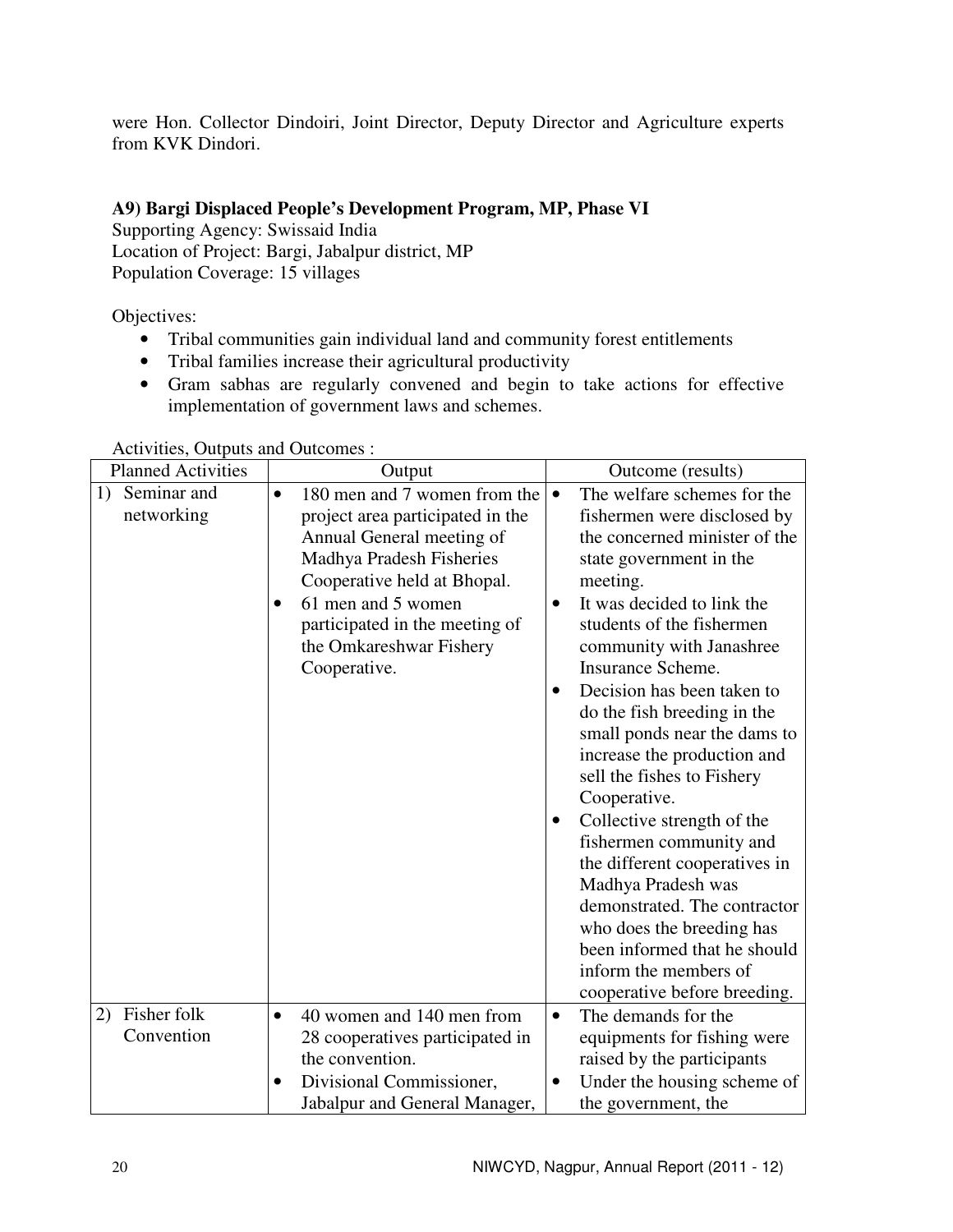| <b>Planned Activities</b> | Output                                       | Outcome (results)                                       |
|---------------------------|----------------------------------------------|---------------------------------------------------------|
|                           | <b>State Fisheries Federation were</b>       | commissioner agreed to the                              |
|                           | the chief guests for the                     | demands of the people to                                |
|                           | convention                                   | allow them to build their                               |
|                           |                                              | houses not far from reservoir                           |
|                           |                                              | near to the catchment area.                             |
|                           |                                              | The committees put up the                               |
|                           |                                              | proposal of raising the wages                           |
|                           |                                              | for fishing to Rs. 30/- from                            |
|                           |                                              | Rs. 19/- for all types of fish,                         |
|                           |                                              | to which the Commissioner                               |
|                           |                                              | agreed to forward the                                   |
|                           |                                              | proposal to government for                              |
|                           |                                              | the approval.                                           |
| Contribution to<br>3)     | Ten cluster level meetings were<br>$\bullet$ | It was decided to demand the<br>$\bullet$               |
| cluster meetings          | conducted during the reporting               | grant from the state                                    |
|                           | period in the project area. 528              | government for the purchase                             |
|                           | members participated in these                | of the boat and the nets for                            |
|                           | meetings.                                    | fishing.                                                |
|                           |                                              | Contribution of Rs 50/- for<br>$\bullet$                |
|                           |                                              | the insurance was collected                             |
|                           |                                              | from the members.                                       |
|                           |                                              | The members agreed to take<br>٠                         |
|                           |                                              | advantage from the group                                |
|                           |                                              | insurance scheme.                                       |
|                           |                                              | Members decided to<br>$\bullet$                         |
|                           |                                              | organize community level                                |
|                           |                                              | weddings of their children to                           |
|                           |                                              | minimize the cost of                                    |
|                           |                                              | weddings.                                               |
|                           |                                              | Seven committees got the<br>٠                           |
|                           |                                              | 50% share from the                                      |
|                           |                                              | government for the purchase                             |
|                           |                                              | of the nets and boats. Total                            |
|                           |                                              | amount of Rs. 3.98 lacs was                             |
|                           |                                              | deposited in the accounts of                            |
|                           |                                              | the cooperatives till the end<br>of June 2011           |
|                           |                                              |                                                         |
|                           |                                              | From August 2011 80%<br>$\bullet$                       |
|                           |                                              | grants were given by the<br>government for the purchase |
|                           |                                              | of boats and nets. 20%                                  |
|                           |                                              | contribution has been                                   |
|                           |                                              | deposited by beneficiaries.                             |
|                           |                                              | Due to the pressure from the                            |
|                           |                                              | committees and collective                               |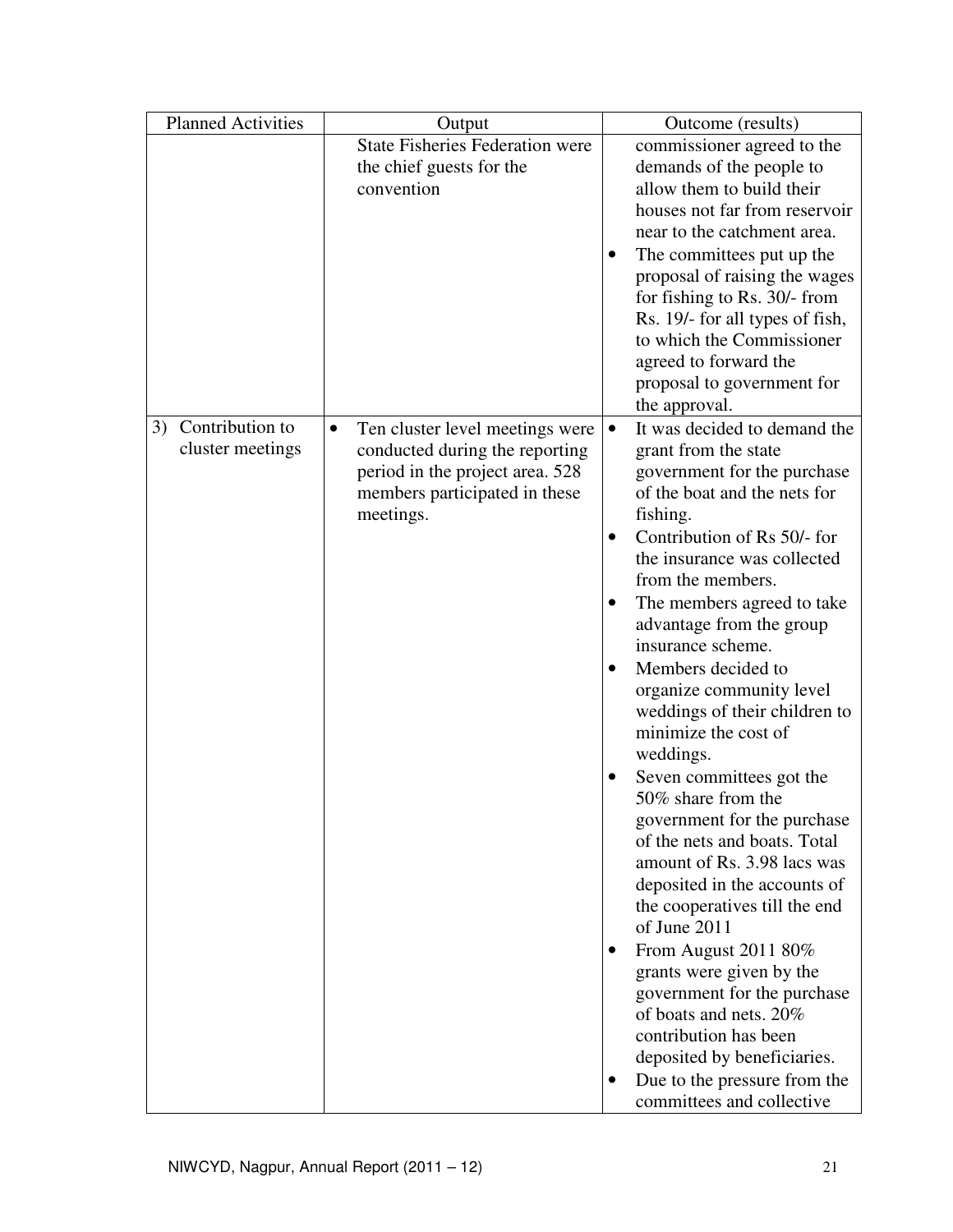| <b>Planned Activities</b>                                                                                     | Output                                                                                                                                                                                                                                                                                                                                               | Outcome (results)                                                                                                                                                                                                                                                                                                                                                                                                                                                      |
|---------------------------------------------------------------------------------------------------------------|------------------------------------------------------------------------------------------------------------------------------------------------------------------------------------------------------------------------------------------------------------------------------------------------------------------------------------------------------|------------------------------------------------------------------------------------------------------------------------------------------------------------------------------------------------------------------------------------------------------------------------------------------------------------------------------------------------------------------------------------------------------------------------------------------------------------------------|
| Training and<br>4)                                                                                            | 5 women and 17 men trained                                                                                                                                                                                                                                                                                                                           | action, the rate of the fish has<br>been increased from Rs. 19/-<br>above one kilogram to Rs.<br>32/-. by the contractor. Thus<br>the people are getting<br>additional benefit of Rs. 13/-<br>on one big fish<br>People are monitoring the                                                                                                                                                                                                                             |
| follow up of 3<br>small ponds for<br>development                                                              | on conservation of ponds and<br>their proper use.<br>Inputs were given on the<br>٠<br>government schemes for the<br>small ponds                                                                                                                                                                                                                      | ponds properly which has<br>resulted in better produce<br>resulting in to higher<br>marketing avenues.                                                                                                                                                                                                                                                                                                                                                                 |
| Capacity building<br>5)<br>of 25 fishery<br>cooperatives                                                      | 25 members from 17 fishery<br>$\bullet$<br>cooperatives participated in the<br>training.<br>Joint director, fishery<br>$\bullet$<br>cooperatives was the trainer for<br>the programme, Block<br>Development Officer also gave<br>inputs on grading of<br>cooperatives, formation of<br>SHG groups. Information was<br>given on the different schemes | Process has been initiated to<br>$\bullet$<br>strengthen the SHGs and<br>their records.<br>Members of 8 cooperatives<br>have been linked with the<br>Janshree scheme                                                                                                                                                                                                                                                                                                   |
| Mass awareness<br>6)<br>campaign in 29<br>villages on<br>organic farming                                      | 8 Campaigns were taken in the<br>$\bullet$<br>project area.                                                                                                                                                                                                                                                                                          | Farmers from the project<br>$\bullet$<br>area decided to initiate the<br>organic farming practices in<br>half to one acre of land.<br>The farmers group has been<br>formed for the exposure to<br>such areas where the organic<br>farming is practiced.<br>The documentation of the<br>$\bullet$<br>cases applied for the rights<br>under the forest rights act has<br>been initiated.<br>Organicc pesticides and<br>nadep manure has been<br>developed by the farmers |
| Campaign for<br>7)<br>renewal of draw<br>down land<br>Campaign for<br>8)<br>repossession of<br>land free from | 76 men and 10 women<br>$\bullet$<br>participated in the meetings<br>held in twenty project villages                                                                                                                                                                                                                                                  | Committee of the six farmers<br>$\bullet$<br>from four villages formed for<br>taking the process of renewal<br>with the state department.<br>Memorandum was prepared<br>by all the farmers for                                                                                                                                                                                                                                                                         |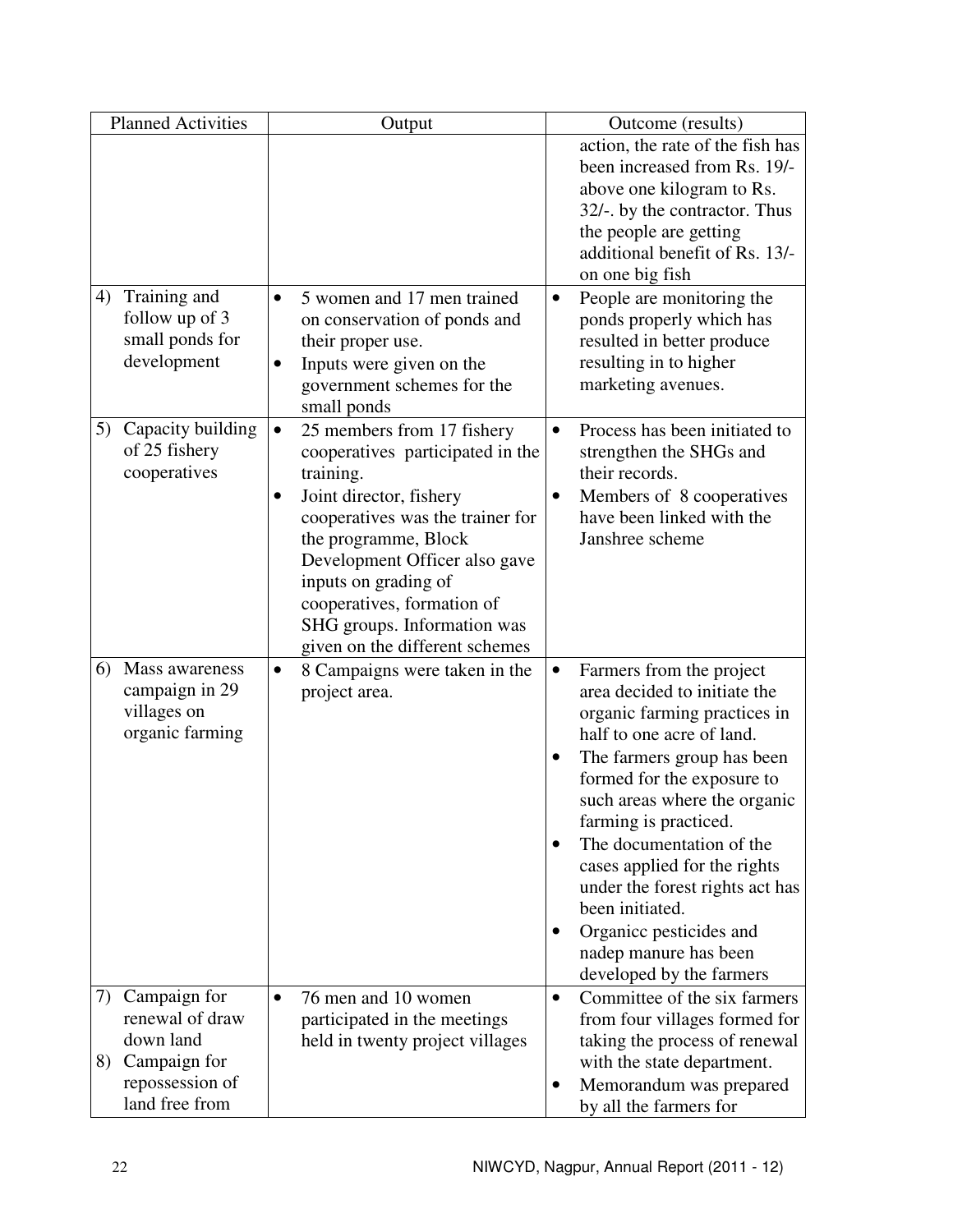| <b>Planned Activities</b> | Output                                               | Outcome (results)                        |
|---------------------------|------------------------------------------------------|------------------------------------------|
| submergence.              |                                                      | submission to the                        |
|                           |                                                      | department.                              |
|                           |                                                      | The letters from the farmers             |
|                           |                                                      | which has been acquired but              |
|                           |                                                      | do not come under                        |
|                           |                                                      | submergence have been                    |
|                           |                                                      | given to dam authority.                  |
|                           |                                                      | Based on the above process               |
|                           |                                                      | of on the spot survey of the             |
|                           |                                                      | land which do not come                   |
|                           |                                                      | under submergence has been               |
|                           |                                                      | started                                  |
| On the farm<br>9)         | 24 farmers including 6 women<br>$\bullet$            | 24 farmers have started<br>$\bullet$     |
| training of               | farmers were given training on                       | organic farming practices on             |
| farmers                   | organic farming to village                           | half an acre of land each.               |
|                           | Saliwada in Jabalpur district.                       | They also started wormi                  |
|                           | 9 women and 28 men                                   | compost and nadep pits for               |
|                           | participated in the training at                      | composting.                              |
|                           | Bijegaon Mandla                                      | Four farmers have started<br>٠           |
|                           | Nadep method of composting                           | line sowing in maize and                 |
|                           | was shown to them.                                   | paddy                                    |
|                           | Various methods of preparing                         |                                          |
|                           | organic manure were discussed                        |                                          |
|                           | with the farmers.                                    |                                          |
| 10) Exposure of           | 5 women and 16 men were<br>$\bullet$                 | The farmers have decided to<br>$\bullet$ |
| farmers                   | taken to Dindori district on                         | develop their own                        |
|                           | exposure.                                            | demonstration plots.                     |
|                           | Discussion with farmers of                           | The farmers who were gone<br>$\bullet$   |
|                           | village Gaura in Baiga Chak                          | on exposure also discussed               |
|                           | area about line sowing,                              | and shared their experiences             |
|                           | sustainable agriculture                              | with the other farmers in                |
|                           | practices, use of organic                            | their respective villages.               |
|                           | manure and pesticides.                               |                                          |
|                           | Demonstration plots of the                           |                                          |
|                           | farmers of village Gaura were                        |                                          |
|                           | also seen by the farmers.                            |                                          |
|                           | Focus was given on                                   |                                          |
|                           | maintenance of proper distance<br>in the crops.      |                                          |
|                           |                                                      |                                          |
|                           | Group discussions were also<br>held with the farmers |                                          |
| 11) Farmers               |                                                      |                                          |
| Convention                | 500 farmers from Mahakoshal<br>$\bullet$             | Farmers from the project<br>$\bullet$    |
|                           | region participated in the                           | area shared their experiences            |
|                           | convention jointly organized by                      | of farming and also got to               |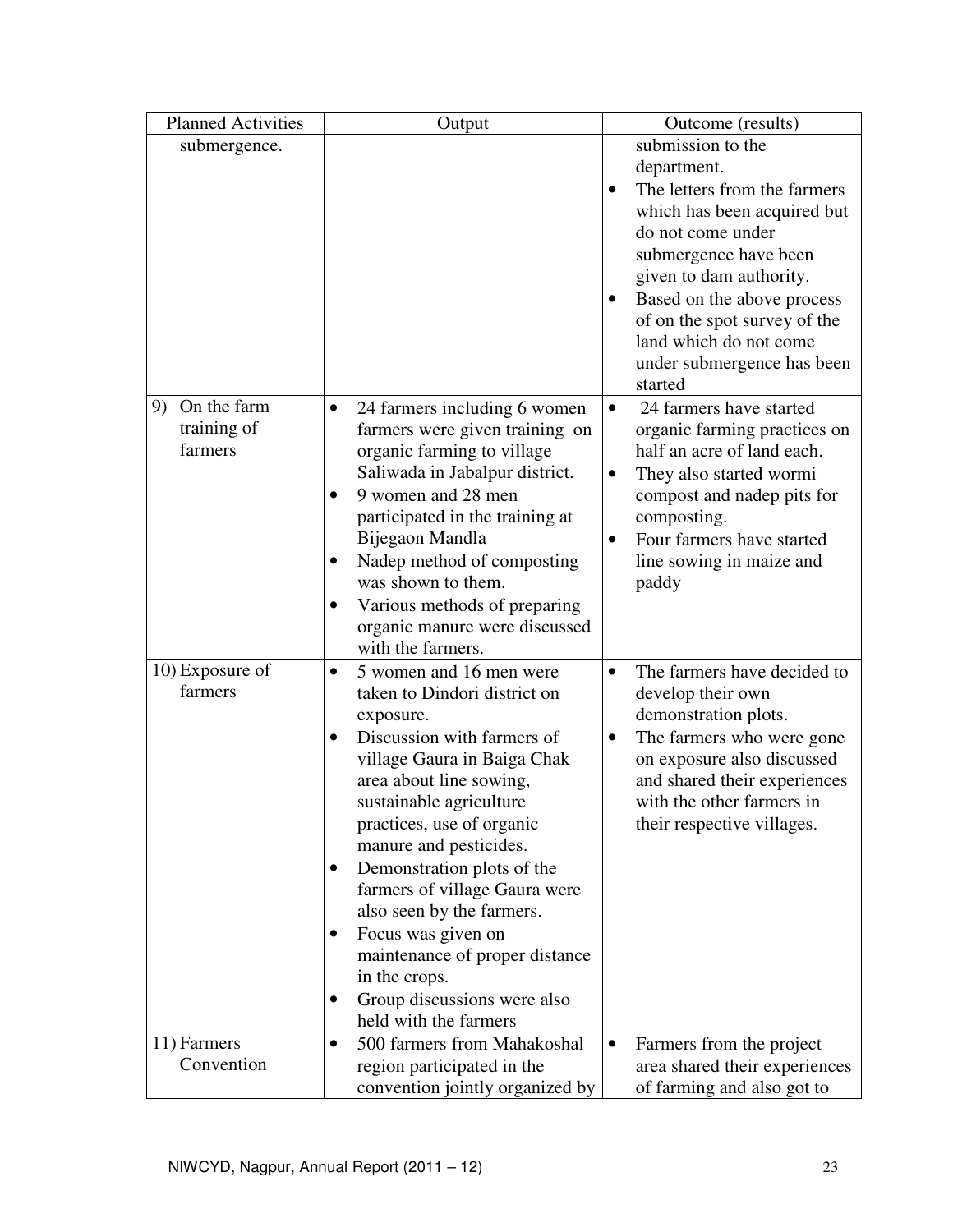| <b>Planned Activities</b>            | Output                                    | Outcome (results)                                            |
|--------------------------------------|-------------------------------------------|--------------------------------------------------------------|
|                                      | 7 civil society organisations. 78         | know about the various                                       |
|                                      | farmers including 11 women                | initiatives on sustainable                                   |
|                                      | from the project area                     | agriculture being taken by                                   |
|                                      | participated in the convention.           | different groups and farmers.                                |
|                                      | Speaker of the Madhya Pradesh             | 20 farmers including 15 from<br>$\bullet$                    |
|                                      | State Assembly, Agriculture               | the project area including                                   |
|                                      | Minister, Govt of Madhya                  | two women were felicitated                                   |
|                                      | Pradesh and renowned                      | by Agriculture Minister for                                  |
|                                      | agricultutre scientist Dr. G.V.           | practicing sustainable                                       |
|                                      | Ramanjanelu from Andhra                   | agriculture.                                                 |
|                                      | Pradesh were the guests for the           | <b>Agriculture Minister asked</b><br>$\bullet$               |
|                                      | convention                                | Dr. Ramanjenelu to prepare a                                 |
|                                      |                                           | road map for the chemical                                    |
|                                      |                                           | free farming in Madhya                                       |
|                                      |                                           | Pradesh.                                                     |
| 12) Awareness                        | Two days programme<br>$\bullet$           | People from the project area<br>$\bullet$                    |
| creation on GMO                      | organized jointly by Samvad               | have decided to conserve the                                 |
|                                      | and Bargi Bandh Visthapit                 | local varieties of the seeds.                                |
|                                      | Evam Prabhavit Sangh                      | Famers from 30 villages<br>$\bullet$                         |
|                                      | 5 women and 27 men from 15                | have sent an appeal to the                                   |
|                                      | villages participated in the              | Prime Minister for non-                                      |
|                                      | programme.                                | promotion of GM seeds.                                       |
|                                      | Material on GMO was                       |                                                              |
|                                      | distributed and video was also            |                                                              |
|                                      | displayed                                 |                                                              |
| 13) Meeting at the<br>local level on | Four meetings were conducted<br>$\bullet$ | The documentation of the<br>$\bullet$                        |
| Forest Rights Act.                   | on the issue in the project area          | forest rights started in the                                 |
|                                      | in which 314 persons including            | project area                                                 |
|                                      | 60 women participated in the<br>meeting.  | The process of refilling of                                  |
|                                      |                                           | the claims for the community<br>rights and individual rights |
|                                      |                                           | which have been rejected has                                 |
|                                      |                                           | been started.                                                |
|                                      |                                           | People have sent the<br>$\bullet$                            |
|                                      |                                           | resolutions for work on the                                  |
|                                      |                                           | land which has been allotted                                 |
|                                      |                                           | under the forest rights act.                                 |
|                                      |                                           | Land development work<br>$\bullet$                           |
|                                      |                                           | under NREGS has been                                         |
|                                      |                                           | started on the land of 164                                   |
|                                      |                                           | farmers who have got                                         |
|                                      |                                           | entitlements under FRA.                                      |
|                                      |                                           | Applications have been filed<br>$\bullet$                    |
|                                      |                                           | for re-measurement of land                                   |
|                                      |                                           | by those families who have                                   |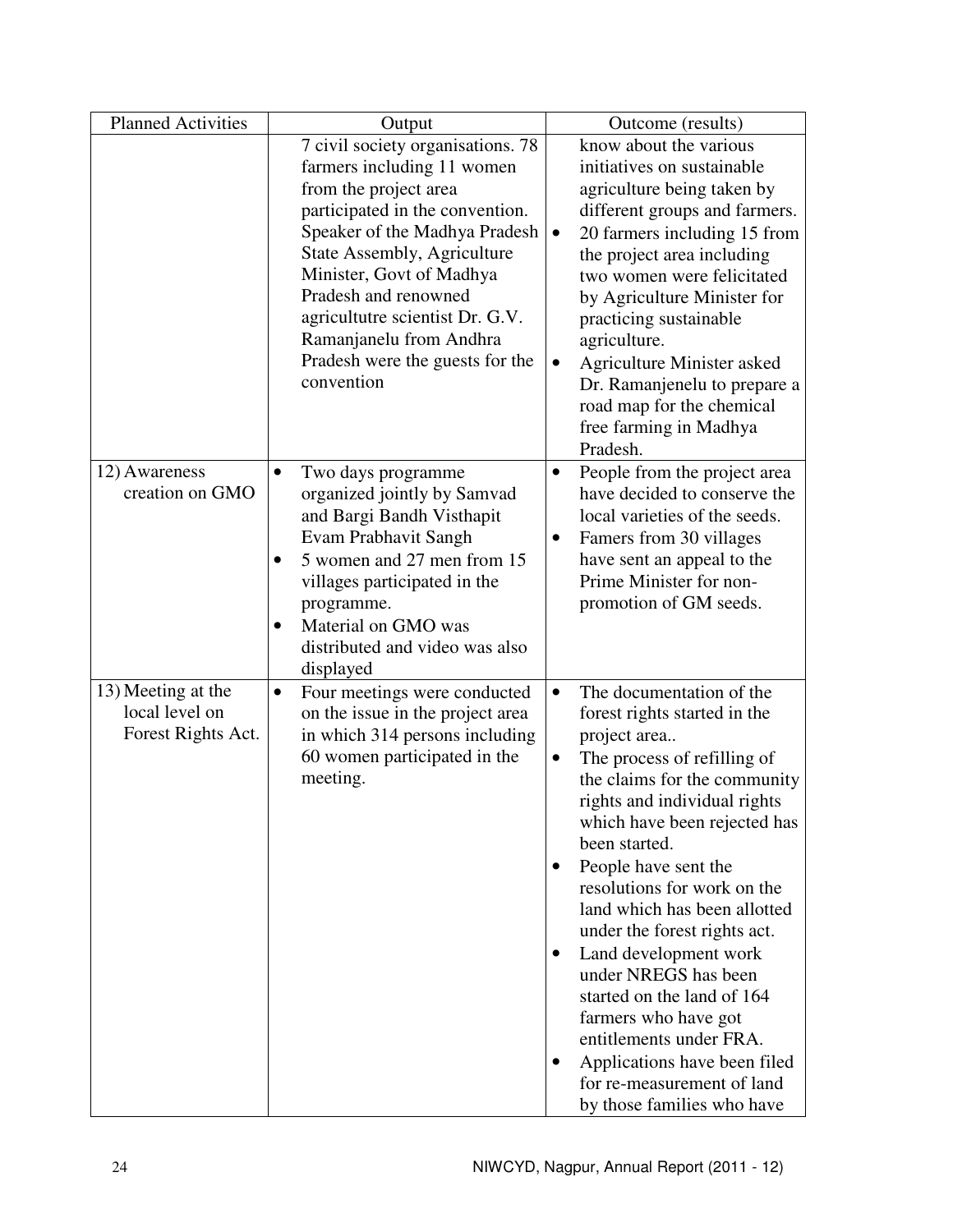| <b>Planned Activities</b>                                                                                                                                       | Output                                                                                                                                                                                                                                                                                                                                                                                        | Outcome (results)                                                                                                                                                                                                                                                                                                                                                                                                                                                                                                                                                                                                                                                                                                                                |
|-----------------------------------------------------------------------------------------------------------------------------------------------------------------|-----------------------------------------------------------------------------------------------------------------------------------------------------------------------------------------------------------------------------------------------------------------------------------------------------------------------------------------------------------------------------------------------|--------------------------------------------------------------------------------------------------------------------------------------------------------------------------------------------------------------------------------------------------------------------------------------------------------------------------------------------------------------------------------------------------------------------------------------------------------------------------------------------------------------------------------------------------------------------------------------------------------------------------------------------------------------------------------------------------------------------------------------------------|
|                                                                                                                                                                 |                                                                                                                                                                                                                                                                                                                                                                                               | been allotted less land                                                                                                                                                                                                                                                                                                                                                                                                                                                                                                                                                                                                                                                                                                                          |
| 14) Literacy training<br>of 20 tribal<br>leaders                                                                                                                | 6 women and 24 men<br>participated in the training.<br>Inputs on PESA and FRA were<br>given to the participants.                                                                                                                                                                                                                                                                              | The tribal leaders have<br>initiated discussion on PESA<br>in the Gramsabhas.                                                                                                                                                                                                                                                                                                                                                                                                                                                                                                                                                                                                                                                                    |
| 15) Network meeting<br>at Mahakaushal<br>level for the<br>follow up of land<br>rights claims.                                                                   | Eight groups working on the<br>$\bullet$<br>issue of forest rights<br>participated in the meeting at<br>Bhopal.<br>Second meeting was held in<br>Jabalpur in which people from<br>11 groups of Mahakoshal<br>region participated                                                                                                                                                              | The strategy for the refilling<br>$\bullet$<br>of claims in all the places<br>was designed.<br>The demonstrations were<br>$\bullet$<br>organized at the district level<br>for the proper<br>implementation of the Forest<br>Rights Act in 5 districts of<br>Mahakaushal region<br>It has been decided to<br>$\bullet$<br>prepare a statu report on the<br>land rights and organize a<br>public hearing on land rights<br>in the month of December<br>2011.                                                                                                                                                                                                                                                                                       |
| 16) Training and<br>Capacity building<br>of local leaders at<br>Mahakaushal<br>level on<br>environmental<br>laws and impact<br>of thermal and<br>nuclear plants | Project coordinator participated<br>$\bullet$<br>in the meeting of All India<br>Coordination Committee of<br>anti-nuclear movement at New<br>Delhi in which representatives<br>from the 10 proposed areas in<br>country participated.<br>5 representatives including<br>project coordinator participated<br>in the public hearing organized<br>on the occasion of Hiroshima<br>day at Nagpur. | The yatra from Tarapur to<br>$\bullet$<br>Jaitapur held in April 2011 in<br>which three representatives<br>from the project area<br>participated.<br>In May 2011 consultation on<br>٠<br>nuclear power was held in<br>Jabalpur in which 10 local<br>organizations participated.<br>Awareness created in<br>Jabalpur city about nuclear<br>power plant and its effects<br>through media.<br>Two representatives from the<br>project area participated in<br>the public hearing on the<br>issue of nuclear power<br>organized by Human Rights<br>Law Network at Ratnagiri,<br>Maharashtra<br>Mr. V.T. Padmanabhan,<br>$\bullet$<br>researcher on health effects<br>of radiation from Kerala<br>visited Chutka Nuclear<br>Power Plant in Mandla and |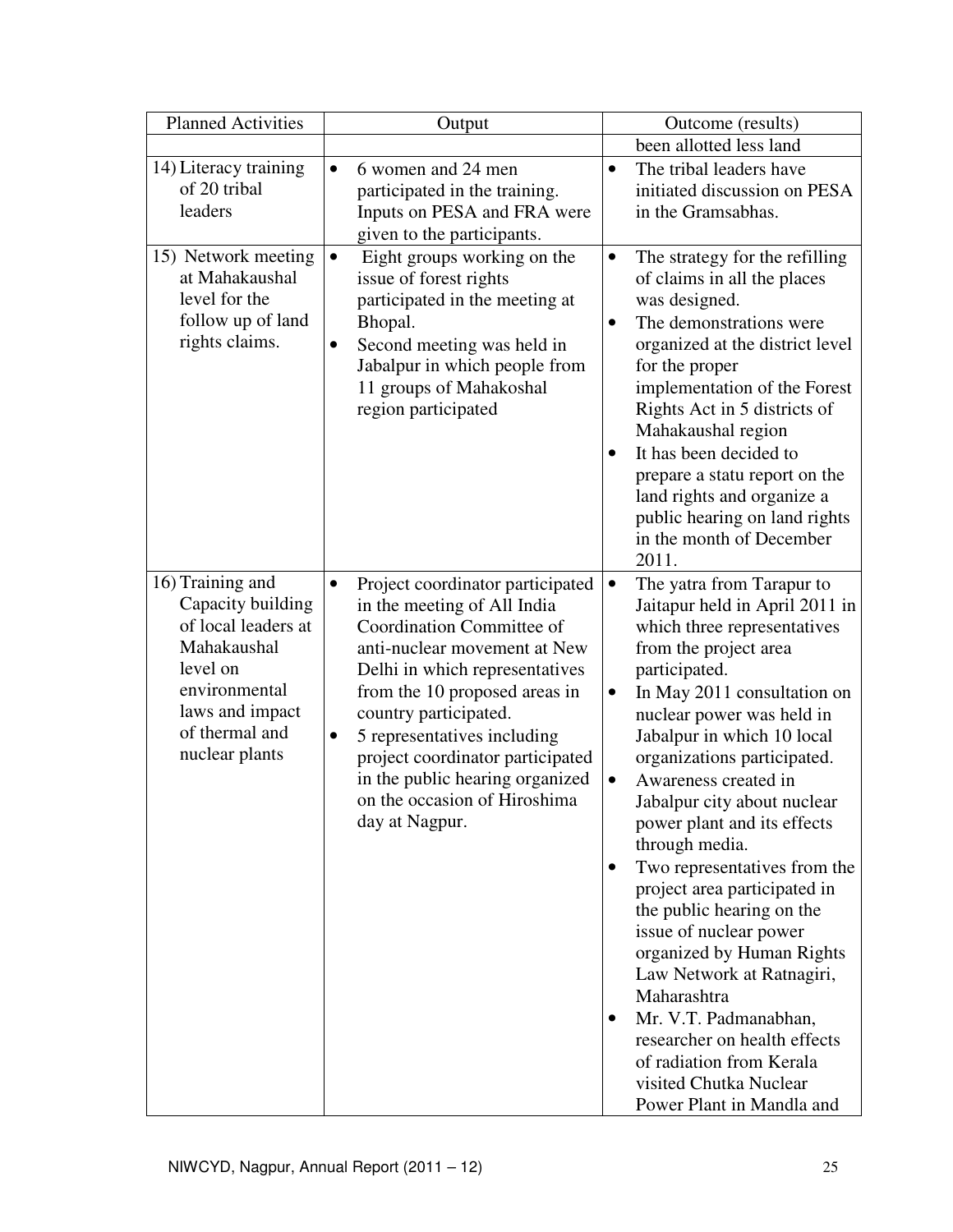| <b>Planned Activities</b> | Output                                      | Outcome (results)                      |
|---------------------------|---------------------------------------------|----------------------------------------|
|                           |                                             | Jhansighat thermal power               |
|                           |                                             | plant in Narsinghpur and               |
|                           |                                             | discoused on the issues with           |
|                           |                                             | media.                                 |
| 19) Formation of one      | Seven meetings were                         | The process of federation<br>$\bullet$ |
| SHG Federation.           | conducted with the members of               | formation has been started.            |
|                           | self help groups for the                    | 20 women members from 2                |
|                           | formation of federation.                    | groups have been trained on            |
|                           | Inputs on record keeping,<br>$\bullet$      | sustainable agriculture                |
|                           | accounting and developing                   | practices.                             |
|                           | linkages with the different                 | 2 self help groups have been           |
|                           | government schemes were                     | lined with the banks.                  |
|                           | given to the members of self                | The group which is linked<br>$\bullet$ |
|                           | help groups.                                | with Mid day meals scheme              |
|                           |                                             | has decided to meet the                |
|                           |                                             | concerned authorities                  |
| 20) Organization of       | The women's day was                         | Women got organized and<br>٠           |
| Women's Day               | organized in the project area in            | also the men from the project          |
|                           | which 325 people including                  | area expressed their views on          |
|                           | 150 women participated. The                 | the issues of women in the             |
|                           | officials from the various                  | convention.                            |
|                           | government departments also                 |                                        |
|                           | participated in the celebrations            |                                        |
| 21) Gender training       | 32 men and 33 women<br>$\bullet$            | Men have started some<br>$\bullet$     |
| of members                | participated in the trainings               | household work at their                |
|                           | organized separately for men                | homes.                                 |
|                           | and women. Resource persons                 | Men have started taking care           |
|                           | were from Hamsafar, Lucknow                 | about the health of women              |
|                           |                                             | and have started taking them           |
|                           |                                             | to doctors.                            |
|                           |                                             | Men and women have started             |
|                           |                                             | sitting together in the                |
|                           |                                             | Gramsabha meetings                     |
|                           |                                             | Discussions have been                  |
|                           |                                             | initiated among women on               |
|                           |                                             | the issue of domestic                  |
|                           |                                             | voilance.                              |
| 21) Capacity building     | Inputs on difference between                | For analyzing the gender<br>$\bullet$  |
| of gender trainers and    | gender and sex were given to                | related issues, the group of           |
| local leaders             | the participants.                           | five persons each has been             |
|                           | Follow up of the last training<br>$\bullet$ | formed.                                |
|                           | was also done.                              | The action plan for bringing           |
|                           |                                             | changes on the gender                  |
|                           |                                             | sensitivity issue has been             |
|                           |                                             | developed.                             |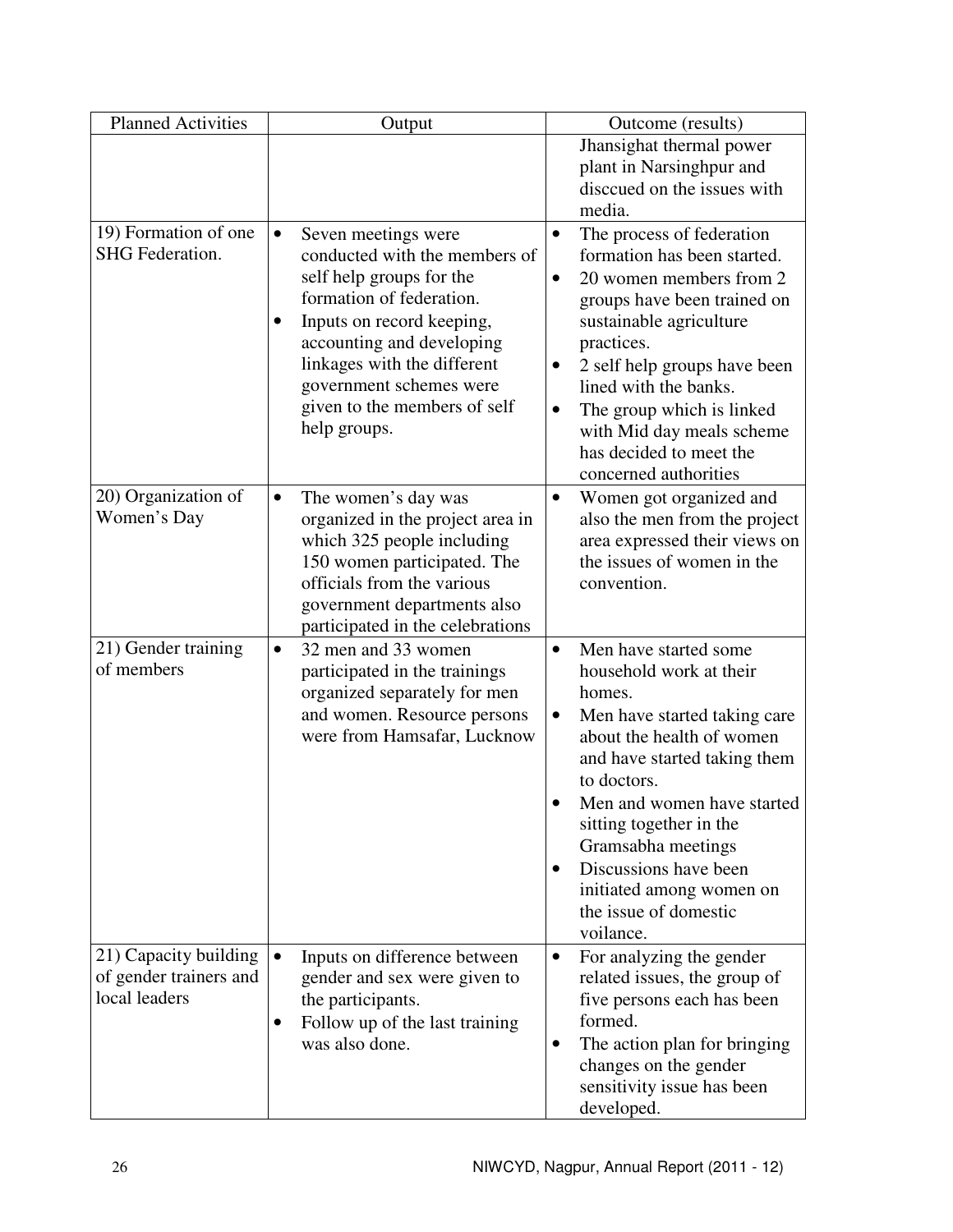| <b>Planned Activities</b> | Output | Outcome (results)                                                                                       |  |
|---------------------------|--------|---------------------------------------------------------------------------------------------------------|--|
|                           |        | To regulate the habit of<br>alcoholism, it has been<br>decided to pass resolution in<br>the Gramsabhas. |  |

Achievements :

- 45 farmers have started organic farming in the project area.
- 1926 Families have got the individual land rights under Forest Right s Act and 41 communities have applied for community ownership of the forests.
- Process has been initiated for the repossession of land free from submergence.

#### **A10) Satlapur Community Development Project, MP**

Date of Starting: January 2010 Supporting Agency: Procter & Gamble, Mandideep Location of Project: Satlapur , Distt Raisen Population Coverage: 1000 School Children

#### Objectives:

The short term as well as long term objectives of the project is as under;

- To ensure 100% enrolment of children in mainstream education.
- $\div$  To create learning environment in school and mobilizing teachers participation in the processes.
- To develop capacities of village institutions / CBOs / PTAs for monitoring of education programs in the community and educational institutions.
- $\hat{\mathbf{\cdot}}$  To develop training center in the village for quality improvement in health  $\hat{\mathbf{\cdot}}$ education among the villagers.
- To develop self sustainable system of monitoring in project area for reducing drop out rates.
- To draw special attention on girl child and improvement in their education standard.
- $\div$  To support the slow learners, dropout children & girl child through bridge classes.
- To cater to basic health services of children, adolescent girls & women in the village.
- To develop the CBO / village institutions towards a model village through peoples' participation.

| # | Name & brief description | Date $&$ | <b>Beneficiaries</b> | Remarks      |
|---|--------------------------|----------|----------------------|--------------|
|   | of the activity          | Location | covered              |              |
|   | <b>Enrollment Drives</b> | July     | 200                  |              |
|   | <b>Community Library</b> | August   | 150                  |              |
|   | Support                  |          |                      |              |
|   | Supportive Mid day Meal  | January  | 800                  | Supportive   |
|   | program                  |          |                      | MDM is given |

Activities carried out during the year: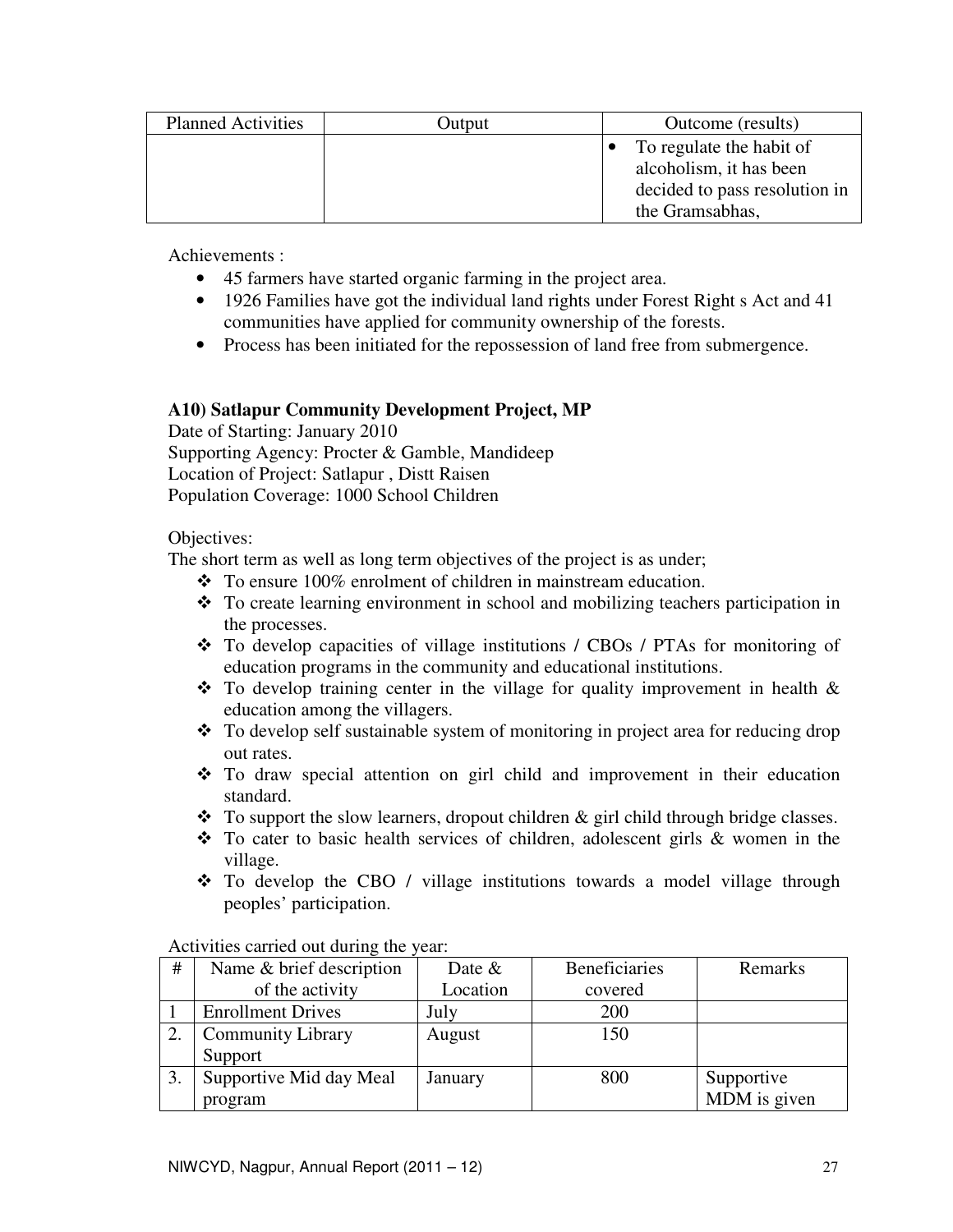|    |          |           |     | through the     |
|----|----------|-----------|-----|-----------------|
|    |          |           |     | project support |
| 4. | Bal mela | September | 300 |                 |

Major Outcomes:

- 1. Children motivated to attend the school regularly
- 2. School Dropout rates decreased due to supportive MDM program.
- 3. Community children also mobilized to participate in the management of library.
- 4. Teacher's participation in children activities enhanced.

# **A11) VESURE (GENERATION & USE OF RENEWABLE ENERGY)**

Year of Starting: 2010 - 11

Supporting Agency: Development Alternative & TARA

Location of Project: 3 Villages of District Singroli (Madhya Pradesh)

| <b>Project Locations</b>                      | 3 villages (Pidariya, Backriwa & Guleriya                    |
|-----------------------------------------------|--------------------------------------------------------------|
| Number of villages covered directly under     | 3                                                            |
| the project                                   |                                                              |
| Number of families under direct coverage      | 210                                                          |
| Total population under direct project         | 1050                                                         |
| coverage                                      |                                                              |
| Women                                         | 500                                                          |
| Men                                           | 550                                                          |
| Children (0-14 years)                         | No direct involvement                                        |
| Disability<br>with<br>(Male<br>Persons<br>and | No direct involvement                                        |
| Female)                                       |                                                              |
| Social Group, the project works with          | The programme addresses all community                        |
| (Dalits/Tribals/Muslims/Women/<br>Urban       | those<br>sections<br>who<br>intent<br>$\mathsf{to}$<br>start |
| Poor/ Informal Sector Labour/ MBCs            | entrepreneurship, use electricity from bio -                 |
| (fisherfolk) etc.                             | mass plant (installed at village).<br>The                    |
|                                               | programme has an objective of transforming                   |
|                                               | it into a revenue model                                      |
|                                               |                                                              |
| Specific Partner communities within the       | Women, farmers, individual entrepreneurs                     |
| Social Group                                  | at village level.                                            |
| Key Rights based theme focus of the           | The programme is basically focused on the                    |
| project                                       | conservation aspects of bio – diversity, bio                 |
|                                               | - mass generation, effective utility of bio -                |
|                                               | mass for electricity generation. Peoples                     |
|                                               | collective initiatives for attaining energy                  |
|                                               | self sufficiency is the specific theme of the                |
|                                               | programme.                                                   |
| Year of start of project                      | 2010                                                         |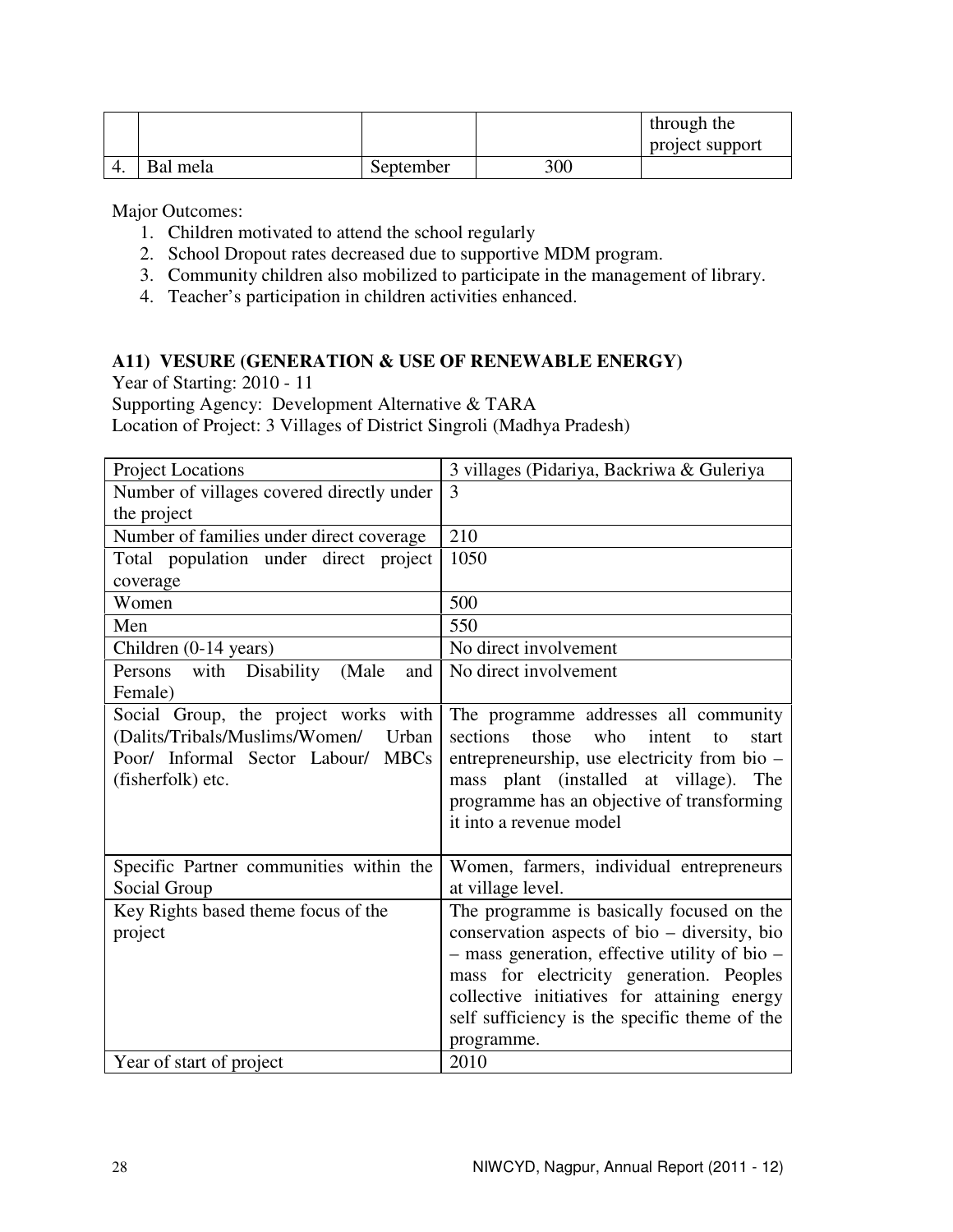Key Achievements during the year:

- 1. The process of strengthening of village committees continued.
- 2. One plant commissioned in Pidariya village and energy generation started.

#### **A12) Formation of Farmers cluster and Farmers Producer Organizations for promotion of pulses (under Small Farmers Agri Business Consortium - SFAC)**  Year of Starting: 2011 - 2012

Supporting Agency : Small Farmers Agri Business Consortium (SFAC), New Delhi in collaboration with Department of Agriculture, Govt. of Maharashtra.

Location of Project: 3 Districts of Vidharbha Region of Maharashtra spread over 5 Tehsils and 106 villages.

Goal: To provide assured and remunerative market access to pulses producing marginal farmers through enhanced farm yield and better marketing option through undertaking collective steps in which the producer farmers will be primary stakeholders.

Objectives:

- To enhance the production of pulses (significantly Tur) for poor and marginal farmers.
- Explore and provide improved market access for village farmers through Farmers Producer Organization (FPO) and institutionalize collective marketing process in future.
- Formation & strengthening of farmers Interest Groups (FIG) & Farmers Producer Organization (FPO) as informal village level institution (FIG) & a registered body (under companies Act. ).
- Empower and enable people's institutions (formal & Informal) to undertake management activities of procurement and marketing of agriculture produces.

| <b>Project Locations</b>                  | 106 villages spread over 5 Talukas (Wani,   |  |  |
|-------------------------------------------|---------------------------------------------|--|--|
|                                           | Digrass, Babulgaon, Selu & Ural) within 3   |  |  |
|                                           | districts (Yeotmal, Wardha & Akola)         |  |  |
| Number of villages covered directly under | 106                                         |  |  |
| the project                               |                                             |  |  |
| Number of families under direct coverage  | 4500 marginal farmers                       |  |  |
| Total population under direct project     | 22500                                       |  |  |
| coverage                                  |                                             |  |  |
| Women                                     | 2000                                        |  |  |
| Men                                       | 2500                                        |  |  |
| Social Group, the project works with      | SFAC addresses the problems faced by        |  |  |
| (Dalits/Tribals/Muslims/Women/<br>Urban   | marginal farmers<br>in<br>agriculture       |  |  |
| Poor/ Informal Sector Labour/ MBCs        | (significantly pulses) production<br>and    |  |  |
| (fisherfolk) etc.                         | assured, remunerative market linkage.       |  |  |
| Specific Partner communities within the   | Marginal farmers those who falls victims to |  |  |
| Social Group                              | various kind of climatic contingencies and  |  |  |
|                                           | resulted crop distress. Poor and small      |  |  |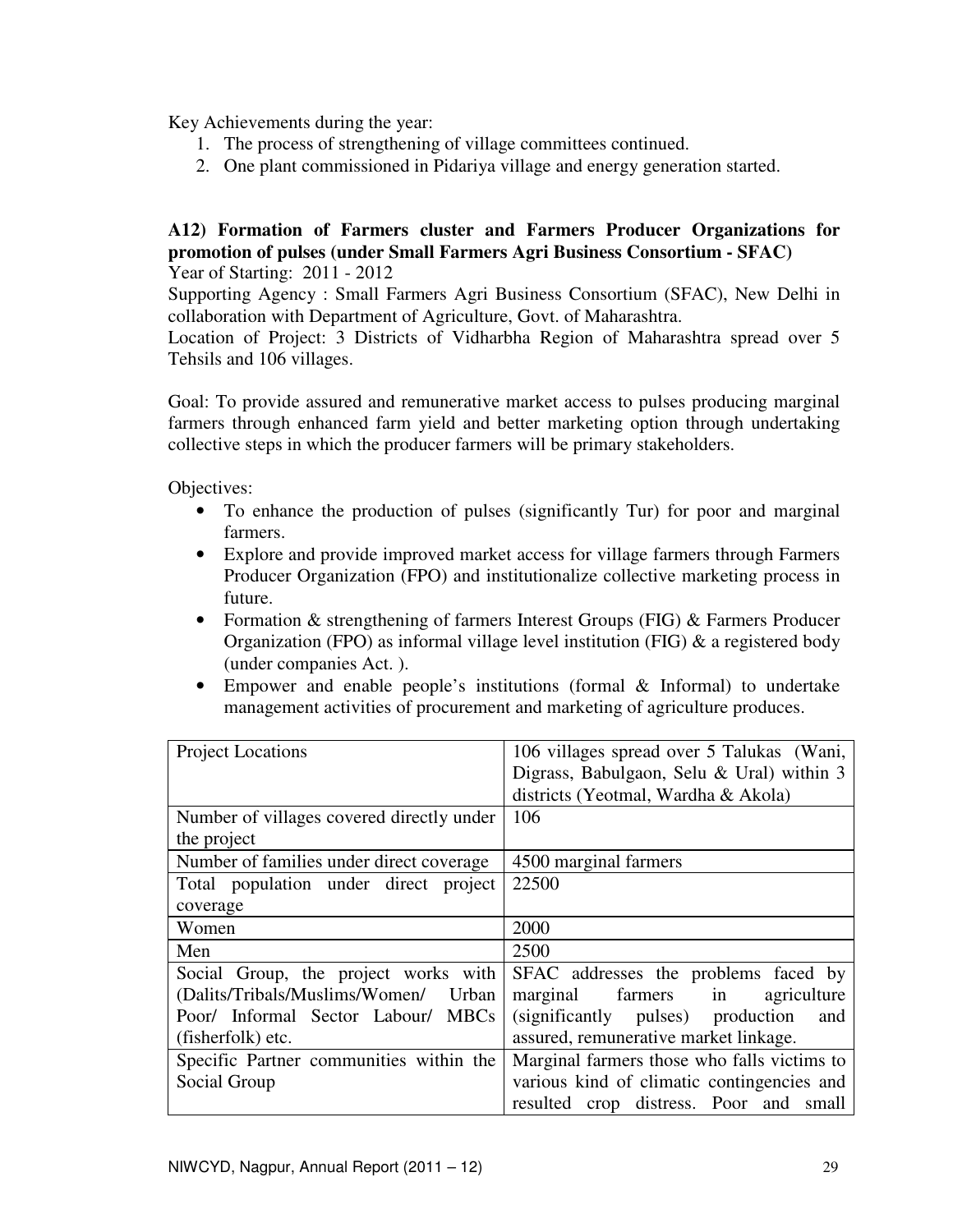|                          | farmers are the focus group.                                            |
|--------------------------|-------------------------------------------------------------------------|
|                          | Key Rights based theme focus of the Availing the benefits of government |
| project                  | schemes related to agriculture through                                  |
|                          | organized actions of Farmers Interest Group                             |
|                          | and their apex body Farmers Producers                                   |
|                          | Organization (FPO)                                                      |
| Year of start of project | 2011                                                                    |

Major Activities carried out during the year:

| #              | Name & brief description                                                      | Period        | <b>Beneficiaries</b>                                     | Remarks                                                                                                                                                                                       |
|----------------|-------------------------------------------------------------------------------|---------------|----------------------------------------------------------|-----------------------------------------------------------------------------------------------------------------------------------------------------------------------------------------------|
|                | of the activity                                                               |               | covered                                                  |                                                                                                                                                                                               |
| $\mathbf{1}$   | Community mobilization<br>and awareness creation                              | $2011 - 2012$ | 4500                                                     | Project team comprises<br>agriculture<br>technical<br>village<br>and<br>persons<br>women animators jointly<br>carried out village level<br>awareness programme.                               |
| $\overline{2}$ | Convergence with various<br>govt. departments                                 | $2011 - 2012$ | 4500                                                     | Information on various<br>schemes<br>government<br>related to agriculture has<br>been incorporated as one<br>of the important agenda<br>$\sigma$ f<br>the<br>awareness<br>creation programme. |
| 3              | Formation<br>of<br>Farmers<br><b>Interest Groups</b>                          | $2011 - 2012$ | 225                                                      | House hold level contact<br>village<br>level<br>and<br>meetings of marginal<br>farmers were conducted<br>to motivate the farmers<br>to join in FIGs.                                          |
| $\overline{4}$ | Field level training and<br>sharing on various agri<br>crop yield enhancement | $2011 - 12$   | Approximate<br>6000 farmers<br>including<br>farm labours | Sharing on traditional<br>practices in pest control,<br>plant and soil health<br>management $\&$ Low<br>input<br>sustainable<br>agriculture techniques.                                       |

Key Achievements during the year:

- 3. 4500 marginal farmers mobilized to form farmer's interest groups (FIGs) with an objective of pulses production.
- 4. 225 FIGs formed in 5 Talukas for pulses production
- 5. Farmers motivated for collective action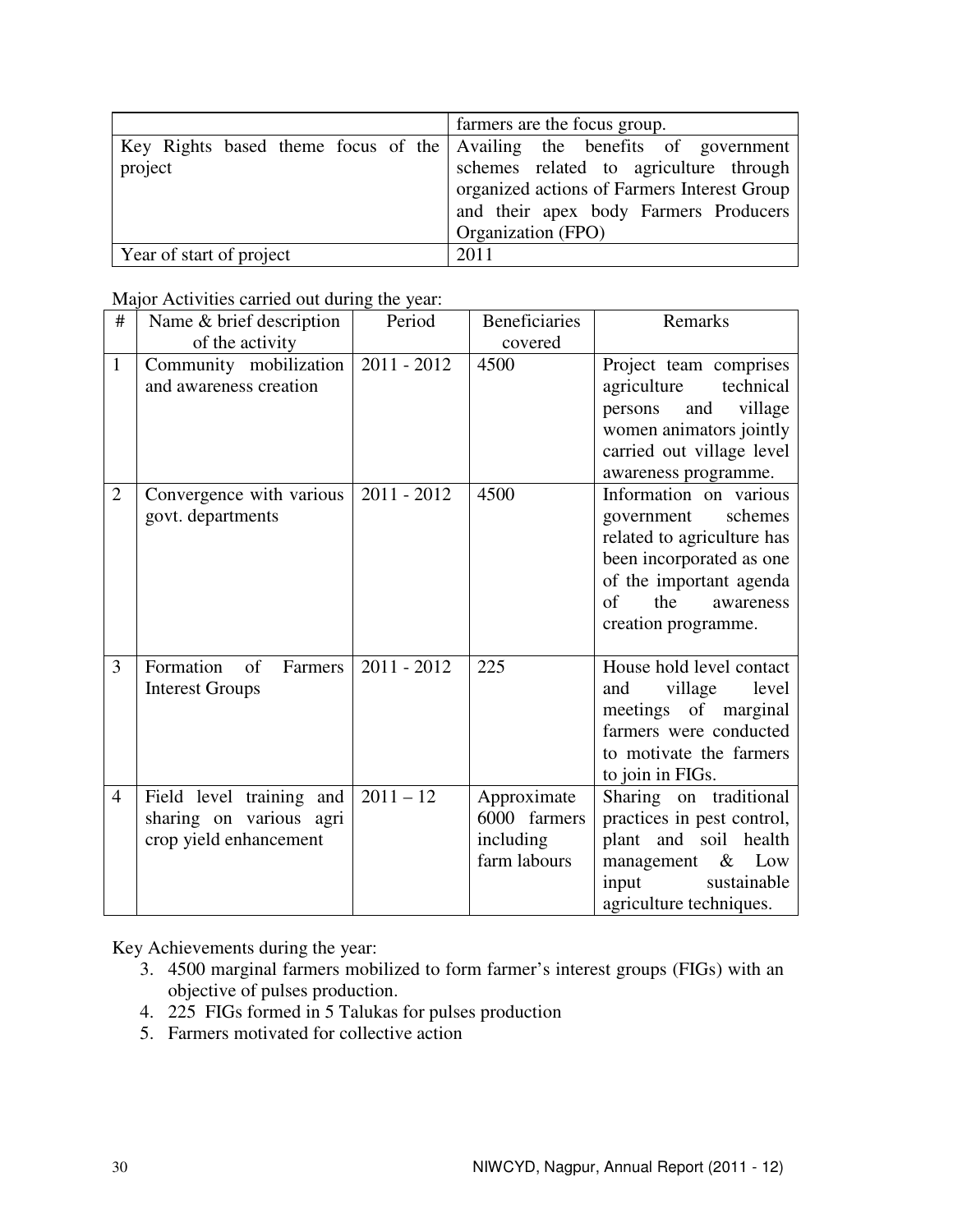# **A13) District Prospective Planning (BRGF), Bhandara, Gondia & Gadchiroli, Maharashtra**

Ministry of Rural Development (MoRD), Govt. of India has selected the organization for preparation of five year perspective plan of three districts in Maharashtra – Bhandara, Gondia and Gadchiroli.

The Panchayat, Block and District level workshops were conducted and data generation is in progress.

# **B. CHILD RIGHTS AND EDUCATION**

#### **B1) Bachpan – Bringing back childhood**

Year of Starting: 2001 Supporting Agency: ActionAid, India Location of Project: Bhopal, Itarsi & Katni (M.P.) Coverage:

|                                               | Child Labor                 | Platform children        |
|-----------------------------------------------|-----------------------------|--------------------------|
| <b>Project Locations</b>                      | <b>Bhopal</b>               | Bhopal,<br>Itarsi<br>and |
|                                               |                             | Katni                    |
| Number of villages covered directly under     | 20 slums of city:           | 3<br>major<br>railway    |
| the project                                   | 1- gas affected colony, 1   | platforms<br>of<br>M.P.  |
|                                               | displaced slum              | (Bhopal, Itarsi, Katni)  |
| Number of families under direct coverage      | 6730                        |                          |
| Total population under direct project         | 5021                        | 500                      |
| coverage                                      |                             |                          |
| Women                                         | 2387                        |                          |
| Men                                           | 2634                        |                          |
| Children (0-14 years)                         | 8447(0-5age- 3428,<br>$6-$  | Girls 50                 |
|                                               | 14age group-5012)           |                          |
| with<br>Disability<br>(Male<br>Persons<br>and | 102 (60:Men, 42:women)      |                          |
| Female)                                       |                             |                          |
| Social Group, the project works with          | <b>Urban Poor</b>           | Children                 |
| (Dalits/Tribals/Muslims/Women/<br>Urban       |                             |                          |
| Poor/ Informal Sector Labour/ MBCs            |                             |                          |
| (fisherfolk) etc.                             |                             |                          |
| Specific Partner communities within the       | Tribal (Gonds), SCs, Rag    | Children on platform     |
| Social Group                                  | pickers, migrant<br>labors, | and under institution    |
|                                               | Household workers           |                          |
| Key Rights based theme focus of the           | Child rights- Right<br>to   | Child rights- Right to   |
| project                                       | Participate, Develop,       | Participate, Develop,    |
|                                               | Protect and Survive         | Protect and Survive      |
| Year of start of project                      | 2001                        | 2004                     |
|                                               |                             |                          |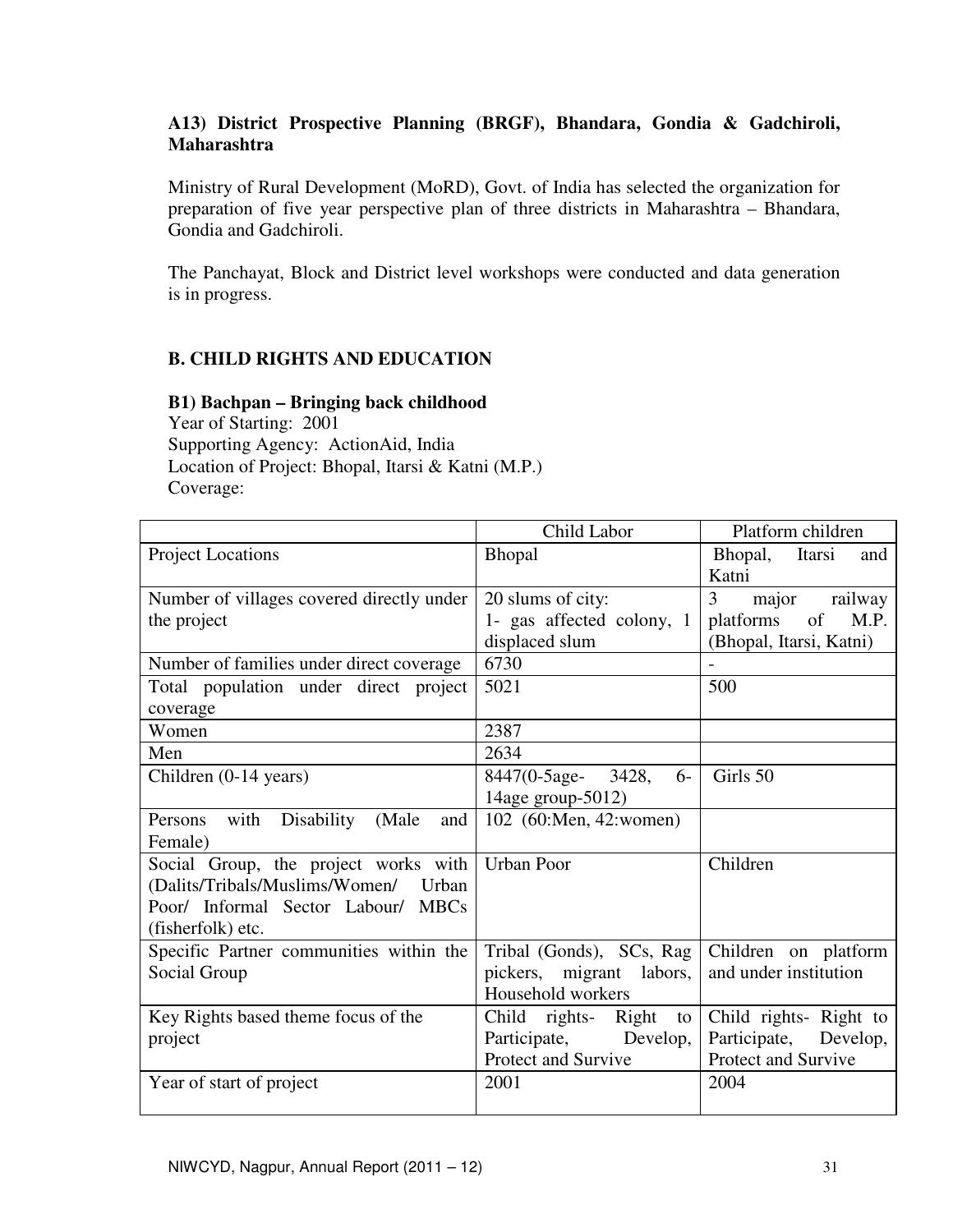Major Activities carried out during the year:

| #              | Name & brief description of the | Date $\&$     | <b>Beneficiaries</b> | Remarks                   |
|----------------|---------------------------------|---------------|----------------------|---------------------------|
|                | activity                        | Location      | covered              |                           |
|                | <b>Women Conclave</b>           | 24 Sept 2011  | 150                  |                           |
| $\overline{2}$ | Women Trainings on health,      | July, Sept. & | 120                  |                           |
|                | right to education, ICDS and    | December      |                      |                           |
|                | legal literacy                  |               |                      |                           |
| 3              | <b>Bal Utsav Mela</b>           | June          | 40                   |                           |
| $\overline{4}$ | Dharti Ham Bachhon Ki -         | November      | 800 children         |                           |
|                | <b>Weekly Campaign</b>          |               |                      |                           |
| 5              | Siksha Samvad                   | April         | 150                  | Representatives from      |
|                |                                 |               |                      | 07 districts participated |
|                |                                 |               |                      | in the program            |
| 6              | <b>Home Placement</b>           |               | 227                  |                           |
|                | Home placement camp             | December      | 16                   |                           |

Key Achievements during the year :

- One new Government school initiated in Ehsan Nagar slum (Karond).
- Monitoring committee of the ICDS centre activated.
- 57 children admitted to NRC (Nutrition rehabilitation centre) by Mahila Manch members.
- 125 children enrolled under the 25 % provision into the private institutions.
- 670 children are linked with Jan Shree Beema Yojna.
- GRP activated to help 34 children to identify their families.

# **B2) UDAAN (Uplifting Deprived through Action & service Access at Neighborhood)**

Date of Starting: January 2010 Supporting Agency: UNICEF Location of Project: Chachauda, Bamori and Guna Blocks of Guna District. Coverage: No. of Villages - 145 Villages Population Coverage: No. of families – 1500 most vulnerable households

Objectives:

- 1. To improve access and utilization of services towards women and children.
- 2. Building community Ownership of services by demanding entitlements
- 3. Creating forums for interface between service providers and community institutions.
- 4. To activate all existing committees for supportive monitoring and communication.
- 5. To promote participatory processes and strengthen their active participation in gram sabha.
- 6. To facilitate access of services to geographically & socially deprived pockets/habitation.
- 7. To empower grass-root level services providers and enabling them to function efficiently.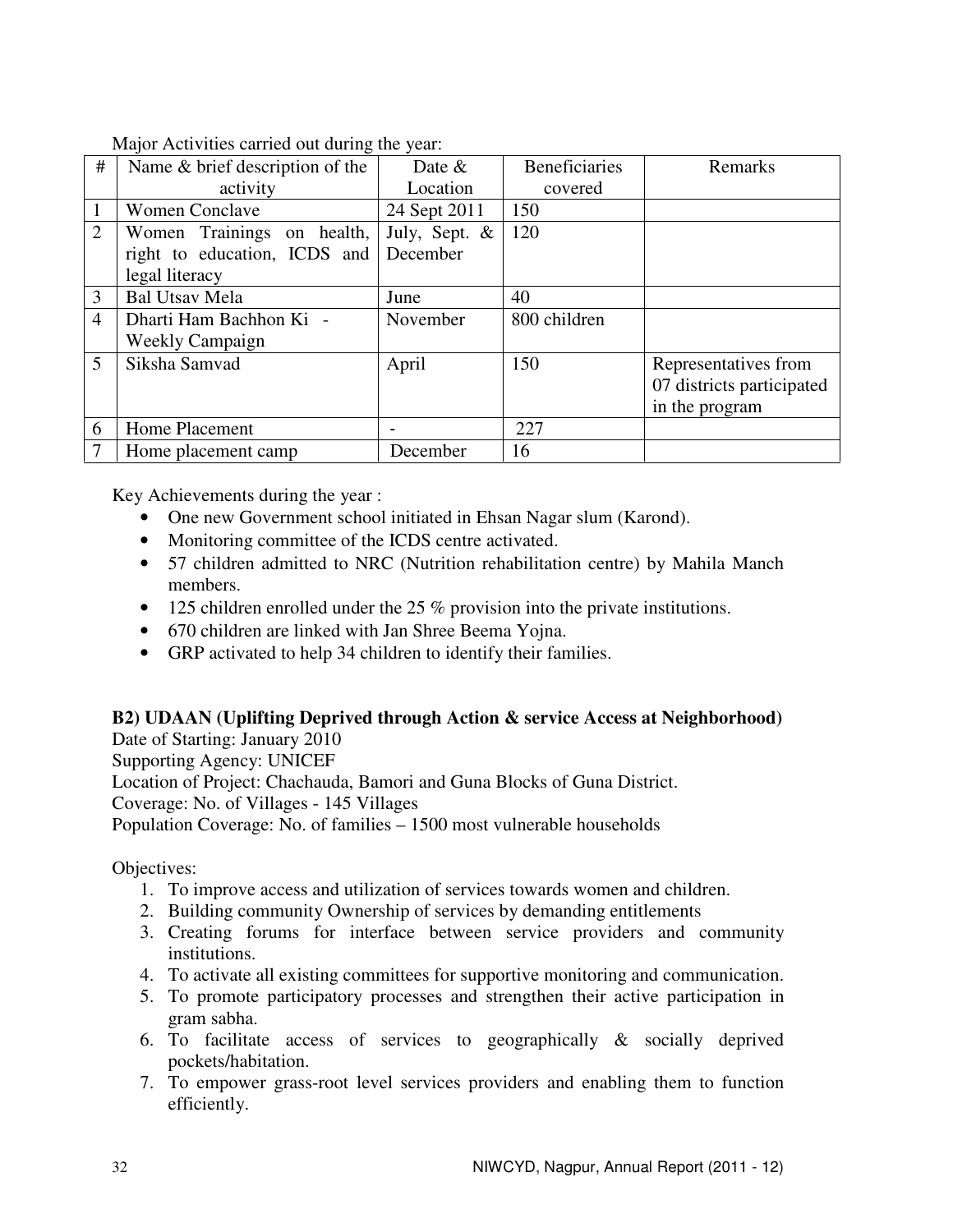Activities carried out during the year:

| #              | Name & brief description of      | Date & Location | <b>Beneficiaries</b> | Remarks     |
|----------------|----------------------------------|-----------------|----------------------|-------------|
|                | the activity                     |                 | covered              |             |
| 1              | Vulnerability mapping            | April           | 1200 families        | Guna,       |
|                |                                  |                 |                      | Bamori,     |
|                |                                  |                 |                      |             |
|                |                                  |                 |                      | blocks      |
| $\overline{2}$ | Scheme based campaigns           | April May       | 44 Panchayat         |             |
| 3              | Capacity building of Village     | April - May     | 482                  |             |
|                | Development Forums               |                 |                      |             |
| 4.             | <b>Service Provider Meetings</b> | Aug             | 54                   | ASHA &      |
|                |                                  |                 |                      | <b>ICDS</b> |
|                |                                  |                 |                      | Workers     |
| 5.             | <b>Consultation with PRI</b>     | August          | 80                   |             |

Key Achievements :

- 100 families benefitted from MNREGS.
- 03 Gram doot selected as SMC members after training on RTE 2009.
- People mobilized to place their application in Gram Sabha.
- Block level Gram-doot forum initiated.

# **B3) Girls Education and Community Health Project - Hoshangabad**

NIWCYD has supported this project for poor and tribal children for their education and health. Girls of std 7 to 12 were enrolled in the Hostel. All the girls have been attending the Govt. Middle and High School regularly. Medical facilities are provided to the girls by the organization.

The project completed in Sept. 2011. The students who completed education during the 2010-11 session were linked-up with institutions for further education. Community health workers were linked with local organizations for follow-up of health activity in the project area.

# **B4) Girl Child Protection Project, MP**

Date of Starting: Oct. 2009 Supporting Agency: Paul Hamlyn Foundation Location of Project: Bhopal, Itarsi & Katni railway platforms Population Coverage: 150 Girls living on railway platforms Objectives:

- 1. To ensure rehabilitation of girls in need of care and protection and their linkages with education.
- 2. To prepare the children to return back home from railway platforms and JJ institutions.
- 3. To provide a safe and caring environment in JJ girl's institutions and mobilizing staff participation in processes.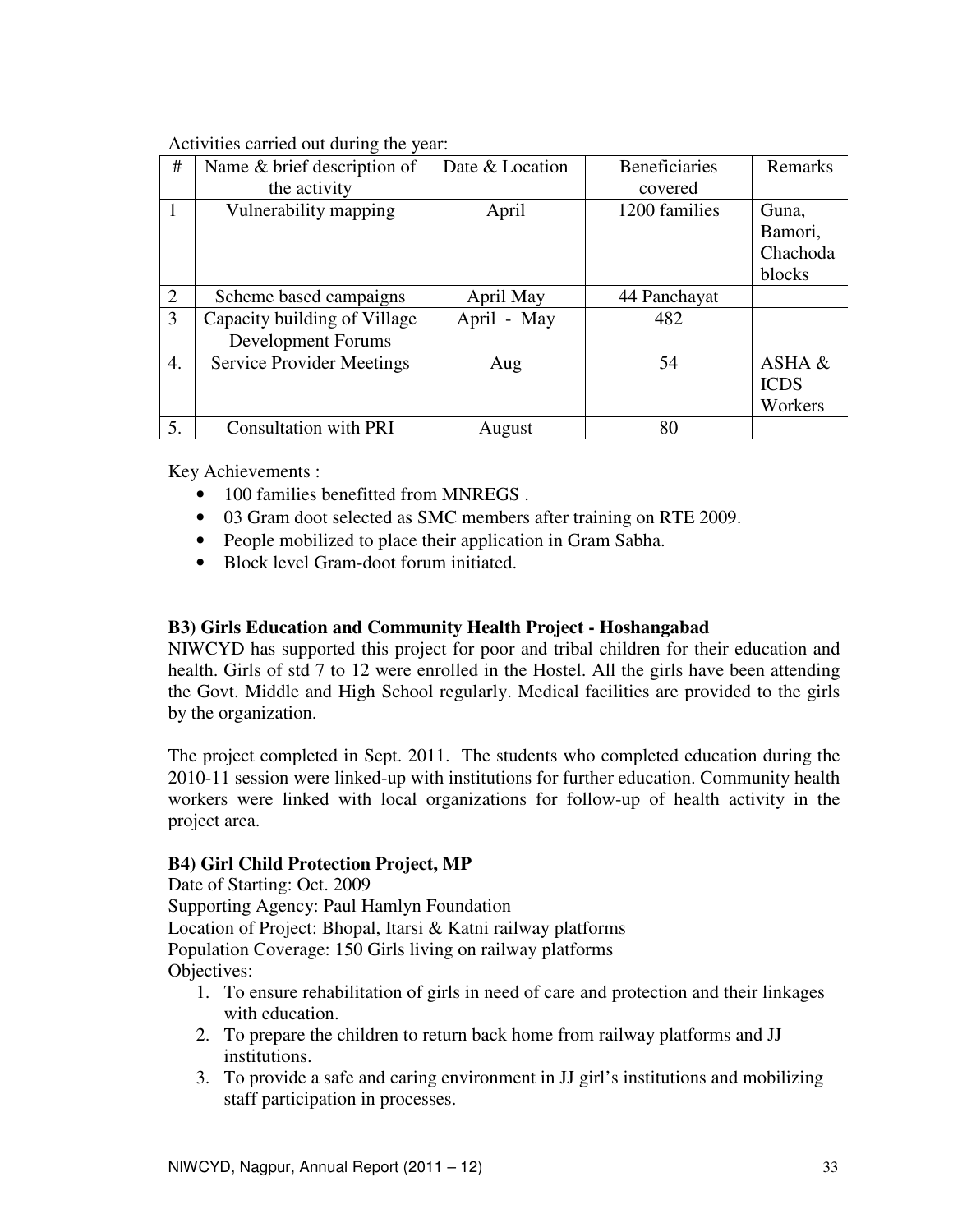- 4. To sensitize and develop the capacities of JJ institutions/CWC/Juvenile Justice Boards and railway authorities for proper rehabilitation of the children.
- 5. To build alliance with organizations to advocate the issues in child protection.
- 6. To bridge resource pool for development of infrastructure in institutions from government and civil society organizations.
- 7. To organize de-addiction processes with the girls on platforms.
- 8. To draw special attention on girl child and child labor for linking them with education on railway platform.
- 9. To develop a model of rehabilitation of the platform children in the State of Madhya Pradesh.
- 10. To build the capacities of girls in need of care and protection through their skill development and vocational trainings.

Activities carried out during the year:

| #            | Name & brief description of       | Date $&$     | <b>Beneficiaries</b> | Remarks           |
|--------------|-----------------------------------|--------------|----------------------|-------------------|
|              | the activity                      | Location     | covered              |                   |
| $\mathbf{1}$ | Family tracing & Home             | Year         | 94 Girls             |                   |
|              | placements                        |              |                      |                   |
| 2            | Linkages with girl children       | May          | 21                   | Educational       |
|              | Home Bhopal                       |              |                      | activities        |
| 3            | <b>Orientation of Bal Adhikar</b> | September    | 20                   |                   |
|              | Mitra                             |              |                      |                   |
| 4.           | Consultation with CWC             | September    | 60                   | 11 district       |
|              | members                           |              |                      | representatives   |
|              |                                   |              |                      | covered under the |
|              |                                   |              |                      | program.          |
| 5.           | <b>State Consultation on Girl</b> | Bhopal, July | 70                   | NGO / children    |
|              | child protection                  |              |                      | and Government    |
|              |                                   |              |                      | functionaries     |
| 6.           | Theatre Workshop                  | April        | 12 children          |                   |

Major Achievements:

- 94 girl children from railway platform sent back to their homes.
- 35 girls linked with the education program through SJPU Itarsi and 23 first generation learners linked with education.
- District advisory board activated in Hoshangabad district under ICPS (Integrated Child Protection Scheme)
- 200 people mobilized on issue of child labor.

# **B5) CHILD RIGHTS FOR CHANGE PROJECT, Maharashtra**

Date of Starting : May 2009 Supporting Agency : Save the Children International Location of Project : Block - Karanja / District- Washim / State- Maharashtra Coverage : No. of Villages – 41 Location of Project : Block - Manora / District- Washim / State- Maharashtra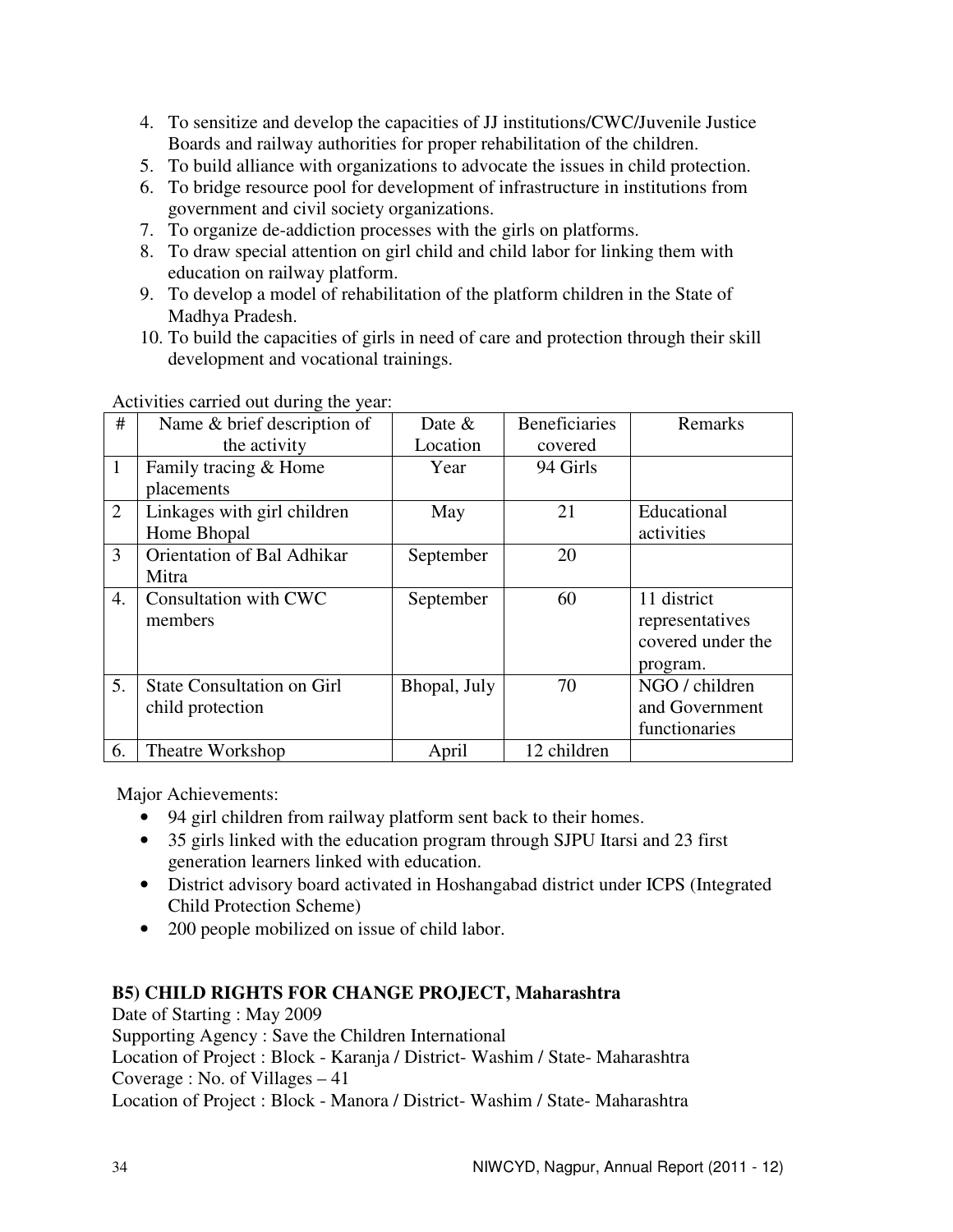Coverage : No. of Villages – 59

Objectives :

All childrens are age group between 6 to 14 yrs are in school, No any childs are working in any area as paid labour. Sustainability of famly member through SHG concept. Four major components are as below -

A) Child Protection

- 1) At least 90% of target communities are able to significantly reduce child labour effect child protection interventions
- 2) strengthened state law leads to significant reduction of exploitative child labour in agriculture
- B) Inclusive Education
- 1. ( 90% of 3-6 years olds total) from 100 project villages acquire quality pre school readiness skills
- 2. Ensure a quality learning environment for all primary school children in 156 villages .
- C) Women Empowerment
- 1. Ensure that at least targeted households access adequate and appropriate sources of income.
- D) Preventive Health : Ensure at least 50% in child laborers reporting cotton field related illness.

#### Outputs :

Child Protection

- CG effectively identified the problems of child labour and child rights and present in front of CPC.
- CPC listened problems of CG about the exploitation and child labour and provide the moral support and resolve the problems through community.
- Some problems on child rights issue's could not resolve on village level the CPC referred these problems to CWC and JJB and follow up with them.
- CG members aware very well about their rights and they promptly response when their rights pressurized.
- Organized monitoring, prevention and response trainings for all 100 villages for CG and CPC.
- The total CG members of 100 villages were trained on child rights and protection issues.
- Incraese in number of cases in abuse and exploitation registered with CG and CPC .
- CPC and CG were facilitated on the issues of child protection / child rights.
- Awareness through Child Right week, Child rights situation analysis process and Campaign.
- The key govt. officials received training and capacity building support on child protection as follows- SJPU (Special Juvenile Police Unit), Lawyer, Police Patil, Sarpanch, ASHA (Accredited Social Health Activist)
- Organized the life skill training at circle (Covered 4 to 5 villages at one time), cluster and block level.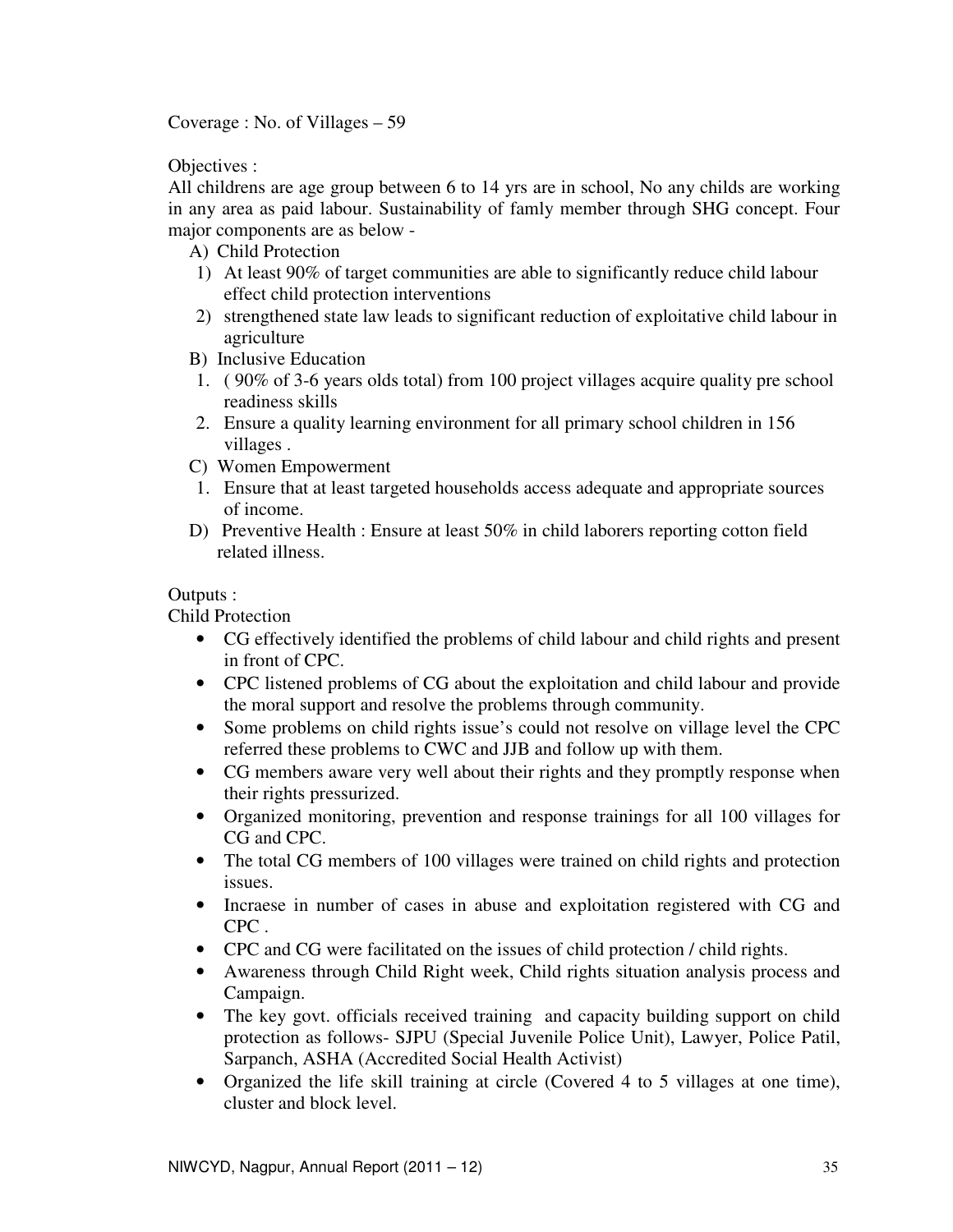- Organized the residential training for peer educators of life skill.
- Every children has a birth certificate, for that we registered most of new born child.

Inclusive Education

- The most of childrens enrolled in pri- school after the completion of ECE.
- Training to AWW of 100 villages.
- Repair, paint in anaganwadi centers in Karanja and Manora block.
- Distributed the commuinication and education learning material to 100 anganwadi centers from all intervened villages.
- In 80 anaganwadi centers out of 100, 15 to 20 children from each centers are demonstrate age appropriate reading & writing readiness skills.
- We distributed the 86 books per school (story, GK, Poems, songs, drawing books, National heroes books, Science books) to 50 Schools from both block to established the library.
- In last three year We organised the two training for 100 villages on dist. level and to invite 2 Z.P. school teachers from each school from both block .
- 200 teachers aquire the training on inclusive teaching-learning skills and leadership and motivation.
- In 100 villages 100 SMC's are established and effect from 30th Sept.2010.
- Conducted the four trainings for SMC's the subject as below Right to education, Role and responsibilities of SMC's, School Development plan, Quarterly review of children.
- CG of 100 villages give the feedback on teaching and learning process.
- In last three year we had facilitating to parents of Out of school / irregular children to complete the primary education of their child's .
- We arranged Stay school Campaign in both block in the month of June and July. It is the peak period to enrolled the various child's in schools.
- We display the films shows on education in all villages during Ganpati and Navratra Uttsav.

Women's Empowerment

- We provide the training to SHG members of all 100 villages on Record keeping, loan process, choosing of business and benifit of loan refund to bank
- Problems encountered :
- The SHG members of 100 villages got the loan through bank but they had not clear the bank loans , hence bank is not support to SHG's of same village.
- Peoples of intervened villages is get benefited through social security scheme like MG-NREGA, Scholarship for education, Gharkul Yojna, old age pension, Sanjay Gandhi niradhar Yojna, widow scheme, Handicapped
- All BPL and deprived families of project area are registered for social security scheme, but few are acces with social security schemes.

Preventive Health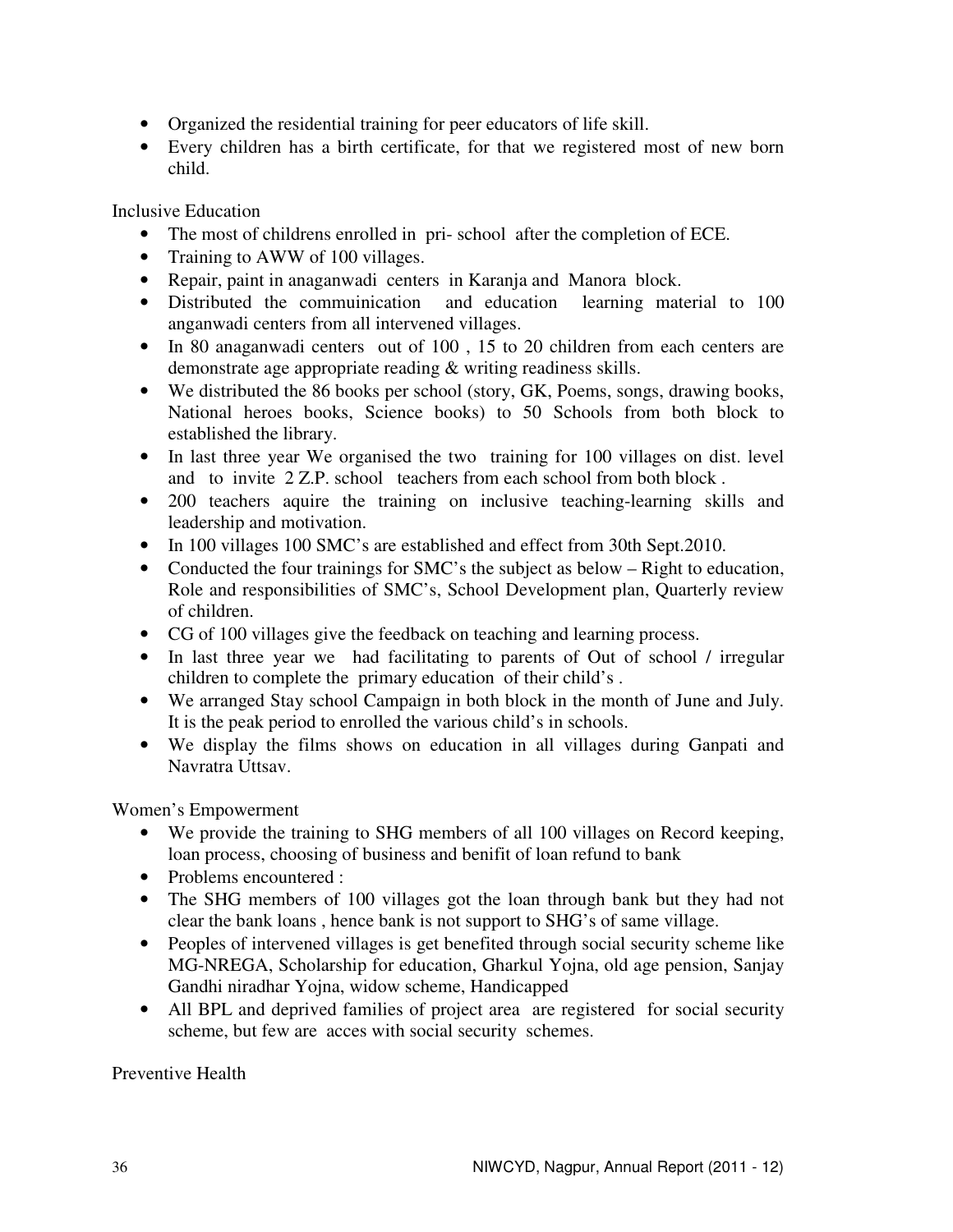- In last three years we organized the health campaign for adolescent in all 100 villages.
- In this campaign we made a audio casttes on "Cotton Field Hazardous Effects on Health"
- Also we make a documentary on Health Risk and show it in to 45 villages, for the children, adolescent girls, women who working in cotton agriculture field.

# **B6) Rajiv Gandhi National Creche Programme – MP, CG and Maharashtra**

Total 271 Creches are being run by the organization in three states – 90 in Chhattisgarh, 60 in Madhya Pradesh and 121 in Maharashtra. 6775 children from tribal, dalit and BPL families are benefited from this scheme. The programme is supported by Central Social Welfare Board, New Delhi.

#### **B7) Girls Education Program, MP**

Date of Starting: July 2011 Supporting Agency: Room to Read India Trust, Delhi Location of Project: Ghoradongri, District Betul (MP) Population Coverage: 70 Girls of  $6<sup>th</sup>$  Standard

Objectives:

- To strengthen the capacities of girl children enrolled in  $6<sup>th</sup>$   $8<sup>th</sup>$  standard of the school under the project.
- To train the girl children on life skills.
- To help the children through supportive tutoring and mentoring for quality education.
- To motivate and mobilize parents / community participation in completing girl children education from the project area.

# Name & brief description of the activity Date & Location Beneficiaries covered Remarks 1 | Life Skill Trainings | November | 66 2. | Health Check up camp  $\vert$  October | 51 | Organized in collaboration with Health Department 3. Children Activity Centre November 60 Parents 4. School Based Activities | - | 66 5. Exposure Visit January 72 6. Support to education through stationary & other material August 66

Activities carried out during the year:

Major Outcomes:

1) 66 Girls supported through the program.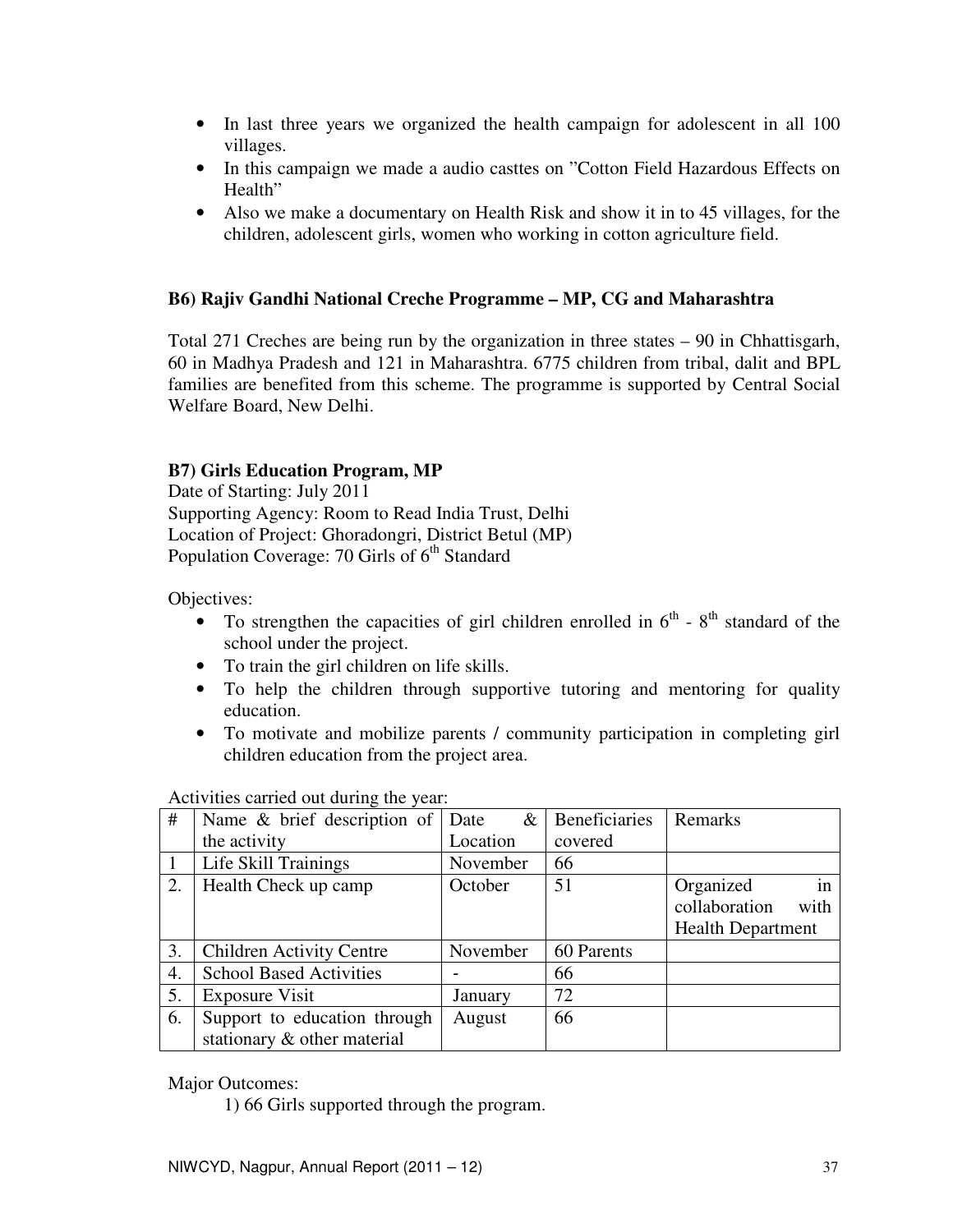2) 200 people from community mobilized on education.

#### **B8) CHILDLINE, Wardha, Maharashtra**

The project started with support from Childline India Foundation, Mumbai from Jan 2012 at Wardha. During the first three months of the project office was established, staff was appointed and outreach meetings were conducted in the city for awareness of the scheme.

# **C. HEALTH**

#### **C1) Axshya India Global Round - 9 T.B. Project**

Date of Starting: October 2010 Supporting Agency: Lepra Society Location of Project: Vidisha, Harda, Umariya & Shahdol Coverage: 12000 people Objectives:

- To aware the community on the issue of tuberculosis and its symptoms as well as cure.
- To train the health staff on soft skills regarding tuberculosis.
- $\div$  To facilitate the rural health care providers and increase their engagement in the project activities.

Activities carried out during the period :

Activities at Vidisha –

| S.No           | Name of Activity                                | Meeting   | Participants |
|----------------|-------------------------------------------------|-----------|--------------|
|                |                                                 | &Training |              |
|                | Community & School Sensitization Meeting        | 166       | 4420         |
| $\overline{2}$ | Soft Skill Training in Health Staff             | 3         | 155          |
| 3              | Half Yearly Follow-up Meeting with Health Staff | 3         | 177          |
| 4              | Rural Health Care Provider Training             |           | 31           |
| 5              | Quarterly Review Meeting of Rural Health Care   | 4         | 134          |
|                | Provider with D.T.O                             |           |              |
| 6              | Capacity Building for 10 NGO/CBOs Training      |           | 22           |
| 7              | Quarterly Meeting of CBOs & NGOs with D.T.O     | 4         | 83           |
| 8              | <b>B.C.C Tool Kit Training of ASHA</b>          |           | 65           |
| 9              | <b>International Women Day</b>                  |           | 165          |
| 10             | World T.B Day                                   |           | 131          |
| 11             | Sputum Collection Camp by involving ASHA        | 15        | 214          |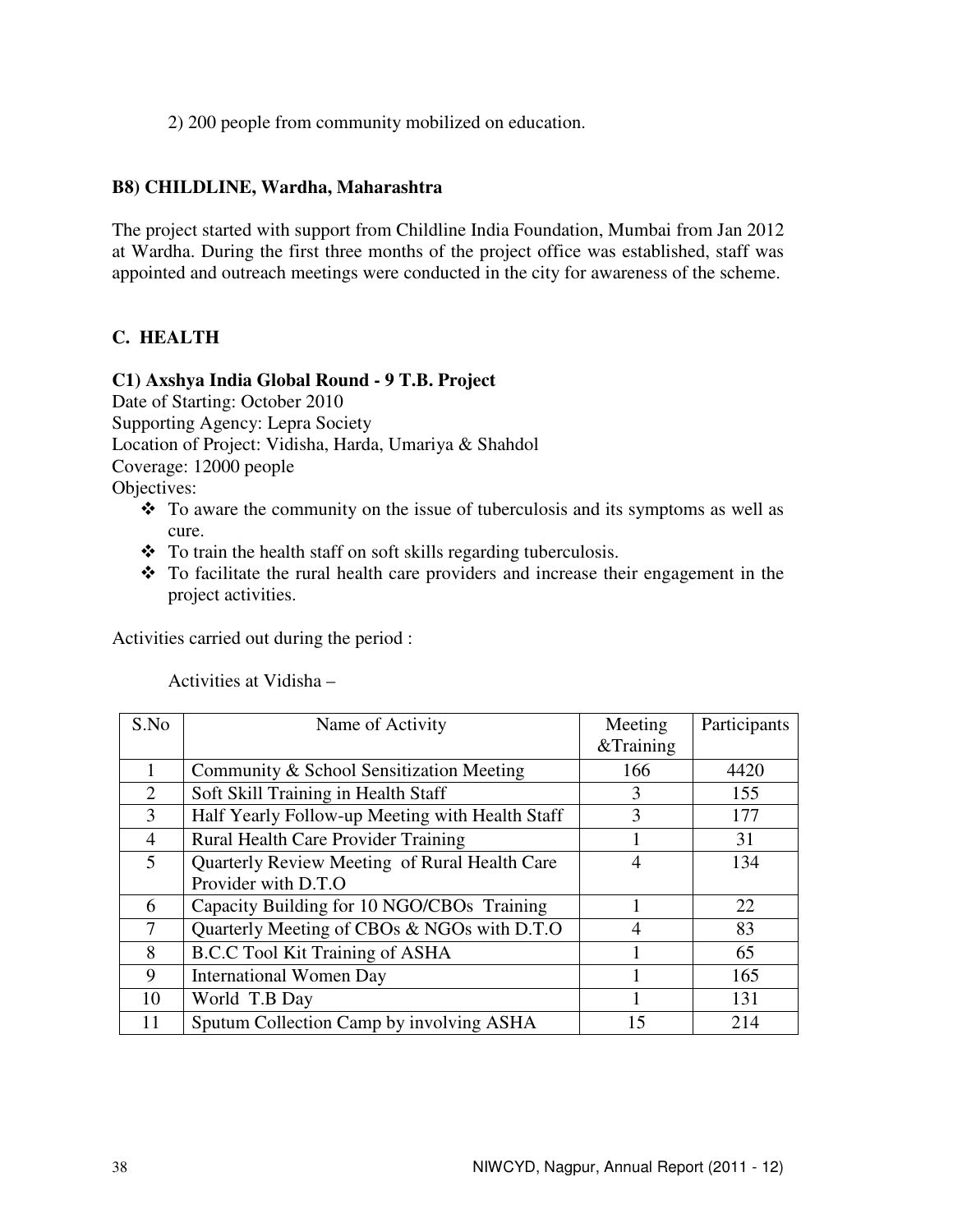Activities at Harda -

| S.No                        | Name of Activity                                | Meeting<br>&Training | Participants |
|-----------------------------|-------------------------------------------------|----------------------|--------------|
|                             | Community & School Sensitization Meeting        | 153                  | 5105         |
| $\mathcal{D}_{\mathcal{L}}$ | Soft Skill Training in Health Staff             |                      | 262          |
| 3                           | Half Yearly Follow-up Meeting with Health Staff | 3                    | 115          |
| 4                           | Rural Health Care Provider Training             |                      | 31           |
| 5                           | Quarterly Review Meeting of Rural Health Care   | 4                    | 86           |
|                             | Provider with D.T.O                             |                      |              |
| 6                           | Capacity Building for 10 NGO/CBOs Training      | $\mathbf{3}$         | 84           |
| 7                           | Quarterly Meeting of CBOs & NGOs with D.T.O     | $\mathcal{F}$        | 53           |
| 8                           | <b>B.C.C Tool Kit Training of ASHA</b>          |                      | 70           |
| 9                           | Sputum Collection & Transport Center Opening    |                      |              |
|                             | June 2011 Villege Ranhai C.H.C                  |                      |              |
| 10                          | Sputum Collection Camp by involving ASHA        | 13                   | 120          |

# **C2) Front Line Workers Training Program, MP**

Date of Starting: July – November 2010

Supporting Agency: Micro–nutrient India Initiative

Location of Project: Jabalpur, Balaghat, Chhindwara

Coverage: 8610 Frontline workers of ICDS & Health department

Objectives:

- $\div$  To train the ICDS and ASHA workers on the issues related to Vitamin A.
- $\div$  To empower the ICDS workers and build their skills in community mobilization.
- To establish a linkage between service providers and local CBOs/ NGOs.

As the project ended, follow-up activities were planned with the community.

# **C3) Mobile Medical Unit, Madhya Pradesh**

Ambulance was made available to the project area in Baiga Chak, Dindori district, Madhya Pradesh. This mobile medical unit covers 52 villages in the region and is equipped with medical facilities and medicines. One doctor and nurse accompanies the unit on weekly camps being conducted in different clusters. District Health Officers are actively cooperating in this effort. 6,200 Primitive tribes were covered by the unit. Serious patients and pregnant women are taken to the nearest hospital for further treatment.

# **C4) Home Based Neonatal Care (HBNC)**

This project is continued in 16 villages of Mansar area of Nagpur district. Regular health services are being made available to new born by women health workers. Child Mortality Rate in the project reduced by more than 40 % due to handling of pneumonia and sepsis cases.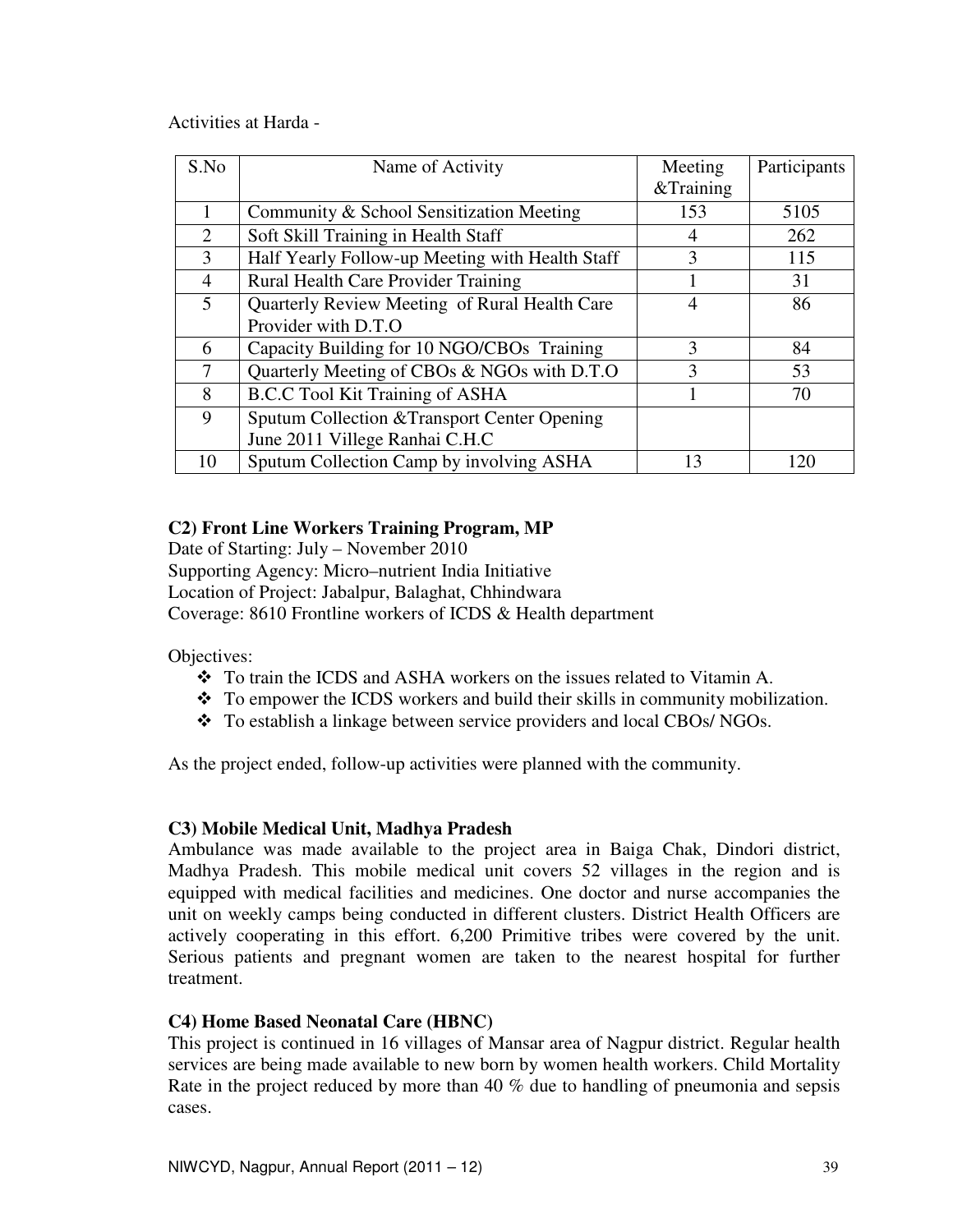# **D) WOMEN**

#### **D1) Tejaswini Rural Women Empowerment Programme, MP**

Date of Starting: 2008 Supporting Agency : Mahila Vitt Vikas Nigam, Bhopal, Madhya Pradesh Location of Project : Blocks - Mehadwani, Niwas and Bejadandi in Dindori and Mandla Districts, Madhya Pradesh Coverage: No. of Villages - 131 Population Coverage: No. of families - 7860

Objectives:

- 1) Social and Political Empowerment of Rural Poor women
- 2) Access of government services
- 3) Enhancement of Income in Targeted House Hold

Activities carried out during the year :

| No. | Activity                            | No. of members<br>involved            | Output                                                                                                                                                                                                            |
|-----|-------------------------------------|---------------------------------------|-------------------------------------------------------------------------------------------------------------------------------------------------------------------------------------------------------------------|
|     | Group formation                     | 65 Groups have<br>formed.             | The Organization has involved 474<br>members in the groups. The members<br>have started discussions on social<br>issues related to their village and<br>express them in the gram panchayat<br>during gram shabha. |
| 02  | <b>Bank Account</b>                 | 115 Groups                            | 115 groups have linked with Bank<br>and opened their account. These<br>group members have learned to<br>handle their bank account and manage<br>their savings.                                                    |
| 03  | Bank Linkage and<br>groups grading. | 140 groups have<br>received 42.5 Lakh | The organization has facilitated the<br>process of groups grading through<br>NRLM for the BPL groups. The<br>groups have received revolving fund<br>from the bank.                                                |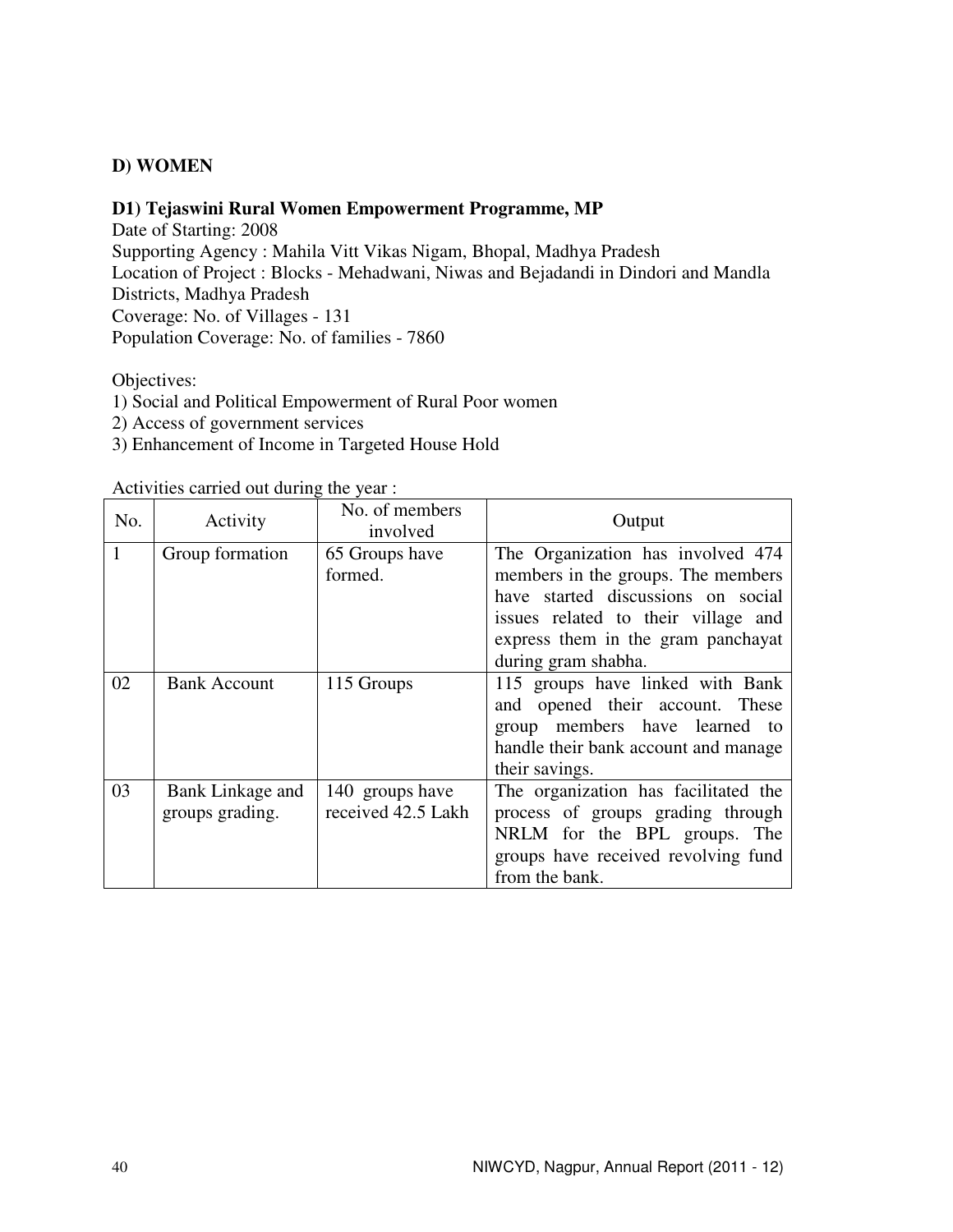| No. | Activity                                                                                         | No. of members<br>involved                                                                                                                                                                                                                                                               | Output                                                                                                                                                                                                                                                                                                                                                 |
|-----|--------------------------------------------------------------------------------------------------|------------------------------------------------------------------------------------------------------------------------------------------------------------------------------------------------------------------------------------------------------------------------------------------|--------------------------------------------------------------------------------------------------------------------------------------------------------------------------------------------------------------------------------------------------------------------------------------------------------------------------------------------------------|
| 04  | Livelihood<br>development<br>through advance<br>farm techniques<br>and vegetable<br>cultivation. | 1900 farmers<br>participated in<br>different trainings.<br>1240 farmers<br>received training on<br>advanced<br>Agriculture<br>technique and SRI.<br>850 farmers<br>received training on<br>Systematic of<br>wheat<br>intensification.                                                    | 1900 farmers have received trainings<br>on advance farm techniques. During<br>these training the farms have training<br>on advance cropping techniques for<br>kharif and SRI - system of rice<br>intensification.<br>800 farmers have received training on<br>advance agriculture for Rabi crops.<br>The farmers also learned to do seed<br>treatment. |
| 05  | Small scale<br>entrepreneurship<br>development                                                   | 846 Women<br>members                                                                                                                                                                                                                                                                     | Training on trades related to animal<br>husbandry such as goat raring and<br>poultry farming were given.<br>Training on small businesses such as<br>grocery shops, non timber forest<br>produce and its uses.<br>Most of the women s are earning Rs.<br>1500 to 3000/- every month.<br>They are repaying their loan which<br>they took from the group. |
| 06  | Convergence with<br>different social<br>security schemes.                                        | Widow pension<br>schemes for 46<br>women<br>102 elderly women<br>received pension<br>under senior citizen<br>schemes.<br>Indira Awas to 34<br>BPL family.<br>9 families received<br>help from chief<br>minister housing<br>fund.<br>110 women<br>received help from<br>Janani Surakhsha. | The organization have enrolled the<br>self help group members in different<br>social security schemes.<br>The decision making power of the<br>group member has increased.<br>With help of the health department<br>the women were enrolled in different<br>government schemes and benefitted<br>by JANANI SURAKSHA YOJNA &<br>Ladli Lakshmi Yojna.     |

Impact of Interventions :

• 2 Block Level Federations formed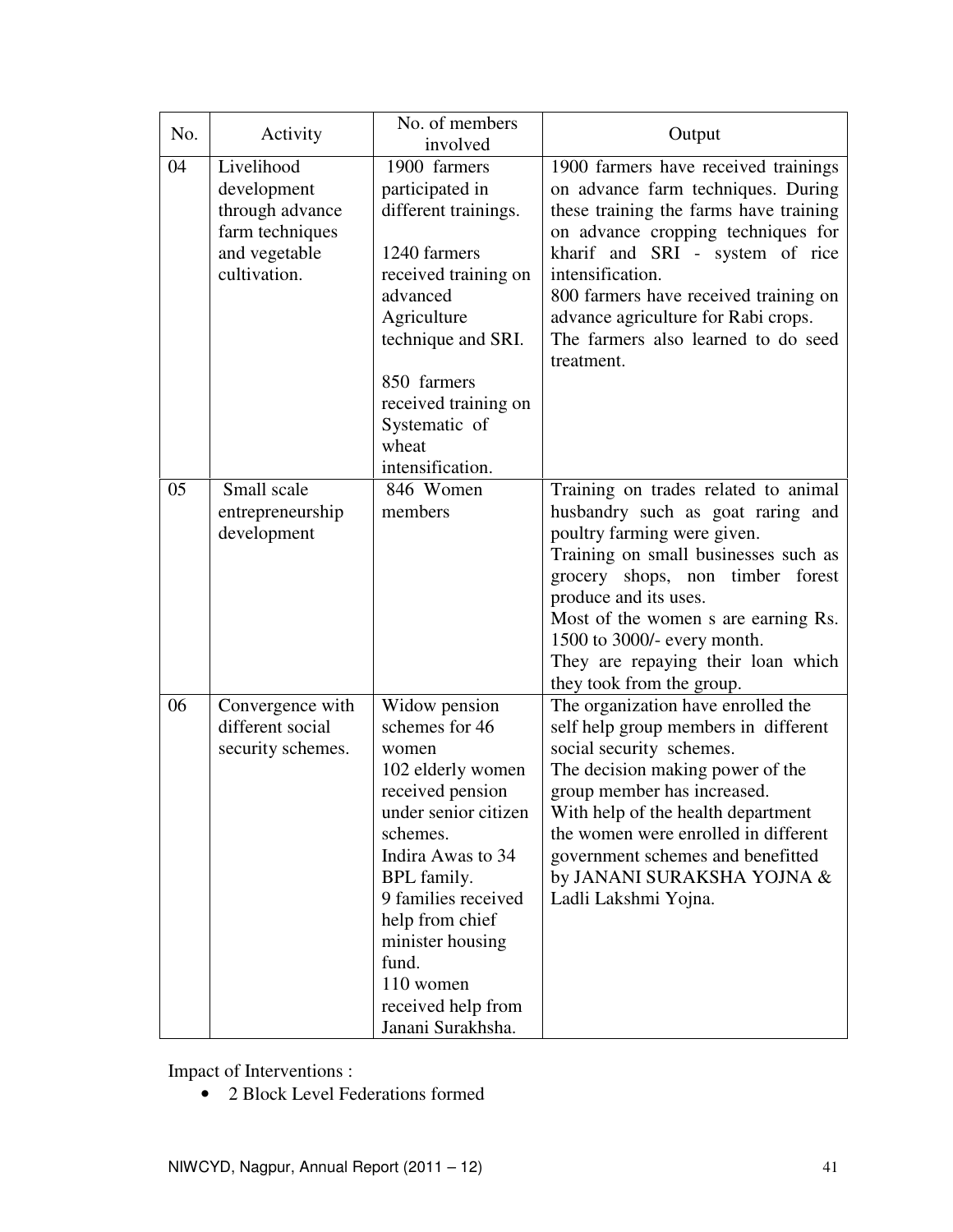- 620 groups formed as per the plan.
- 45 percent groups were linked with banks and operating successfully.
- 35 percent families accessed and availed government schemes.
- 28 percent women members are addressing social issues in the Gram Sabha.
- 1406 group members have started and running income generation activities successfully.
- 48 women were selected as master trainer to impart training to SHGs on gender issues.

#### **D2) Tejaswini Rural Women Empowerment Programme, Maharashtra**

Year of Starting: 2010 – 2011

Supporting Agency: MAVIM & IFAD supported programme

Location of Project: 11 districts of Vidarbha Region of Maharashtra spread out 26 Tallukas. The programme is running through 27 community managed resource centers (CMRCs) in the region which is the federation of rural women's grass root level institutions (SHGs ).

| <b>Project Locations</b>              | 2 districts of Vidharbha Region, 2 Tehsils    |
|---------------------------------------|-----------------------------------------------|
|                                       | (from 2010 June to 2011 January)<br>and       |
|                                       | continued with the extended 25 CMRCs by       |
|                                       | January 2011 onwards. Total 27 Tehsils        |
| Number of villages covered directly   | 840                                           |
| under the project                     |                                               |
| Number of families under<br>direct    | Approximately 300 families from June 2010 to  |
| coverage                              | January 2011 & 49700 families from January    |
|                                       | 2011 onwards.                                 |
| Total population under direct project |                                               |
| coverage                              |                                               |
| Women                                 | Entirely women beneficiary                    |
| Men                                   | Not directly                                  |
| Children (0-14 years)                 | Not directly                                  |
| Persons with Disability (Male and     |                                               |
| Female)                               |                                               |
| Social Group, the project works with  | Tejaswini is exclusively for<br>women         |
| (Dalits/Tribals/Muslims/Women/        | empowerment which is addressing the social,   |
| Urban Poor/ Informal Sector Labour/   | economical & political issues that hampering  |
| MBCs (fisherfolk) etc.                | their development.                            |
| Specific Partner communities within   | SC. ST, OBC, NT, Minority & other             |
| the Social Group                      | community which is vulnerable to all kinds of |
|                                       | deprivation and marginalization. Ultra poor   |
|                                       | women are given special preference in benefit |
|                                       | sharing.                                      |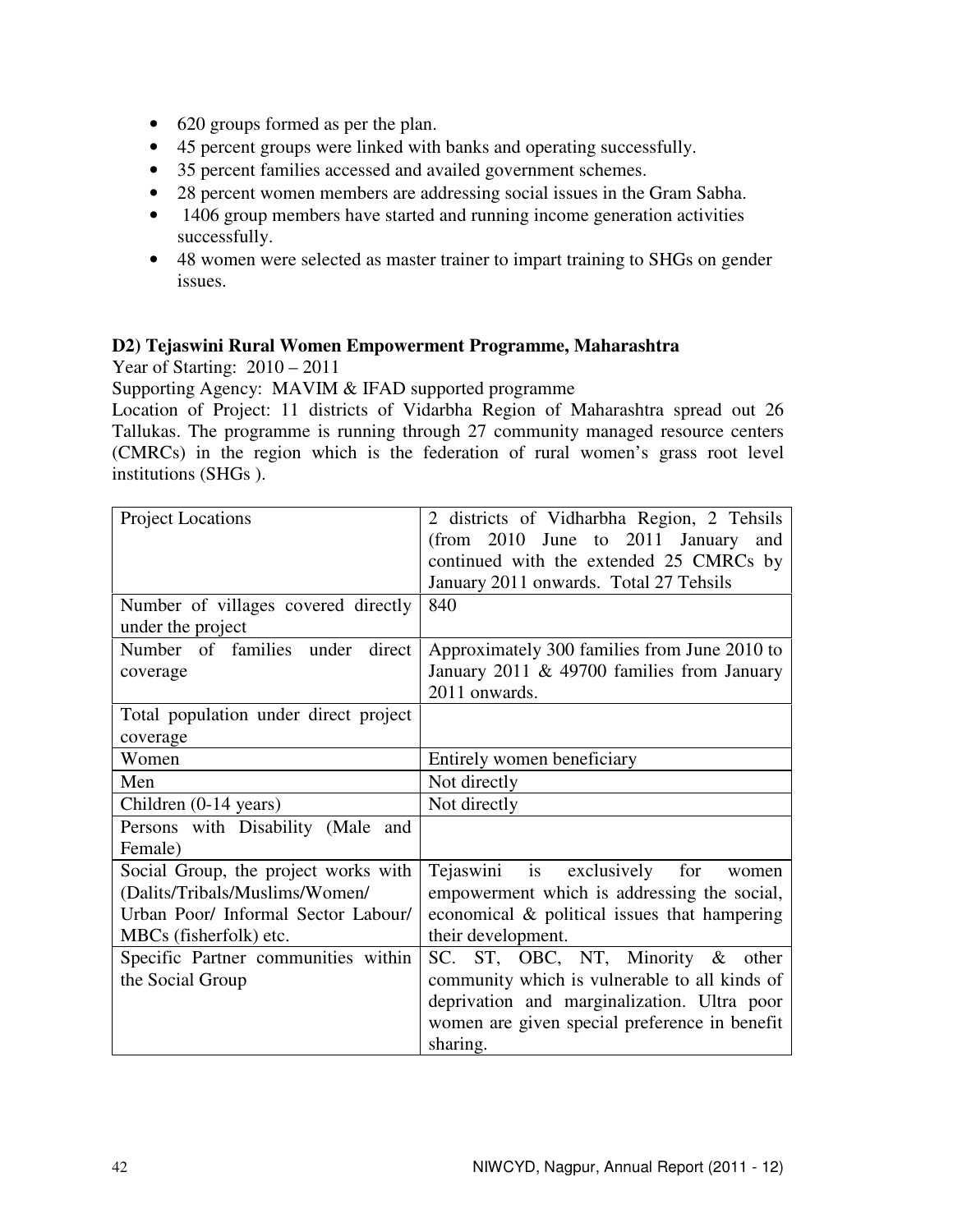| Key Rights based theme focus of the | Women Empowerment & Social Equity has            |
|-------------------------------------|--------------------------------------------------|
| project                             | given equal importance as a component in the     |
|                                     | entire project action plan. Special training and |
|                                     | capacity development programme are routinely     |
|                                     | organized to provide information on various      |
|                                     | legal provisions in line with Vishakha           |
|                                     | Commiteee report $\&$ other constitutional       |
|                                     | measures.                                        |
| Year of start of project            | 2010 June (Launched with 2 CMRCs & from          |
|                                     | January 2011 onwards extended<br>the             |
|                                     | interventions in 25 CMRCs.                       |

Major Activities carried out during the year:

| #              | Name & brief description                                                                                                                                                       | Period        | <b>Beneficiaries</b>                                                    | Remarks                                                                                                                                                                     |
|----------------|--------------------------------------------------------------------------------------------------------------------------------------------------------------------------------|---------------|-------------------------------------------------------------------------|-----------------------------------------------------------------------------------------------------------------------------------------------------------------------------|
| $\mathbf{1}$   | of the activity<br>Registration process of 24<br><b>CMRCs</b>                                                                                                                  | $2011 - 2012$ | covered<br>27 CMRCs                                                     | Completed                                                                                                                                                                   |
| $\overline{2}$ | Convergence with various<br>govt. department                                                                                                                                   |               | 27 CMRCs                                                                | Approximately 15000<br>women members of<br>CMRCs were linked<br>various schemes and<br>of<br>programmes<br>government<br>departments.                                       |
| 3              | trainings<br>Providing<br>$\&$<br>capacity building inputs<br>members<br>women<br>$\sigma$ f<br><b>VLCs</b><br>SHGs.<br>and<br>representatives<br>of<br>governing body of SHGs | $2011 - 2012$ | 20705                                                                   | against the<br>83.32 %<br>achieved<br>plan was<br>during the year                                                                                                           |
| $\overline{4}$ | Training for Managers,<br><b>Accountants</b><br>and<br>Sahyoginies (village level<br>animators)                                                                                | 27 CMRCs      | 27 Managers,<br>27<br><b>Accountants</b><br>$\&$<br>108<br>Sahyoginies, | Convergence,<br>sustainability<br>of<br><b>CMRC</b><br>and<br><b>SHE</b><br>software introduction<br>and data entry process<br>were main coverage of<br>training programme. |
| 5              | Review of the CMRC<br>team                                                                                                                                                     |               | 27 CMRCs                                                                | In every quarter of<br>activity period<br>this<br>review of CMRC team<br>was also organized.                                                                                |
| 6              | Visit of Joint Review<br>mission (IFAD, MAVIM)<br>at CMRC Ural & Gatanji                                                                                                       |               |                                                                         | Joint review mission<br>visited<br>two<br>was<br>CMRCs<br>(Ural)<br>$\&$<br>during<br>Gatanji<br>this<br>period.                                                            |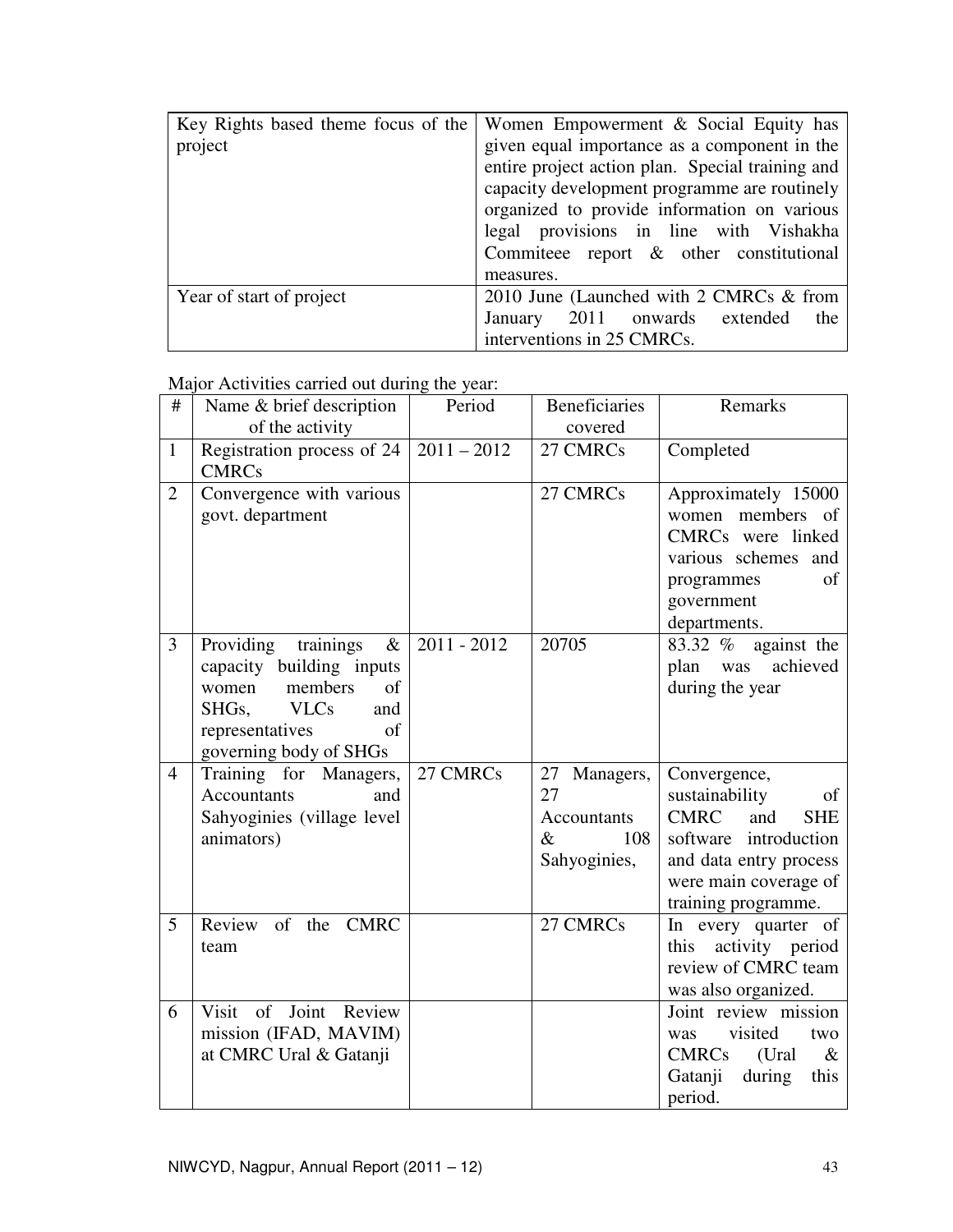Key Achievements during the year:

- 1. 700 New SHGs were formed among 27 CMRCs in addition to the existing 4292.
- 2. 125 VLCs were formed in addition to the existing 400. The strengthening process of 525 VLCs also started.
- 3. Cumulative monthly savings amount of the SHGs by the end of the 2011 March was Rs 6278961/-
- 4. Numbers of SHGs started (first time) internal system were 607 with 3035 women as its beneficiaries and the amount was Rs 4552500/-
- 5. The cumulative repayment of Internal lending by SHGs were Rs 4207954/ repayment status of 420 was 100%.
- 6. Bank linkage amount of SHGs 918 with the involvement of 8000 women was Rs 21,345,020/-
- 7. Identification of village level representatives of SHG federation (CMRC) has completed and the process of election of governing body has initiated.
- 8. In 5 CMRC of 3 districts (Wardha, Yeotmal & Akola) a programme for the promotion and marketing of pulses has been started with the support of Small Farmers Agri business consortium through which 250 SHGs and nearly 4000 families of women SHG members are getting benefit of free technical guidance and better market price for their produces.

#### **D3) Economical Empowerment of Women in Kasturba Nagar, Nagpur**

Year of Starting: August 2008 Supporting Agency: M Night Shyamlan Foundation, USA Location of Project: Kasturba Nagar, Nagpur

Objectives :

- To strengthen the economic status of 100 women through skill training and self employment.
- To provide employment opportunities to 200 women and unemployed youths (girls and boys) through training in MS-CIT computer course.
- Organize the women by forming their self help business groups and Federation for strengthening their business units and social awakening.

Activities carried out during the year

- Computer Training MS-CIT course
- Follow-up of Women trained in Dress Designing business
- Follow-up of Women trained in Garment manufacturing business
- Follow-up of Women trained in Catering Business
- Follow-up of Assorted Business Trainings Dental Mechanist Training, Card board boxes, Hot Bag / Heating Pad Skill Training
- Follow-up of Women trained in Milk Processing business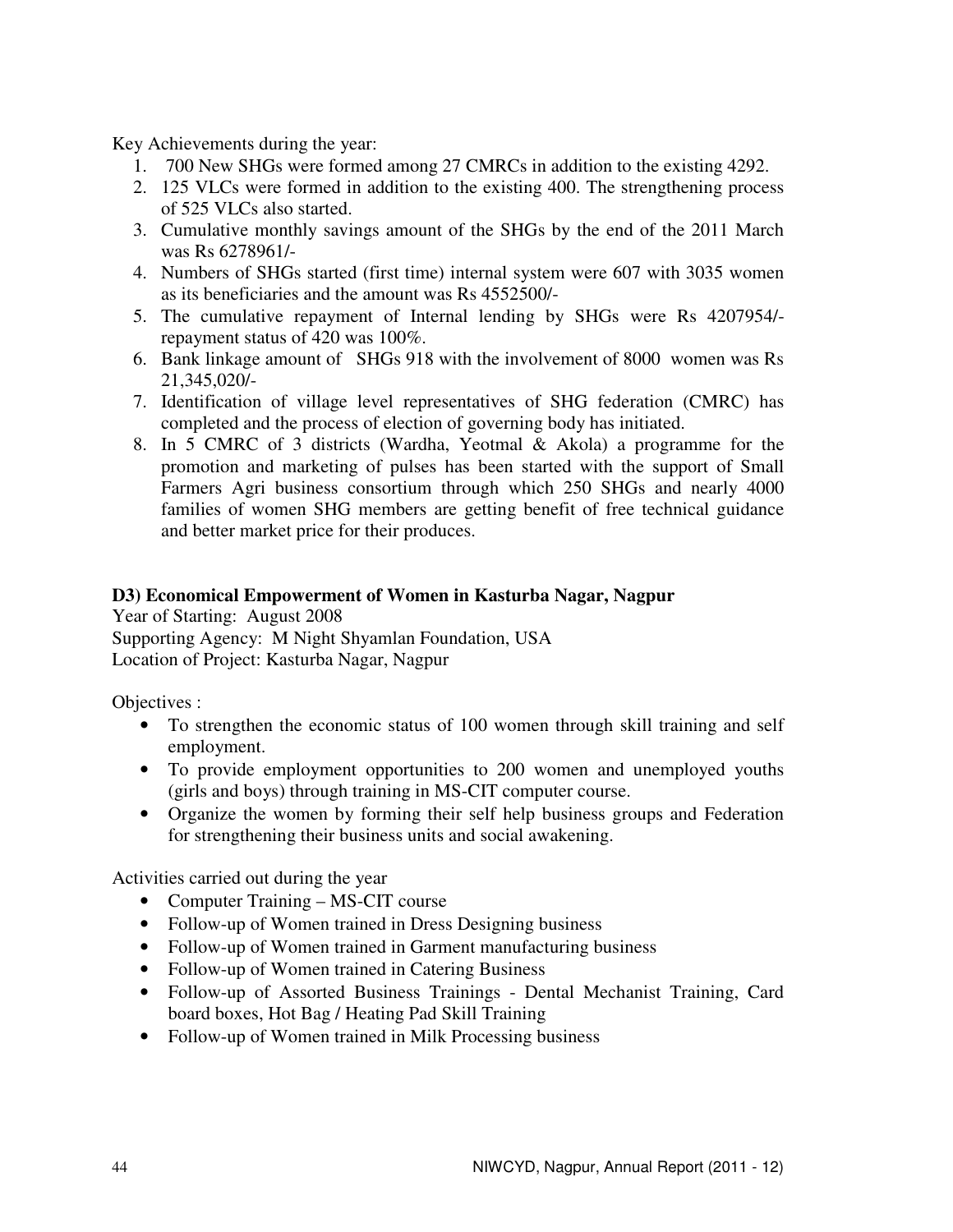The project ended in July 2011. Follow-up of all the women trained in different skills was done. Planning for next phase of work was planned to be carried out in consultation with all stakeholders.

# **D4) SILAI SCHOOL PROJECT**

Date of Starting: January 2012 Supporting Agency: USHA international Ltd (Shriram Memorial Foundation) Location of Project: Madhya Pradesh & Chhattisgarh Population Coverage: 150 women

Objectives:

- To identify and train the rural women for building their capacities around stitching  $\&$ machine repairing.
- To support and facilitate the Silai school for extension of its activities at village level.
- To discuss and orient the Silai school facilitator on women empowerment issues.

Activities carried out during the year:

| Name & brief description   Date |          | $\&$ Beneficiaries | I Remarks             |
|---------------------------------|----------|--------------------|-----------------------|
| of the activity                 | Location | covered            |                       |
| Silai School Trainings          | February | 150                | 100 beneficiary       |
|                                 | March    |                    | women in MP $& 50$ in |
|                                 |          |                    | CG                    |

Major Outcomes:

- 1. 150 Women entrepreneurs from rural & tribal pockets are linked with the Silai school program.
- 2. 150 women completed the technical trainings course of one week through the program support.

# **D5) KRISHISAMRUDHI PROGRAMME (CAIM), Maharashtra**

Date of Starting: January 2012 Supporting Agency: Convergence of Agriculture in Maharashtra (CAIM), Amravati Location of Project: Buldhana and Akola districts, Maharashtra

The overall goal of the Krishisamrudhi programme is to contribute to the development of resilient production, sustainable and diversified households, on-farm and off-farm livelihoods, allowing households to face production and market risks without falling back into poverty and distress.

The key programme purposes and objectives are ;

- 1. To improve household income from diversified farming and off farm activities
- 2. To render farming system resilient with the introduction of organic and low-input contract farming.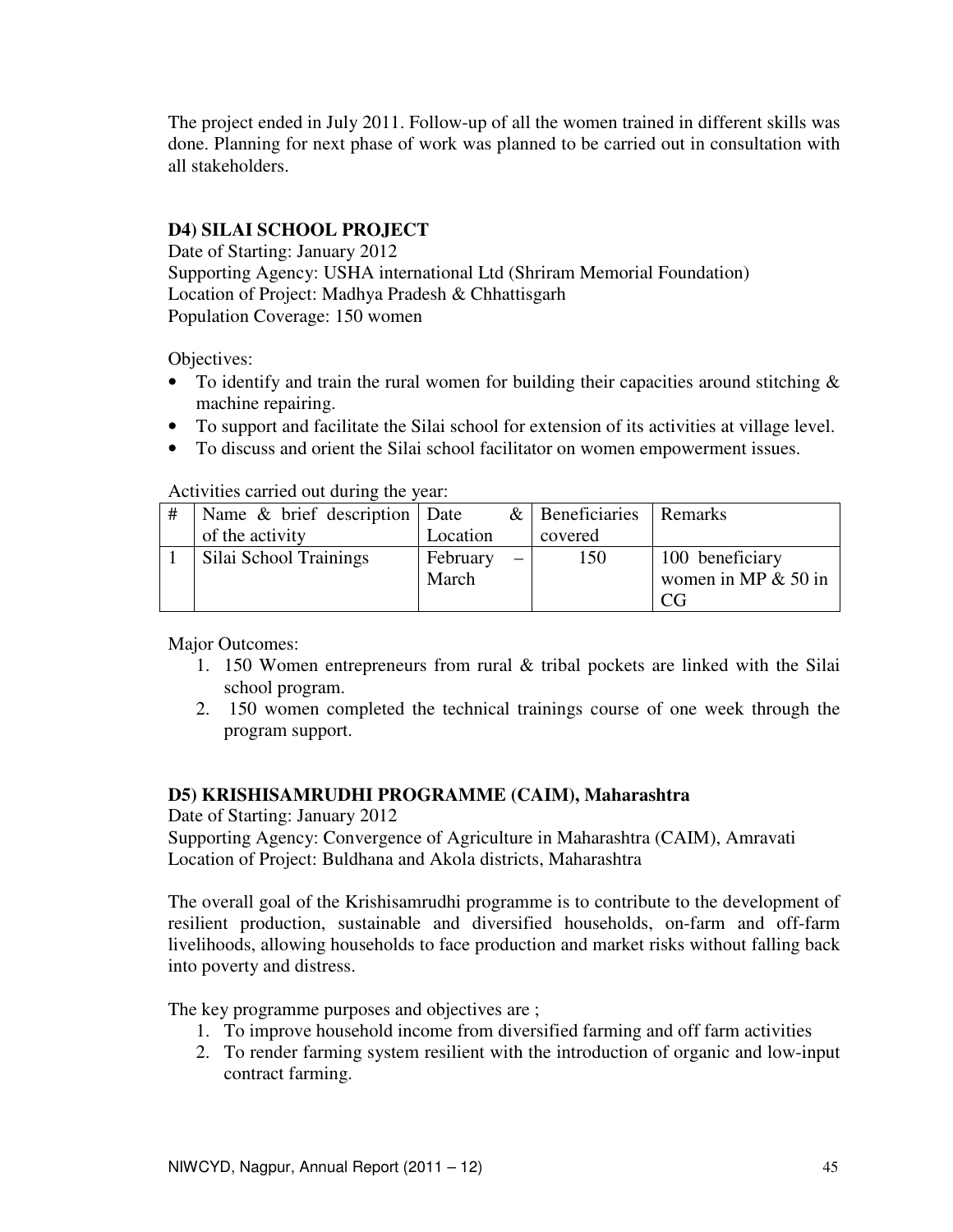- 3. To facilitate the involvement of farmers groups in primary processing, quality enhancement and marketing.
- 4. To empower women through micro-finance and micro-enterprises.
- 5. To achieve convergence of government programmes and resources through ATMA.

To achieve the above stated goal and objectives, NIWCYD has establish of eight Community Managed Resource Centres (CMRCs) among eight different clusters which falls within the geographical spread of eight (8) talukas within two districts, Akola, Buldhana. Community Managed Resource Centre is the apex level community organisation (Grassroot Level Institution) with Self Help Groups as the primary level institution and Village Level Committee as the secondary level institutions. In the long run Community Managed Resource Centre will exist as the body of village level institutions (SHG and VLC) to which various powers as if decision making on important matters, development of different plans and strategies that determine the sustainability of CMRC. Existence of Community Managed Resource Centres (CMRCs) has myriad levels of roles and responsibilities so as to reach out its goals and objectives. To achieve these goals and objectives, each CMRC should be attained certain levels of capacities.

During the first three months office were established in all the clusters, staff appointed and training of staff was conducted.

#### **E. INSTITUTIONAL PROCESS**

- Cluster level monthly meetings
- Quarterly & six monthly meetings
- Team building
- Bridging with Government agencies like NABARD, Panchayat & Rural Deptt. Etc.
- Capacity building trainings through a team of resource persons at regular intervals
- District level trainings of staff
- Project evaluation
- Induction Workshops
- State level advocacy processes
- Media advocacy
- Capacity building of network partners
- Coordination with other networks like Right to food campaign for Issues of BPL, PDS system & ICDS
- Process documentation

#### **Partner Organizations**

The NIWCYD Governing Council wishes to acknowledge the support it has received from a variety of individuals and institutions in the year under report. This includes financial support from

- o AWO International, Germany
- o Terre des Hommes (TdH), Pune